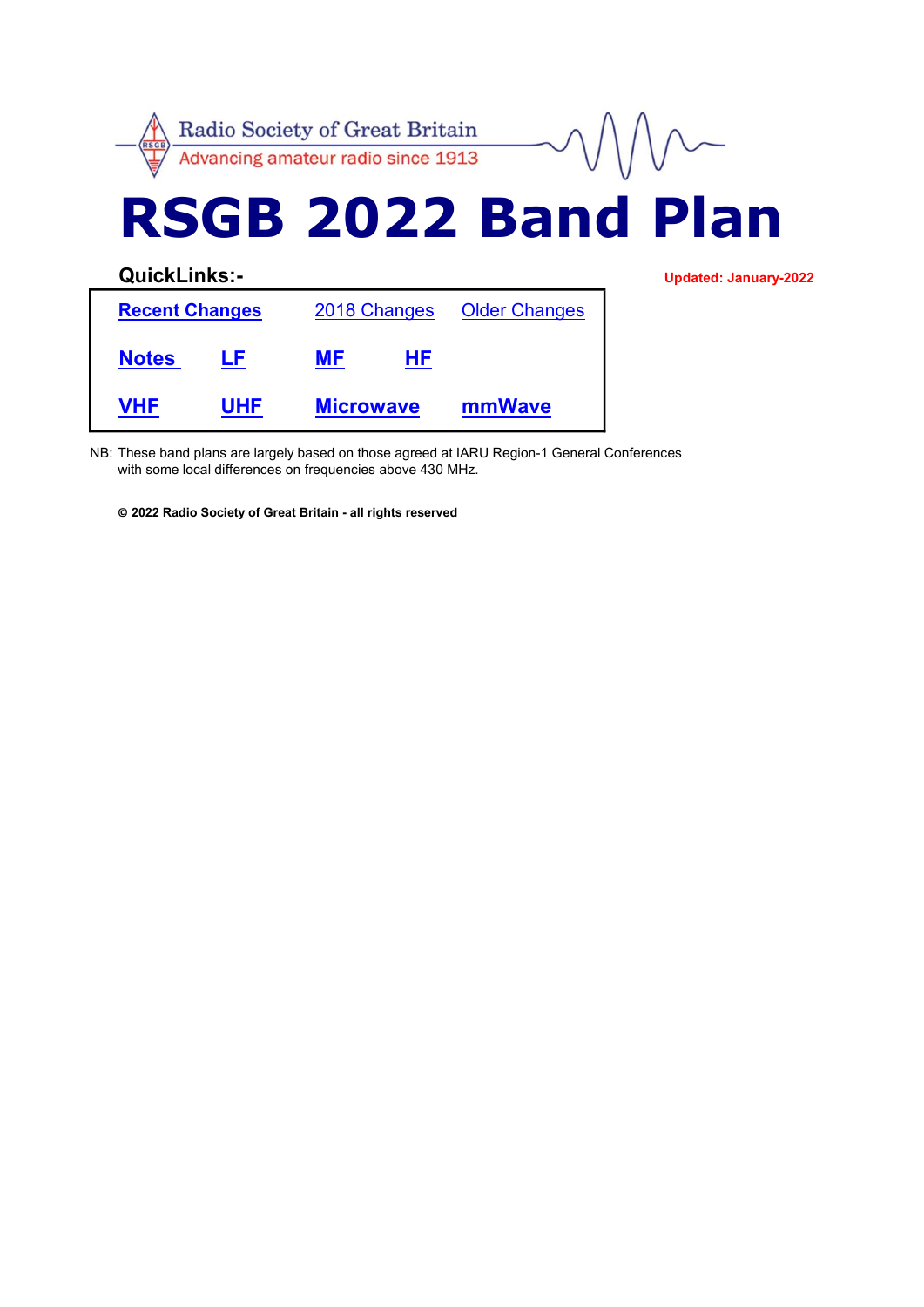| <b>Date</b> | <b>Description</b>                                                                                      |  |  |  |  |  |  |
|-------------|---------------------------------------------------------------------------------------------------------|--|--|--|--|--|--|
|             |                                                                                                         |  |  |  |  |  |  |
|             | 2019                                                                                                    |  |  |  |  |  |  |
| 3-Dec-2018  | 2M: Removal of old Microwave talkback from 144.175                                                      |  |  |  |  |  |  |
| 3-Dec-2018  | 2M: More generic Digital Usage term in place of AX25 or TCPIP usage on 144.925, 144.9375, 144.950       |  |  |  |  |  |  |
| 3-Dec-2018  | 2M: Correction to Simplex Channel designation to V16-V47, (was V16-V48)                                 |  |  |  |  |  |  |
| 3-Dec-2018  | 2M: Correction to Simplex Channel designation in Footnote-3 to V47 (was V46)                            |  |  |  |  |  |  |
|             |                                                                                                         |  |  |  |  |  |  |
|             | 2020                                                                                                    |  |  |  |  |  |  |
| 11-Dec-2019 | 60m: Editorial - Added hyperlink for 5MHz guidance page                                                 |  |  |  |  |  |  |
| 7-Dec-2019  | 70cm: Removal of BW limits in 430-431.9, 433.6-434.0, 435-440 to facilitate new digital modes           |  |  |  |  |  |  |
| 7-Dec-2019  | 70cm: Added General Note re FM/DV bandwidth                                                             |  |  |  |  |  |  |
| 7-Dec-2019  | 70cm: Removal of CW-only EME centre. 432.0-432.1 now more generic CW/MGM                                |  |  |  |  |  |  |
|             |                                                                                                         |  |  |  |  |  |  |
| 9-Dec-2019  | 23cm: Deleted PSK31 CoA at 1296.138                                                                     |  |  |  |  |  |  |
| 9-Dec-2019  | 23cm: Deleted redundant Notes 3 & 4                                                                     |  |  |  |  |  |  |
|             |                                                                                                         |  |  |  |  |  |  |
| 11-Dec-2019 | 2mm: Added information note re NoV access to frequencies >275 GHz by Full Licensees                     |  |  |  |  |  |  |
|             |                                                                                                         |  |  |  |  |  |  |
| 9-Dec-2019  | Notes Page: Added CoA definition                                                                        |  |  |  |  |  |  |
| 9-Dec-2019  | Notes Page: SSB usage guidance editorial update to 7053 from 7043                                       |  |  |  |  |  |  |
| 11-Dec-2019 | Notes Page: Updated NoV bands reference to include 71 MHz and >275 GHz                                  |  |  |  |  |  |  |
|             |                                                                                                         |  |  |  |  |  |  |
|             | 2021                                                                                                    |  |  |  |  |  |  |
| 2-Dec-2020  | 15M: Added Note-1 for non-exclusive satellite usage designation in 21.125 - 21.145                      |  |  |  |  |  |  |
| 2-Dec-2020  | 10M: Removal of Maxium Bandwidth limits in 29.000-29.510 to faciliate wideband experimentation          |  |  |  |  |  |  |
| 2-Dec-2020  | 10M: Added Note-1 regarding experimental wideband operation                                             |  |  |  |  |  |  |
|             |                                                                                                         |  |  |  |  |  |  |
| 2-Dec-2020  | 6M: Split of the 50.500-52 MHz range into more specific IARU-aligned segments                           |  |  |  |  |  |  |
| 2-Dec-2020  | 6M: Deletion of 50.510 SSTV and 50.550 MHz Image designations                                           |  |  |  |  |  |  |
| 2-Dec-2020  | 6M: Gateways now FMDV (and shorter description as not all are on common IARU channels)                  |  |  |  |  |  |  |
| 2-Dec-2020  | 6M: Deletion of IARU Repeater Outputs at 51.9 MHz - not used in the UK                                  |  |  |  |  |  |  |
| 2-Dec-2020  | 6M: Editorial update to Note-2                                                                          |  |  |  |  |  |  |
| 2-Dec-2020  | 6M: Typo fixed - removed duplicate Note-5 (Excel only)                                                  |  |  |  |  |  |  |
| 4-Dec-2020  | 6M: Note-5 usage - 50.770/790 designation moved to 51.970/990                                           |  |  |  |  |  |  |
| 4-Dec-2020  | 6M: Wideband experimentation Note-6 updated in line with new IARU band plan                             |  |  |  |  |  |  |
|             |                                                                                                         |  |  |  |  |  |  |
| 2-Dec-2020  | 4M: 70.25 Meteor Scatter and 70.20 SSB updated from calling to centre                                   |  |  |  |  |  |  |
| 2-Dec-2020  | 2M: Deletion of Note-7 re older EME range of 144.110-144.160 (to align with 144.100-144.150 band edges) |  |  |  |  |  |  |
| 2-Dec-2020  | 2M: Deleted 144.200 MHz Random MS SSB                                                                   |  |  |  |  |  |  |
|             |                                                                                                         |  |  |  |  |  |  |
| 4-Dec-2020  | 70cm: 432.370 MHz FSK441 calling renamed to Meteor Scatter calling                                      |  |  |  |  |  |  |
| 4-Dec-2020  | 70cm: Removal of Fast Scan (Analogue) TV and Note-4 that related to it                                  |  |  |  |  |  |  |
| 4-Dec-2020  | 70cm: Split of 435-438 MHz to more clearly designate Satellite and Wideband experimentation             |  |  |  |  |  |  |
|             |                                                                                                         |  |  |  |  |  |  |
| 4-Dec-2020  | 13cm: Removal of 500 Hz subsection to simplify the 2320.00-2323.800 narrowband segment                  |  |  |  |  |  |  |
| 4-Dec-2020  | 9cm: Editorials - correction of narrowband segment to be 3400-3400.8 and former EU17 note removed       |  |  |  |  |  |  |
|             |                                                                                                         |  |  |  |  |  |  |
| 9-Dec-2020  | Notes: Shortened 28 MHz                                                                                 |  |  |  |  |  |  |
| 9-Dec-2020  | Notes: Shortened 3.5 MHz                                                                                |  |  |  |  |  |  |
| 9-Dec-2020  | Notes: Added new Transmitter Setup and Linearity general note                                           |  |  |  |  |  |  |
|             |                                                                                                         |  |  |  |  |  |  |
|             | 2022                                                                                                    |  |  |  |  |  |  |
| 17-Dec-2021 | 136 kHz: Updated RR footnote to remove Iran as per WRC-19 outcome                                       |  |  |  |  |  |  |
| 17-Dec-2021 | 50MHz: Correct Experimental Bandwidth in RadCom edition (Excel master correct)                          |  |  |  |  |  |  |
| 17-Dec-2021 | 144MHz: Extra Internet Gateway designations added at on former packet channels                          |  |  |  |  |  |  |
| 12-Jan-2022 | Excel master editorials - now has frequency-based tabs, instead of wavelengths                          |  |  |  |  |  |  |

12-Jan-2022 Excel master editorials - added year header to older years change notes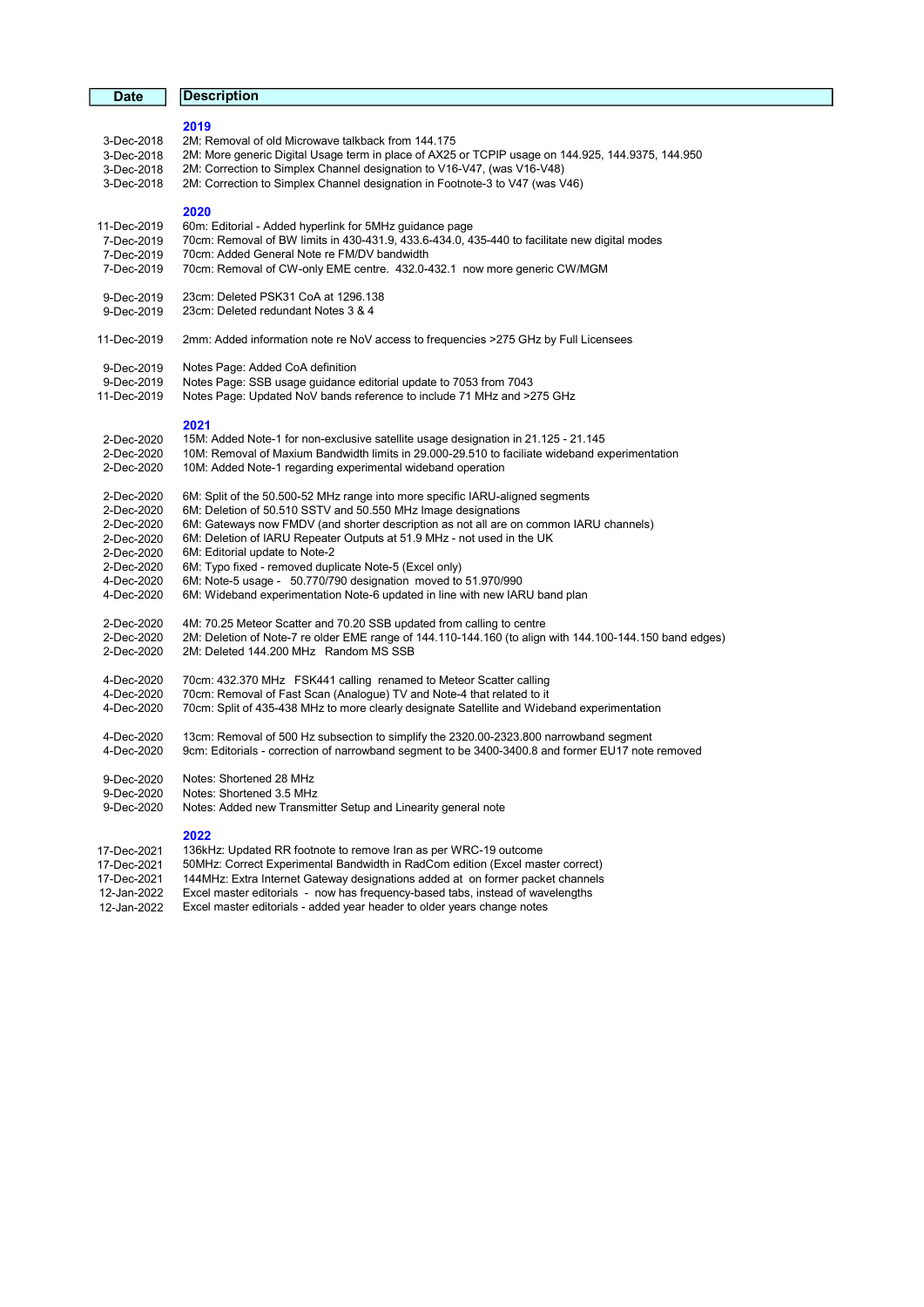#### Date Description

1-Jan-15<br>
2015 Notes Tab - MGM and WSPR notes added<br>
1-Jan-15 Notes Tab - revised text for 472 kHz, 2.3GHz and 3.4GHz due to licence changes<br>
1-Jan-15 148-147MHz: New band plan added copied from October 2014<br>
1-Jan-15 2000 1-Jan-15 60M: Licensing notes amended to refer to new licence terms, not NoV 1-Jan-15 10M: 29,000-29,100 amended to 6kHz all modes and acccomodate AM usage 1-Jan-15 (Mit. 29,000-29, two anier lue of the ratio flood and accomposition of the VSPR designation corrected to 70.091, from 70.090 MHz<br>1-Jan-15 (Mit. NTTY designation removed from 70.300 MHz<br>1-Jan-15 (2M: Added new 144. 1-Jan-15 4M: RTTY designation removed from 70.300 MHz<br>1-Jan-15 2M: 144.060 enew 144.000-144.025 All modes / Statellite segment<br>1-Jan-15 2M: 144.4600 MHz SSB calling onw Centre<br>1-Jan-15 2M: 144.4600 MHz SSB calling now Imag 1-Jan-15 3cm: Added bandwidth column 1-Jan-15 3cm: Deleted Note-1 as wideband usage is to be aligned based on Note-2 1-Jan-15 3cm: Removed obsolete linear tranponder, repeater and datalink usage<br>1-Jan-15 3cm: Added current TV and Voice Repeater usage<br>1-Jan-15 3cm: Revised 10-10.125 GHz - including yellow highlight and new Note-4 f 2-Jan-15 Notes Tab - eSSB note added, yellow highlights updated<br>2-Jan-15 70cm: Note-3 re FAX deleted and removed from 433.700 MHz<br>2-Jan-15 70cm: 432.700 MHz FAX deleted<br>2-Jan-15 70cm: 432.600 and 433.600 RTTY deleted<br>2-Jan 3-Jan-15 70cm: Updated Note-8 for all Internet Gateways as 12.5kHz Channels, 5W (7dBW) max, attended-only 3-Jan-15 70cm: Updated 430.0125-430.0750 MHz Gateways to refer to Note-8 3-Jan-15 70cm: Updated 431.0750-431.1750 MHz Gateways to refer to Note-8 3-Jan-15 70cm: Updated 433.9500-434.0500 MHz Gateways to refer to Note-8 3-Jan-15 70cm: Updated 434.4750-434.5250 MHz Gateways to refer to Note-8<br>3-Jan-15 70cm: 432.3500 MHz shortened description to Microwave talkback as per 2m, as its not an official calling channel<br>3-Jan-15 70cm: 432. 30-Nov-15 2016<br>
1000: 29.530 Internet Gateways deleted from IARU Repeater segment<br>
30-Nov-15 10M: 29.630 Internet Gateways deleted from IARU Repeater segment<br>
30-Nov-15 10M: 29.270 Internet Gateways channel added<br>
30-Nov-1 30-Nov-15 6M: Added 100W (20dBW) Power limit to 51-52 MHz Licence note 30-Nov-15 70cm: Neutralised direction for RAYNET 7.6MHz talkthrough on 430.800 / 438.400 MHz 30-Nov-15 Notes: AM bandwidth in all-modes segments clarified<br>30-Nov-15 70cm: 430.0125-430.0750 MHz Internet voice gateways clarified as FM<br>30-Nov-15 70cm: 431.0750-431.1750 MHz Internet voice gateways clarified as D

8-Jan-16 70cm: 432.4000-432.5000 Beacons - Remove obsolete Note-9 reference 28-Jan-16 70cm: 430.400-430.775 MHz UK DV 9 MHz split repeaters - Inputs (Added frequencies) 28-Jan-16 70cm: 439.400-439.775 MHz UK DV 9 MHz split repeaters - Outputs (Added frequencies)

1-Jun-16 30M: Narrowband modes amended to start at 10,130 (was 10,140)<br>1-Jun-16 80M: 200Hz Narrowband modes esgment added at 3,70-3,800 - was Telegraphy only<br>1-Jun-16 80M: 20nHz Narrowband modes esgment added at 3,70-3,800

2017

17-Jan-17 60M: Note-4 added - Contacts within the UK should avoid the WRC-15 allocation (5351.5 – 5366.5 kHz) if possible

|           | 2018                                                                                                     |
|-----------|----------------------------------------------------------------------------------------------------------|
| 15-Dec-17 | 60M: Note-4 has WRC-15 Frequencies added and WRC notes added in Usage column                             |
| 15-Dec-17 | 60M: WSPR removed from 5290 kHz                                                                          |
| 15-Dec-17 | 60M: 5362-5370 UK Data usage note removed to avoid WRC-15 overlap, WSPR added                            |
| 15-Dec-17 | 60M: 5403 USB usage deleted                                                                              |
| 15-Dec-17 | 2300 MHz: Updated Licence note as Channel Isles operation is now permitted under latest NoV terms        |
| 15-Dec-17 | 6M: Updated SBP description - deleted 'future'                                                           |
| 15-Dec-17 | 6M: Deleted 50.6 RTTY                                                                                    |
| 15-Dec-17 | 6M: Added new Note-6 for Digital Experimentation                                                         |
| 15-Dec-17 | 2M: CW Band now starts at 144,100 not 144,110                                                            |
| 15-Dec-17 | 2M: 144.138 PSK31 deleted                                                                                |
| 15-Dec-17 | 2M: Unified segments so SSB/MGM etc now runs rom 144.150-144.400                                         |
| 15-Dec-17 | 2M: Removed unnecessary extra line 144.195-144.205 MHz Random MS SSB as part of simplification           |
| 15-Dec-17 | 2M: Added Personal Weak Signal Beacons (144.491-144.493) in Beacon Guard band                            |
| 15-Dec-17 | 2M: Removed 'centre' for Image modes as they are near a band edge                                        |
| 15-Dec-17 | 2M: Slight changes/clarifications to usage English for RAYNET, MS Calling, Note-7 etc.                   |
| 16-Dec-17 | 70cm: Beacon band upper limit corrected to IARU 432.490, from 432.500                                    |
| 16-Dec-17 | 70cm: Added 432.491-432.493 MHz Personal Weak Signal MGM Beacons (BW: 500 Hz max)                        |
| 16-Dec-17 | 70cm: 434.4750-434.5250 MHz Internet voice gateways now DV only                                          |
| 16-Dec-17 | 70cm: 433.8000-434.2500 MHz Digital communications - ADDED '& Experiments'                               |
| 16-Dec-17 | 70cm: Added 434,0000 Low Power Non-NoV Personal Hot-Spot usage                                           |
| 16-Dec-17 | 70cm: Added 438,8000 Low Power Non-NoV Personal Hot-Spot usage                                           |
| 16-Dec-17 | 70cm: Editorial - Merged usage for 433.7000-433.7750 MHz (Note 10)                                       |
| 16-Dec-17 | 70cm: 430.250-430.300 MHz UK DV 9 MHz reverse-split repeaters - Outputs                                  |
| 16-Dec-17 | 70cm: Added 439.250-439.300 MHz UK DV 9 MHz reverse-split repeaters - Inputs                             |
| 16-Dec-17 | 70cm: Deleted 432.0880 MHz PSK31 centre of activity                                                      |
| 16-Dec-17 | 23cm: Added 1296.741-1296.743 MHz Personal Weak Signal MGM Beacons                                       |
| 16-Dec-17 | 13cm: Updated Note-2 to add 2400-2402 alternative narrowband use in other countries                      |
| 16-Dec-17 | 6cm: Introduce BW Column and reformat                                                                    |
| 16-Dec-17 | 6cm: Remove 5668 beacons and clarify names for preferred and alternative narrowband centres              |
| 16-Dec-17 | Notes: Added 5MHz to 'No contests' bands                                                                 |
| 8-Jan-18  | Highlighted Full Licensees Only on 600m, 60m, 146MHz, 2300MHz                                            |
| 8-Jan-18  | 60M: Clarify it is UK Usage Plan only. Further info - http://rsgb.org/main/operating/band-plans/hf/5mhz/ |
| 8-Jan-18  | 146MHz: Updated Power Limit from 25 to 50W                                                               |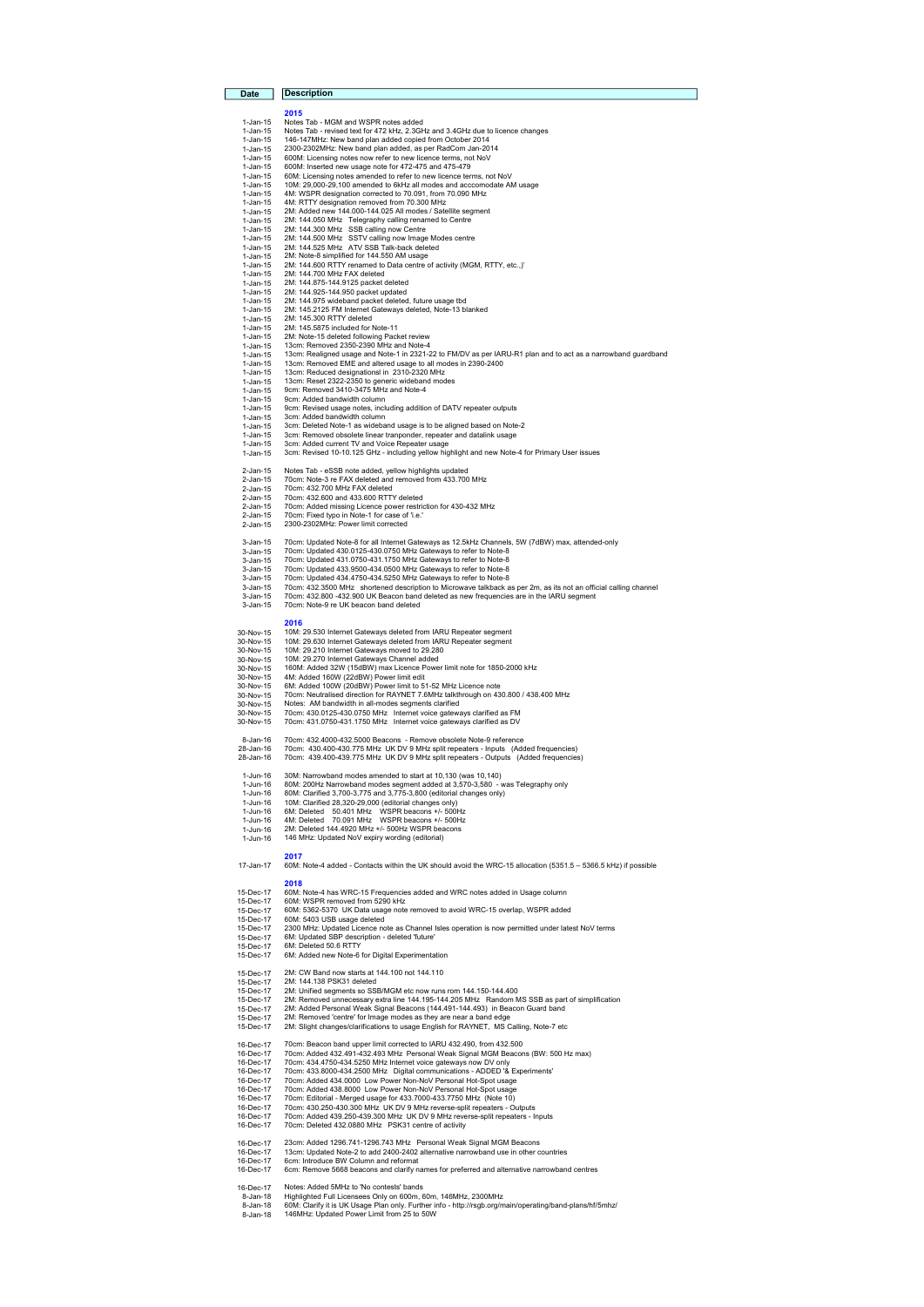| Date                   | <b>Description</b>                                                                                                                                                                                                      |
|------------------------|-------------------------------------------------------------------------------------------------------------------------------------------------------------------------------------------------------------------------|
|                        |                                                                                                                                                                                                                         |
| 18-Dec-07<br>24-Dec-07 | 2008<br>Changes to 75,500 - 76,000MHz allocation, deletion of usage between 142,000 - 144,000MHz<br>Notes moved from "4mm down" worksheet to the new "Notes" worksheet. Notes from the IARU Region 1 Band Plan added to |
|                        | this new worksheet                                                                                                                                                                                                      |
| 23-Nov-08              | 2009<br>Changed the effectivity date for 40m band plan to 29/3/09 and amended all other to 1/1/09                                                                                                                       |
| 23-Nov-08              | Changed the note re date of conference from which the band plan is taken - note that this change is made on each worksheet                                                                                              |
| 23-Nov-08<br>23-Nov-08 | Complete change to 40m band plan, inc notes on the same worksheet<br>Added in QRP CoA at 18,130kHz and 18,150kHz digital voice centre of activity to 17m plan                                                           |
| 23-Nov-08              | Added in QRP CoA at 24,950kHz and 24,960kHz digital voice centre of activity to 12m plan                                                                                                                                |
| 23-Nov-08              | Added 3,630kHz - digital voice Center of Activity to 80m plan                                                                                                                                                           |
| 23-Nov-08<br>23-Nov-08 | Added 14,130kHz - digital voice centre of activity to 20m plan<br>Added 21,180kHz - digital voice centre of activity to 15m plan                                                                                        |
| 23-Nov-08              | Added 28,330kHz - digital voice centre of activity to 10m plan                                                                                                                                                          |
| 23-Nov-08              | Complete change to 136kHz plan                                                                                                                                                                                          |
| 25-Nov-08<br>25-Nov-08 | 6M Band Plan: added 50.400MHz WSPR beacons                                                                                                                                                                              |
| 25-Nov-08              | 6M Band Plan: 50.710-50.910MHz: added DV to FM repeater outputs<br>6M Band Plan: 51.210-51.410MHz: added DV to FM repeater inputs + (Note 4)                                                                            |
| 25-Nov-08              | 6M Band Plan: 51.430-51.590MHz: added DV to FM simplex channels + (Note 4) also added simplex for clarification                                                                                                         |
| 25-Nov-08              | 6M Band Plan: added 'IARU common channels' designation to Internet gateways<br>6M Band Plan: added Note 4                                                                                                               |
| 25-Nov-08<br>26-Nov-08 | 4M Band Plan: 70.030MHz: added WSPR beacons                                                                                                                                                                             |
| 26-Nov-08              | 2M Band Plan: DELETED 144.000-144.035 MHz Moonbounce (EME) exclusive                                                                                                                                                    |
| 26-Nov-08<br>26-Nov-08 | 2M Band Plan: DELETED 144.120-144.150 MHz Moonbounce (EME) MGM (JT65)<br>2M Band Plan: DELETED 144.150-144.160 MHz FAI and Moonbounce (EME) activity SSB                                                                |
| 26-Nov-08              | 2M Band Plan: added EME MGM activity (Note 7)                                                                                                                                                                           |
| 26-Nov-08              | 2M Band Plan: 144.000-144.110MHz: added Telegraphy (including EME CW) to Usage column                                                                                                                                   |
| 26-Nov-08<br>26-Nov-08 | 2M Band Plan: 144.110-144.150MHz: added Telegraphy and MGM to Usage column                                                                                                                                              |
| 26-Nov-08              | 2M Band Plan: 144.150-144.180MHz: added Telegraphy, MGM and SSB to Usage column<br>2M Band Plan 144.490-144.500MHz: added 144.4905MHz +/- 500Hz WSPR beacons and beacon guard band                                      |
| 26-Nov-08              | 2M Band Plan: 144.900-145.1935MHz: added DV to FM repeater inputs + (Note 5)                                                                                                                                            |
| 26-Nov-08<br>26-Nov-08 | 2M Band Plan: 145.5935-145.7935MHz: added DV to FM repeater outputs<br>2M Band Plan: 145.200-145.5935MHz: added DV to FM simplex channels + (Note 5)(Note-6)                                                            |
| 26-Nov-08              | 2M Band Plan: added 144.6125 MHz UK Digital Voice (DV) calling + (Note 5) (Note 6)(Note-9)                                                                                                                              |
| 26-Nov-08              | 2M Band Plan: added 'IARU Common Channels' designation to 145MHz Internet Gateways                                                                                                                                      |
| 26-Nov-08<br>26-Nov-08 | 2M Band Plan: added Note 5<br>2M Band Plan: added Note 6                                                                                                                                                                |
| 26-Nov-08              | 2M Band Plan: added Note 7                                                                                                                                                                                              |
| 26-Nov-08              | 2M Band Plan: added Note 8                                                                                                                                                                                              |
| 27-Nov-08<br>27-Nov-08 | 70cm Band Plan: 432.9940-433.3810: added DV to FM repeater outputs<br>70cm Band Plan: 434.5940-434.9810: added DV to FM repeater outputs + (Note 12)                                                                    |
| 27-Nov-08              | 70cm Band Plan: 433.3940-433.5810MHz added DV to FM simplex channels + (Note 12), (Note 13)                                                                                                                             |
| 27-Nov-08              | 70cm Band Plan: 433.450MHz added Note 5 and 438.6125 for Digital Voice (DV) calling                                                                                                                                     |
| 27-Nov-08<br>27-Nov-08 | 70cm Band Plan: added Note 12<br>70cm Band Plan: added Note 13                                                                                                                                                          |
| 29-Nov-08              | 23cm Band Plan: added Notes 5, 6                                                                                                                                                                                        |
| 29-Nov-08              | 23cm Band Plan: added Notes 7, 8                                                                                                                                                                                        |
| 29-Nov-08<br>29-Nov-08 | 23cm Band Plan: amended 1296.500-1296.800 - Image/ Data Centres & Transponder Outputs<br>23cm Band Plan: added DV to FM Repeater and Simplex segments (Notes-5, 6) plus reformatting                                    |
| 29-Nov-08              | 23cm Band Plan: added 'IARU common channels' designation to 1297 FM Gateways                                                                                                                                            |
| 29-Nov-08              | 23cm Band Plan: added 1296.750-1296.800 Local Beacons, 10W erp max                                                                                                                                                      |
| 29-Nov-08<br>30-Nov-08 | 13cm Band Plan: added 2320.750-2320.800 Local Beacons, 10W erp max<br>9cm band Plan: added migration of EME activity from 3456 to 3400MHz + (Note 1)                                                                    |
| $30-Nov-08$            | 9cm Band Plan: added 3400.750-3400.800 and designations for Local & Propagation Beacons                                                                                                                                 |
| 30-Nov-08<br>30-Nov-08 | 9cm Band Plan: DELETED 3456 MHz designation<br>9cm Band Plan: added 3400.750-3400.800 and designations for Local & Propagation Beacons                                                                                  |
| 30-Nov-08              | 9cm Band Plan: added new 3402-3410 & 3410-3475MHz segments (Notes-2,3)                                                                                                                                                  |
| 30-Nov-08              | 9cm Band Plan: added Note 2 and Note 3                                                                                                                                                                                  |
| 30-Nov-08<br>30-Nov-08 | 6cm Band Plan: added 5760 MHz designations for Local & Propagation Beacons and 5668.8 usage<br>3cm Band Plan: added 10368.750-10369.800 and designations for Local & Propagation Beacons                                |
| 30-Nov-08              | 12mm Band Plan: added 24048.750-24048.800 and designations for Local & Propagation Beacons                                                                                                                              |
| 30-Nov-08              | Formatting corrections on most microwave bands for Service/User descriptions                                                                                                                                            |
| 30-Nov-08<br>1-Dec-08  | Added Digital Voice DV note to main Notes page<br>40m Band Plan: Clarified Amateur Satellite Service Licence Note for 7.1-7.2 MHz                                                                                       |
| $1-Dec-08$             | Added 50.630MHz for Digital Voice                                                                                                                                                                                       |
| 15-Dec-08              | Change to the frequencies in the 7MHz note                                                                                                                                                                              |
| 17-Dec-08<br>23-Dec-08 | 70cm Band Plan: removed reference to 20 kHz necessary bandwidth at 435.000-438.000MHz<br>Added note "Where no DX traffic is involved, the contest segment should not include 7,175 - 7,200kHz."                         |
| 9-Jan-09               | Editorial changes to sub-header and some cell formatting changes.                                                                                                                                                       |
| 14-Jan-09              | Typo corrections on 2.3GHz Note-2 and 3.4 GHz Note-1                                                                                                                                                                    |
| 6-Mar-09               | Corrected QRP freq on 17m band to 18086kHz                                                                                                                                                                              |
|                        | 2010                                                                                                                                                                                                                    |
| 12-Dec-09              | Added 51.510MHz FM calling frequency                                                                                                                                                                                    |

12-Dec-09 Added 51.510MHz FM calling frequency<br>12-Dec-09 Added 51.510MHz FM calling frequency<br>21-Dec-09 Anded new Note 4 to 3401-35cm Band Pilan (esp for 1240/1MHz & 1298/9MHz areas) to emphasise replanning<br>21-Dec-09 Added

#### 2012

| 16-Dec-11 | 40M: Added Note 2 on Data and PSK31 at 7040kHz+ since the 2009 re-plan           |
|-----------|----------------------------------------------------------------------------------|
| 16-Dec-11 | 40M: Deleted CW contest preferred seament: reformatted 7.060-7.100 MHz           |
| 16-Dec-11 | 10M: Amended FM/Repeater channels as per Sun City 2011                           |
| 16-Dec-11 | 6M: 50,000-50,500 MHz major changes as per Sun City 2011                         |
| 16-Dec-11 | 6M: 50.700-52.000 MHz changes for RAYNET. 25kHz and added IARU Repeater Outputs  |
| 16-Dec-11 | 4M: Changes to narrowband and beacon frequencies                                 |
| 16-Dec-11 | 2M: Ecolnote 10 added for RAYNET Changes                                         |
| 16-Dec-11 | 2M: Ecolnote 11 added for 144 975/145 575                                        |
| 16-Dec-11 | 70cm: Footnote 10 amended for RAYNET Changes                                     |
| 16-Dec-11 | 70cm: 437MHz designated for DATV centre of activity                              |
| 16-Dec-11 | 70cm: Deleted MPT1327 designations. Added DV 9MHz split repeaters (approx fregs) |
| 16-Dec-11 | 23cm: Widespread changes to data and repeater allocations -inc new Note 9        |
| 16-Dec-11 | 23cm: deleted 1296.370 FSK441 as per Sun City 2011                               |
| 16-Dec-11 | 23cm: replaced 1298-1300 MHz with Sun City 2011 recommendations                  |
| 16-Dec-11 | 13cm: Amended narrowband BW, replaced packet, updated formatting                 |
| 16-Dec-11 | 76GHz: Other bands info moved to bottom of new 134GHz tab                        |
| 16-Dec-11 | 134GHz: Added new bandplan tab inc new 134.928 MHz narrowband segment            |

### 5-Apr-12 Corrected Telegraphy typos for 80 and 20m band<br>5-Apr-12 Clarify VHF calling freqs, DV vs FM operating (added Note-12)<br>5-Apr-12 Removed redundant AM footnote from 30m

16-Jul-12 4M: Corrected WSPR beacons frequency typo (from 70.091 to 70.090 MHz)<br>16-Jul-12 2M: Updated band plan for Digitial Communications in 144.8-145.0 MHz (esp for DV & FM Internet Gateways)<br>16-Jul-12 2M:

#### 2013<br>9-Dec-12 Added Intro Tab

| 9-DBC-12        | Ayyou illuv Tay                                                                                               |
|-----------------|---------------------------------------------------------------------------------------------------------------|
| $9-Dec-12$      | Amendments Tab split into Latest and Older Changes Tabs                                                       |
| $9-Dec-12$      | Amended Notes Tab for clarifications for AM Operation, 472kHz, 5MHz, 2.3GHz, 3.4GHz                           |
| 9-Dec-12        | 136kHz: Updated countries in Radio Reg note - removed Libya, added South Sudan                                |
| 9-Dec-12        | 2M: amended 144.600 RTTY to Centre of Activity. DELETED superfluous second 144.600 RTTY line                  |
| $9-Dec-12$      | 13cm: Added Note-4 and highlight due to spectrum release expected in 2350-2390 MHz                            |
| $9-Dec-12$      | 9cm: Highlighted 3410+ spectrum release area (Note-4)                                                         |
| $9-Dec-12$      | 10GHz: replaced 10.080 MHz packet links                                                                       |
| 12-Dec-12       | 600M: Added tab for new WRC-12 band - 472-479 kHz                                                             |
| 12-Dec-12       | 60M: Added tab for UK 5MHz (experimental) frequencies                                                         |
| 19-Dec-12       | 80M: Added missing 2.7kHz Bandwidth text at 3.775-3.800kHz.                                                   |
| 19-Dec-12       | 600M: Amended Note-3 to clarify AM usage/bandwidth                                                            |
| 19-Dec-12       | 2M: Added Note-13 for withdrawal of 145 2125 FM Gateways                                                      |
| 19-Dec-12       | 70cm: Note-14 added for 437MHz DATV                                                                           |
| 19-Dec-12       | 23cm: Note-10 added for 23cm DATV                                                                             |
| 19-Dec-12       | Finalised Notes Tab and new 60m tab                                                                           |
| $16 -$ lan-13   | Updated Intro Tab, page margins                                                                               |
| $22 - 111 - 13$ | 10M: Removed downlink-only restriction on 29.3-29.5 MHz Amateur Satellites                                    |
| 22-Jul-13       | 60M: Highlighted line added for 5290 kHz Beacons and WSPR                                                     |
| 22-Jul-13       | 4M: Fax designation removed from 70.300 MHz                                                                   |
| 22-Jul-13       | 2M: WSPR Changed from 144.4905 to 144.4920 MHz                                                                |
| 22-Jul-13       | 2M: Note-14 added to highlight NBFM, to faciliate move of DV Gateway use from 144.875 to 144.8125             |
| $22$ -lul-13    | 2M: 'IARU Common Channel' designation added to most 144.8 DV Gateway frequencies                              |
| $22$ -lul-13    | 70cm: Deletion of 439 9875 POCSAG Centre                                                                      |
| 22-Jul-13       | 70cm: Deletion of 432.5-432.6 Linear Transponder Inputs                                                       |
| 22-Jul-13       | 70cm: Deletion of 432.6-432.8 Linear Transponder Outputs                                                      |
| 29-Jul-13       | 136kHz - Power limit text amended to 'erp' as per UK license, from 'eirp'                                     |
| 29-Jul-13       | 60M: Added UK Frequency Usage notes for CW QRP. Emergency Comms and Data modes                                |
| 29-Jul-13       | 60M: Moved all-modes/handwidth note to below table                                                            |
| 29-10-13        | 6M: Added Note-6 re migration of Gateways from 51.9 MHz, to 50.5 MHz IARU Common Channels                     |
|                 | 2014                                                                                                          |
| 27-Nov-13       | 6M: 51.9 MHz Gateways and Note-6 deleted, following migration to 50.5 MHz IARU Common channels                |
| 27-Nov-13       | 6M: Merged IARU-aligned Repeater Outputs at 51.9MHz to a single block following Gateway migrations to 50.5MHz |
| 27-Nov-13       | 2M: 144.8125 MHz now IARU Common channel for DV gateways (moved from 144.875)                                 |
| 27-Nov-13       | 2M: 144 875 MHz vacant channel now 'thd' following completion of IARU DV Gateway alignments                   |

- 27-Nov-13 2M: 144 S75 MHz vacant channel now 'thof following completion of IARU DV Gateway alignments<br>27-Nov-13 2M: Updated Note-14 to emphasise NBFM use of 144.800<br>15-Dec-13 60M: Added Note-15 to indicate 144.875
	-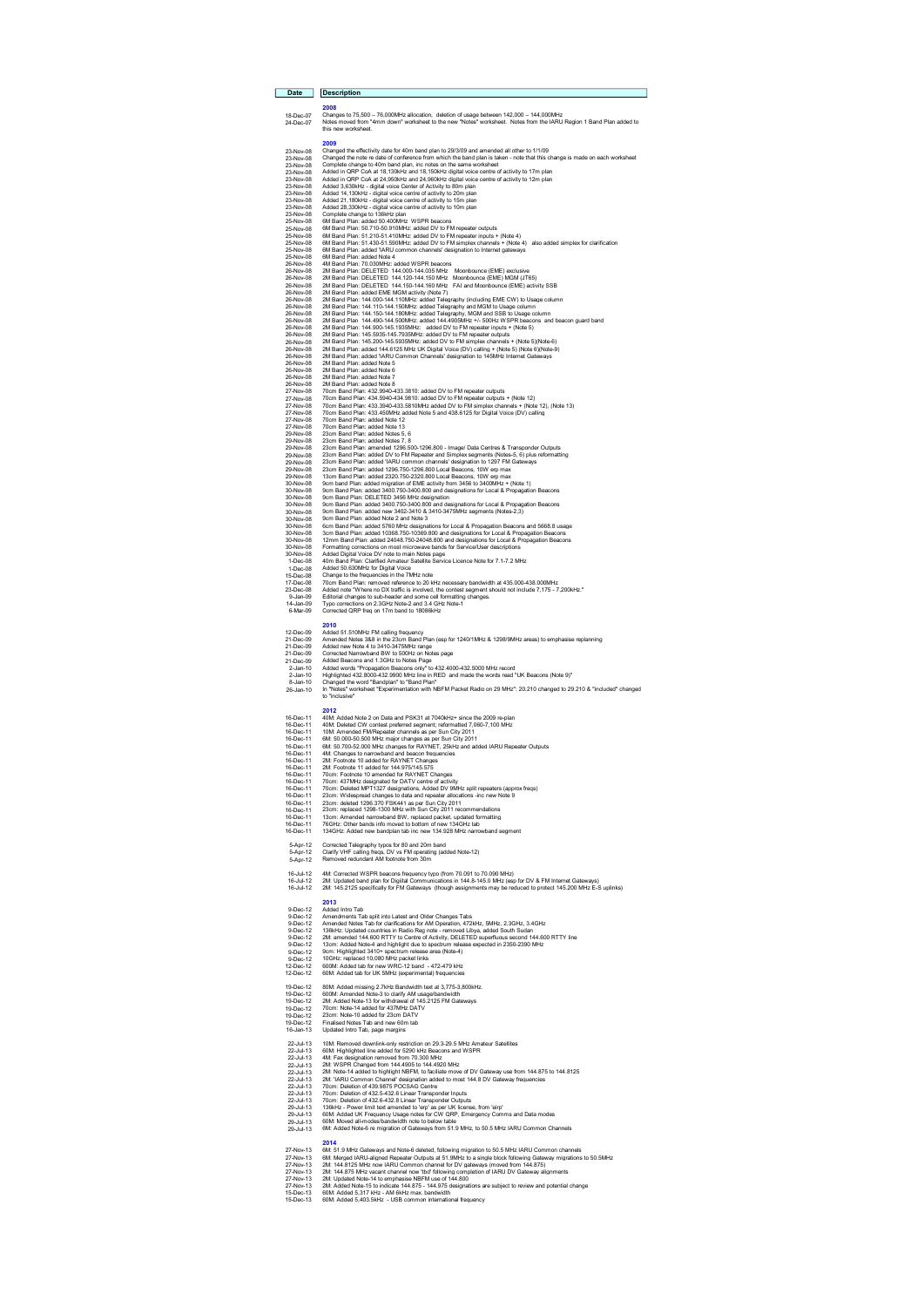#### Notes to the Band Plan

I**TU-R radio regulation RR 1.152 and Recommendation SM.328 (extract):**<br>**Necessary bandwidt**h: For a given class of emission, the width of the frequency band which is just sufficient to<br>ensure the transmission of informatio

Foundation and Intermediate Licence holders are advised to check their licences for the permitted power limits and conditions applicable to their class of licence.

| All Modes                              | CW, SSB and those modes listed as Centres of Activity, plus AM (Consideration should be given to adjacent<br>channel users.                                                                                                     |  |  |  |  |
|----------------------------------------|---------------------------------------------------------------------------------------------------------------------------------------------------------------------------------------------------------------------------------|--|--|--|--|
| <b>Image Modes</b>                     | Any analogue or digital image modes within the appropriate bandwidth, for example SSTV and Fax                                                                                                                                  |  |  |  |  |
| Narrow band<br>modes                   | All modes using up to 500Hz bandwidth, including CW, RTTY, PSK, etc                                                                                                                                                             |  |  |  |  |
| <b>Digimodes</b>                       | Any digital mode used within the appropriate bandwidth, for example RTTY, PSK, MT63, etc                                                                                                                                        |  |  |  |  |
| Sideband usage                         | Below 10MHz use lower sideband (LSB), above 10MHz use upper sideband (USB). Note the lowest dial<br>settings for LSB Voice modes are 1843, 3603 and 7053kHz on 160, 80 and 40m, Note that on 5MHz USB<br>is used.               |  |  |  |  |
| Amplitude<br><b>Modulation (AM)</b>    | Amplitude Modulation (AM) with a bandwidth greater than 2.7kHz is acceptable in the all-modes segments<br>provided users consider adjacent channel activity when selecting operating frequencies (Davos 2005)                   |  |  |  |  |
| <b>Extended SSB</b><br>(eSSB)          | Extended SSB (eSSB) is only acceptable in the all-modes segments provided users consider adjacent<br>channel activity when selecting operating frequencies                                                                      |  |  |  |  |
| Digital Voice (DV)                     | Users of Digital Voice (DV) should check that the channel is not in use by other modes (CT08 C5 Rec20).                                                                                                                         |  |  |  |  |
| FM Repeater &<br><b>Gateway Access</b> | CTCSS Access is recommended. Toneburst access is being withdrawn in line with IARU-R1<br>recommendations                                                                                                                        |  |  |  |  |
| <b>Beacons</b>                         | Propagation Beacon Sub-bands are highlighted - Please avoid transmitting in them!!                                                                                                                                              |  |  |  |  |
| <b>MGM</b>                             | M(achine) G(enerated) M(ode) indicates those transmission modes relying fully on computer processing<br>such as RTTY, AMTOR, PSK31, JTxx, FSK441 and the like. This does not include Digital Voice (DV) or<br>Digital Data (DD) |  |  |  |  |
| <b>WSPR</b>                            | Above 30 MHz. WSPR frequencies in the band plan are the centre of the transmitted frequency (not the<br>suppressed carrier frequency or the VFO dial setting).                                                                  |  |  |  |  |
|                                        | the contract of the contract of the contract of the contract of the contract of the contract of the contract of the contract of the contract of the contract of the contract of the contract of the contract of the contract o  |  |  |  |  |

Transmitter Setup Close attention should be given to power amplifier linearity to control the final transmitted bandwidth<br>and Linearity and avoid spectral regrowth affecting adjacent users. In particular this can be a majo when operating digital modes. It is recommended that operators do not use more power<br>than is necessary, and that care is taken to ensure sound cards, interfaces, and other equipment<br>are properly set up so as to minimise th

CW QSOs are accepted across all bands, except within beacon segments (Recommendation DV05\_C4\_Rec\_13)

Contest activity shall not take place on the 5, 10, 18 and 24MHz bands

Non-contesting radio amateurs are recommended to use the contest-free HF bands (30, 17 and 12m) during the largest international contests (DV05\_C4\_Rev\_07)

The term "automatically controlled data stations" include Store and Forward stations.

#### Transmitting frequencies The announced frequencies in the band plan are understood as "transmitted frequencies" (not those of the suppressed carrier!)

Centre of Activity A guide to where users of a particular mode or activity tend to operate. The bandplan does not give such and a the modes or activities with the bandplan does not give such and compare users precedence ov

#### Unmanned transmitting stations

IARU member societies are requested to limit this activity on the HF bands. It is recommended that any unmanned<br>transmitting stations on HF shall only be activated under operator control except for beacons agreed with the

472-479 kHz ilable to Full Licensees only - see licence schedule for additonal condtions

#### 1.8MHz

ncuincant Amateurs in countries that have a SSB allocation ONLY below 1840kHz, may continue to use it, but the<br>National Societies in those countries are requested to take all necessary steps with their licence administrati National Societies in those countries are requested to take all necessary steps with their licence administrations to adjust phone allocations in accordance with the Region 1 Band Plan (UBA - Davos 2005)

#### 3.5MHz

Inter-Continental operations should be given priority in the segments 3500 - 3510kHz and 3775 - 3800kHz

Where no DX traffic is involved, the contest segments should not include 3500 - 3510kHz or 3775 - 3800kHz. Member societies will be permitted to set other (lower) limits for national contests (within these limits).

3510 - 3600kHz may be used for unmanned ARDF beacons (CW, A1A) (Recommendation DV05\_C4\_Rec\_12)

#### 5MHz

Access is available to Full Licensees only - see licence schedule for additonal condtions

#### 7MHz

The band segment 7040 - 7060kHz may be used for automatic controlled data stations (unattended) traffic in the areas of Africa south from the equator during local daylight hours.

Where no DX traffic is involved, the contest segment should not include 7,175 - 7,200kHz.

#### 10MHz

SSB may be used during emergencies involving the immediate safety of life and property and only by stations actually involved in the handling of emergency traffic

The band segment 10120kHz to 10140kHz may be used for SSB transmissions in the area of Africa south of the equator during local daylight hours.

News bulletins on any mode should not be transmitted on the 10MHz band.

#### 28MHz

Operators should not transmit on frequencies between 29.3 and 29.51MHz to avoid interference to amateur satellite downlinks

**Experimentation with NBFM Packet Radio at 29MHz:**<br>Preferred operating frequencies on each 10kHz from 29.210 to 29.290MHz inclusive should be used.<br>A deviation of +/- 2.5kHz being used with 2.5kHz as maximum modulation fr

1.3GHz The band is subject to re-planning. It is also shared with air traffic radar

#### 2.3 GHz (2310-2350 and 2390-2400MHz) احد الناس ) a to-zoo and zoov-z400winz<br>s subject to specific licence conditions and guidance - see also the Ofcom PSSR statement

3.4GHz (3400-3410 MHz)

The STIM in the conditions and guidance - see also the Ofcom PSSR statement

Innovation Bands: 70.5-71.5 MHz, 146-147 MHz, 2300-2302 MHz and >275 GHz Access to these bands requires an appropriate NoV, which is available to Full Licensees only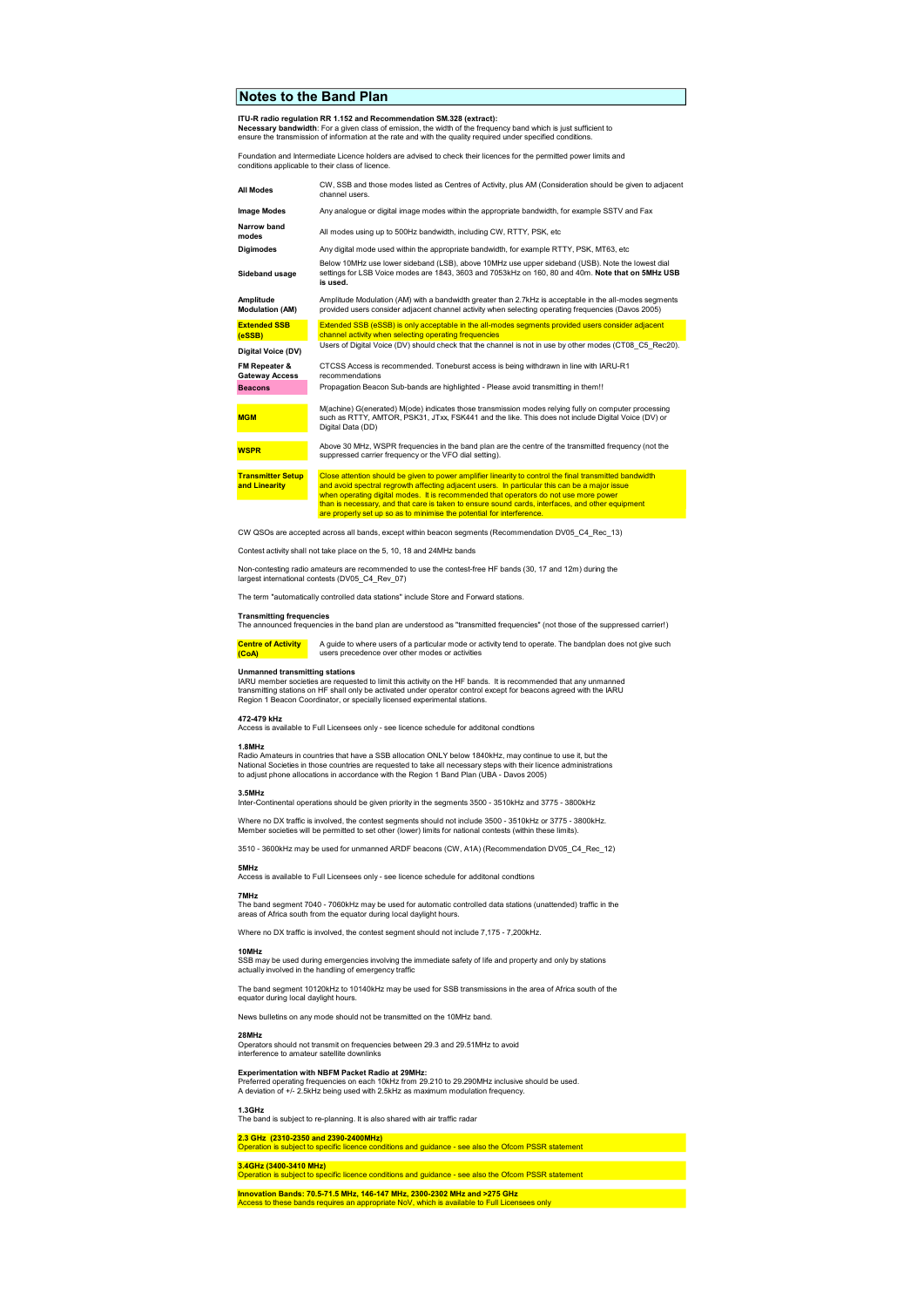The following band plan is largely based on that agreed at IARU Region 1 General Conferences with some local differences on on frequencies above 430 MHz.

| 136 kHz                                          | <b>Necessary</b><br><b>Bandwidth</b> | UK Usage                               |
|--------------------------------------------------|--------------------------------------|----------------------------------------|
| 135.7-137.8 kHz                                  | 200                                  | CW, QRSS and narrow-band digital modes |
| LICENCE NOTES: Amateur Service - Secondary User. |                                      |                                        |
|                                                  | I Watt (0 dBW) erp                   |                                        |

R.R. 5.67B The use of the band 135.7-137.8kHz in Algeria, Egypt, Iraq, Lebanon, Syrian Arab Republic Sudan, South Sudan and Tunisia is limited to fixed and maritime mobile services. The amateur service shall not be used in the above-mentioned countries in the band 135.7-137.8kHz, and this should be taken into account by the countries authorising such use (WRC-19)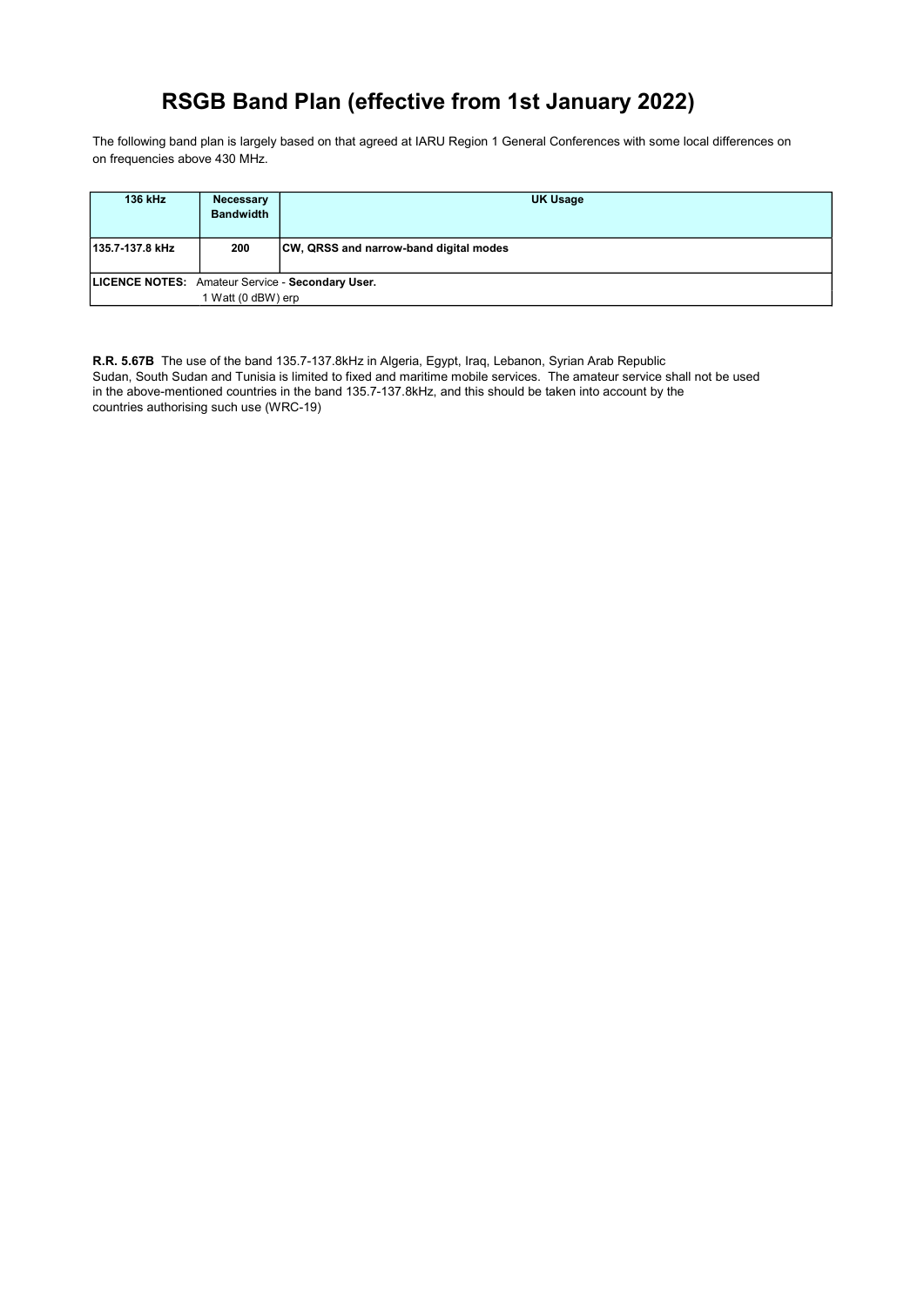IARU Region-1 does not have a formal band plan for this allocation, but has a usage recommendation (Note-1) Access to this band is available to Full Licensees only

| 472 kHz (600m)                                                                                                                                                                                                  | <b>Necessary</b><br><b>Bandwidth</b> | <b>UK Usage</b>                                 |
|-----------------------------------------------------------------------------------------------------------------------------------------------------------------------------------------------------------------|--------------------------------------|-------------------------------------------------|
| 472-479 kHz                                                                                                                                                                                                     | 500                                  | CW, QRSS and narrow-band digital modes (Note-1) |
| $(Note-2)$                                                                                                                                                                                                      |                                      |                                                 |
| Note-1: Usage recommendation: - 472-475 kHz CW-only 200Hz max BW, 475-479 kHz - CW & Digimodes<br>Note-2: It should be emphasised that this band is available on a non-interference basis to existing services. |                                      |                                                 |
| UK amateurs should be aware that some overseas stations may be restricted in their use of transmit frequency in order                                                                                           |                                      |                                                 |
| avoid interference to nearby radionavigation service Non-Directional Beacons                                                                                                                                    |                                      |                                                 |
| LICENCE NOTES: Amateur Service Secondary User. Full Licensees only - 5 Watts eirp maximum<br>Note that specific conditions regarding this band are specified by the Licence Schedule notes                      |                                      |                                                 |

R.R. 5.80B The use of the frequency band 472-479 kHz in Algeria, Saudi Arabia, Azerbaijan, Bahrain, Belarus, China, Comoros, Djibouti, Egypt, United Arab Emirates, the Russian Federation, Iraq, Jordan, Kazakhstan, Kuwait, Lebanon, Libya, Mauritania, Oman, Uzbekistan, Qatar, Syrian Arab Republic, Kyrgyzstan, Somalia, Sudan, Tunisia and Yemen is limited to the maritime mobile and aeronautical radionavigation services. The amateur service shall not be used in the above-mentioned countries in this frequency band, and this should be taken into account by the countries authorizing such use. (WRC 12)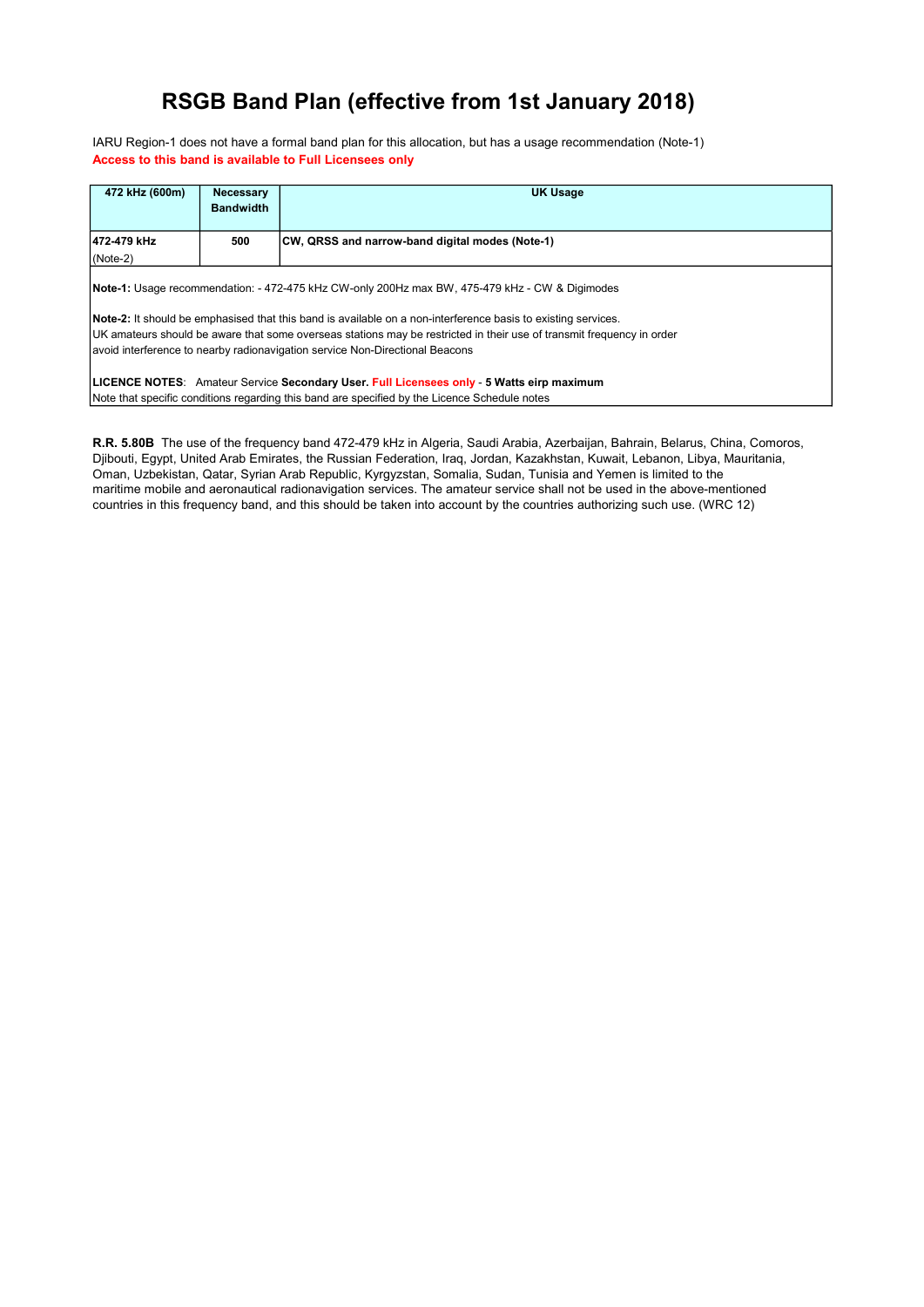The following band plan is largely based on that agreed at IARU Region 1 General Conferences with some local differences on on frequencies above 430 MHz.

| 1.8 MHz (160m)                                                                  | <b>Necessary</b>                                                                                                      | <b>UK Usage</b>                               |  |
|---------------------------------------------------------------------------------|-----------------------------------------------------------------------------------------------------------------------|-----------------------------------------------|--|
|                                                                                 | <b>Bandwidth</b>                                                                                                      |                                               |  |
| 1,810-1,838 kHz                                                                 | 200 Hz                                                                                                                | Telegraphy                                    |  |
| 1,838-1,840                                                                     | 500 Hz                                                                                                                | Narrow band modes                             |  |
| 1.840-1.843                                                                     | 2.7 kHz                                                                                                               | All modes                                     |  |
| 1.843-2.000                                                                     | 2.7 kHz                                                                                                               | Telephony (Note 1), Telegraphy                |  |
|                                                                                 |                                                                                                                       | 1,836 kHz QRP (low power) Centre of Activity, |  |
|                                                                                 |                                                                                                                       | 1,960 kHz DF Contest beacons (14dBW)          |  |
|                                                                                 |                                                                                                                       |                                               |  |
| <b>Note 1:</b> Lowest LSB carrier frequency (dial setting) should be 1,843 kHz. |                                                                                                                       |                                               |  |
| AX25 packet should not be used on the 1.8 MHz band.                             |                                                                                                                       |                                               |  |
|                                                                                 | LICENCE NOTES: 1,810-1,850 kHz Primary User: 1810-1830 kHz on a non-interference basis to stations outside of the UK. |                                               |  |
| 1,850-2,000 kHz Secondary User: 32W (15dBW) Maximum                             |                                                                                                                       |                                               |  |

#### Notes to the Band Plan

### ITU-R Recommendation SM.328 (extract)

Necessary bandwidth: For a given class of emission, the width of the frequency band which is just sufficient to ensure the transmission of information at the rate and with the quality required under specified conditions.

The use of Amplitude Modulation (AM) is acceptable in the all modes segments but users are asked to consider adjacent channel activity when selecting operating frequencies.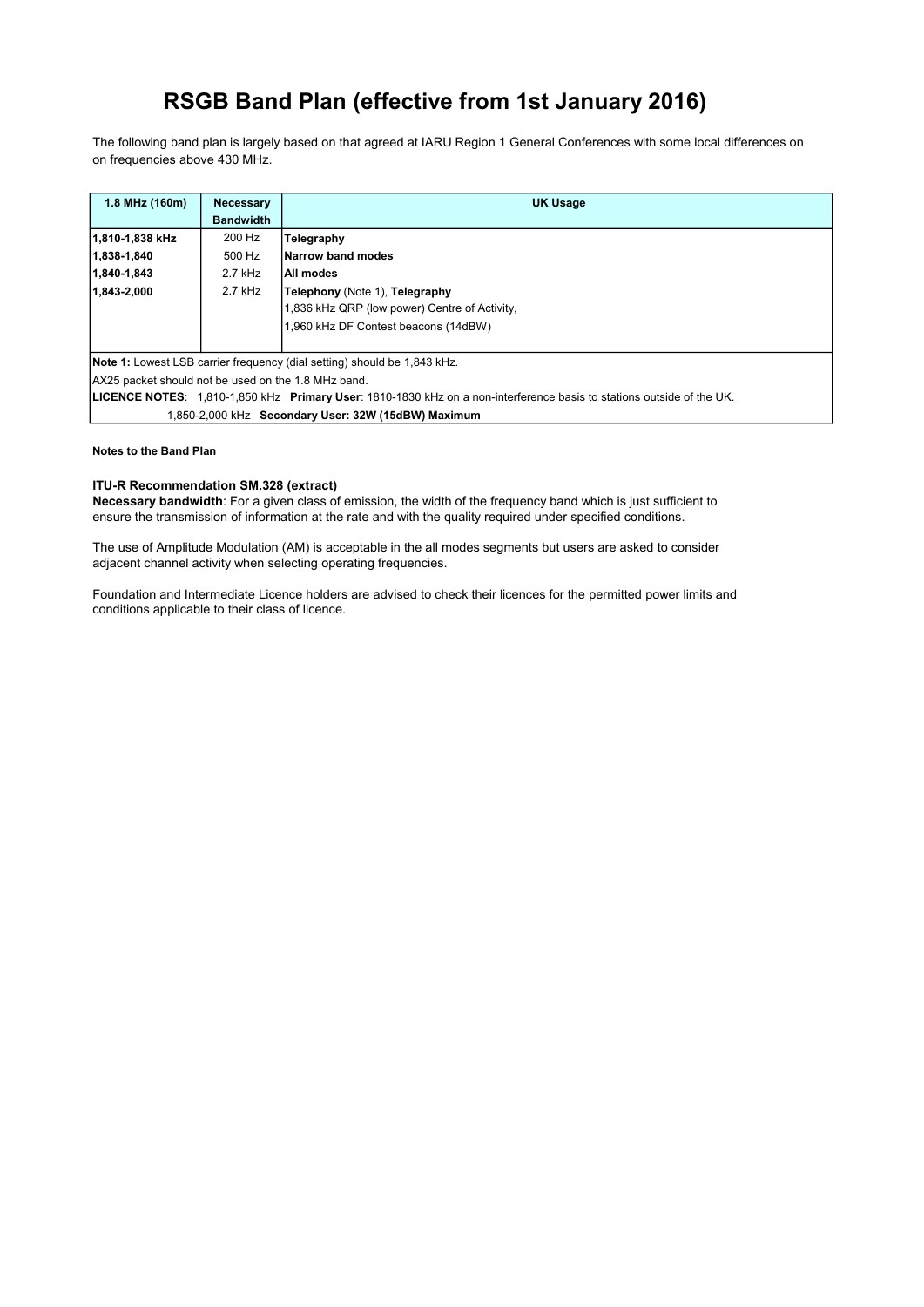The following band plan is largely based on that agreed at IARU Region 1 General Conferences with some local differences on on frequencies above 430 MHz.

| 3.5 MHz (80m)                                                 | <b>Necessary</b> | <b>UK Usage</b>                                                                            |
|---------------------------------------------------------------|------------------|--------------------------------------------------------------------------------------------|
|                                                               | <b>Bandwidth</b> |                                                                                            |
| 3,500-3,510 kHz                                               | 200 Hz           | Telegraphy - Priority for inter-continental operation                                      |
| 3,510-3,560                                                   | 200 Hz           | Telegraphy - contest preferred. 3,555 kHz - QRS (slow telegraphy) Centre of Activity       |
| $ 3,560-3,570 $                                               | 200 Hz           | Telegraphy 3,560 kHz - QRP (low power) Centre of Activity                                  |
| 3,570-3,580                                                   | 200 Hz           | Narrow band modes                                                                          |
| 3,580-3,590                                                   | 500 Hz           | Narrow band modes                                                                          |
| 3,590-3,600                                                   | 500 Hz           | <b>Narrow band modes - automatically controlled data stations (unattended)</b>             |
| 3,600-3,620                                                   | $2.7$ kHz        | All modes - automatically controlled data stations (unattended), (Note 1)                  |
| 3,600-3,650                                                   | $2.7$ kHz        | All modes - Phone contest preferred, (Note 1). 3,630kHz - digital voice Center of Activity |
| 3,650-3,700                                                   | $2.7$ kHz        | All modes - Telephony, Telegraphy                                                          |
|                                                               |                  | 3,663 kHz may be used for UK emergency comms traffic.                                      |
|                                                               |                  | 3,690 kHz SSB QRP (low power) Centre of Activity.                                          |
| 3,700-3,775                                                   | $2.7$ kHz        | All modes - Phone contest preferred                                                        |
|                                                               |                  | 3,735 kHz Image mode Centre of Activity                                                    |
|                                                               |                  | 3,760 kHz IARU Region 1 Emergency Centre of Activity                                       |
| 3,775-3,800                                                   | $2.7$ kHz        | All modes - Phone contest preferred                                                        |
|                                                               |                  | Priority for inter-continental telephony (SSB) operation                                   |
|                                                               |                  | <b>Note 1:</b> Lowest LSB carrier frequency (dial setting) should be 3,603 kHz.            |
| LICENCE NOTES: Primary User: Shared with other user services: |                  |                                                                                            |

#### Notes to the Band Plan

### ITU-R Recommendation SM.328 (extract)

Necessary bandwidth: For a given class of emission, the width of the frequency band which is just sufficient to ensure the transmission of information at the rate and with the quality required under specified conditions.

The use of Amplitude Modulation (AM) is acceptable in the all modes segments but users are asked to consider adjacent channel activity when selecting operating frequencies.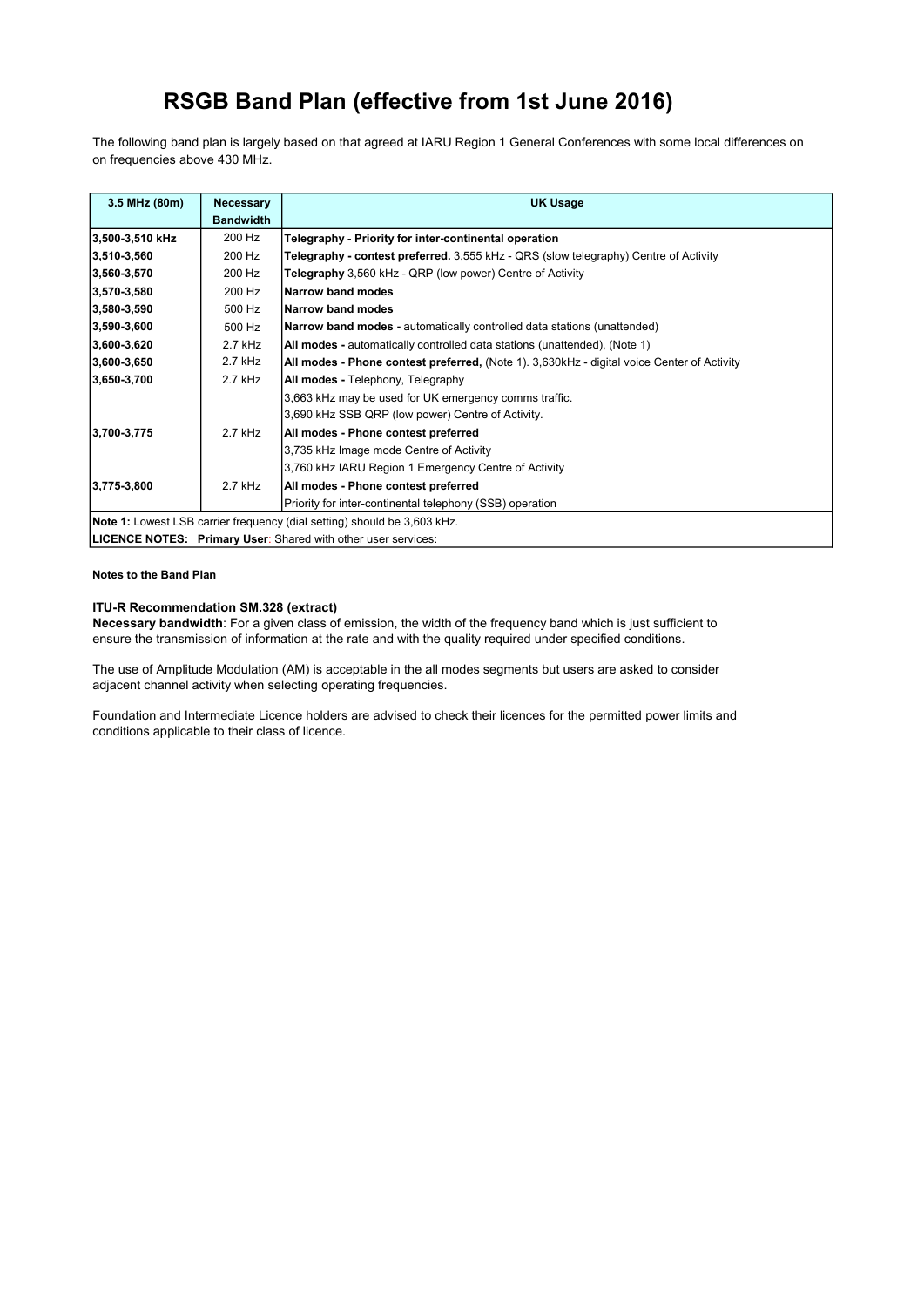#### Access to this band is available to Full Licensees only

See Licence Schedule notes for specific conditions

| 5 MHz (60m)                                                                        | <b>Available</b>                                                                                                              | <b>UK Usage</b>                                                                        |  |
|------------------------------------------------------------------------------------|-------------------------------------------------------------------------------------------------------------------------------|----------------------------------------------------------------------------------------|--|
|                                                                                    | Width                                                                                                                         |                                                                                        |  |
| 5258.5 - 5264.0 kHz                                                                | 5.5 kHz                                                                                                                       | 5262 kHz - CW QRP Centre of Activity                                                   |  |
| 5276.0 - 5284.0                                                                    | 8 kHz                                                                                                                         | 5278.5 kHz - may be used for UK emergency comms traffic                                |  |
| 5288.5 - 5292.0                                                                    | $3.5$ kHz                                                                                                                     | Beacons on 5290 kHz (Note-2)                                                           |  |
| 5298.0 - 5307.0                                                                    | 9 kHz                                                                                                                         |                                                                                        |  |
| 5313.0 - 5323.0                                                                    | 10 kHz                                                                                                                        | 5317 kHz - AM 6kHz max, bandwidth                                                      |  |
| 15333.0 - 5338.0                                                                   | 5 kHz                                                                                                                         |                                                                                        |  |
| 5354.0 - 5358.0                                                                    | 4 kHz                                                                                                                         | Within WRC-15 Band                                                                     |  |
| 5362.0 - 5374.5                                                                    | 12.5 kHz                                                                                                                      | Partly within WRC-15 band, WSPR                                                        |  |
| 15378.0 - 5382.0                                                                   | 4 kHz                                                                                                                         |                                                                                        |  |
| 5395.0 - 5401.5                                                                    | $6.5$ kHz                                                                                                                     |                                                                                        |  |
| 5403.5 - 5406.5                                                                    | 3 kHz                                                                                                                         |                                                                                        |  |
|                                                                                    |                                                                                                                               | Unless indicated, usage is all-modes (necessary bandwidth to be within channel limits) |  |
| <b>Note 1:</b> Upper Sideband is recommended for SSB activity.                     |                                                                                                                               |                                                                                        |  |
| Note 2: Activity should avoid interference to the experimental beacons on 5290 kHz |                                                                                                                               |                                                                                        |  |
|                                                                                    | Note 3: Amplitude Modulation is permitted with a maximum bandwidth of 6kHz, on frequencies with at least 6kHz available width |                                                                                        |  |

Note 4: Contacts within the UK should avoid the WRC-15 band (5351.5 - 5366.5 kHz) if possible

For the latest current guidance refer to the RSGB website

LICENCE NOTES: Full Licensees only Secondary User: 100W max

Note that specific conditions regarding operating, transmission bandwidth, power and antennas are specified in the Licence

Notes to the Usage Plan

#### ITU-R Recommendation SM.328 (extract)

Necessary bandwidth: For a given class of emission, the width of the frequency band which is just sufficient to ensure the transmission of information at the rate and with the quality required under specified conditions.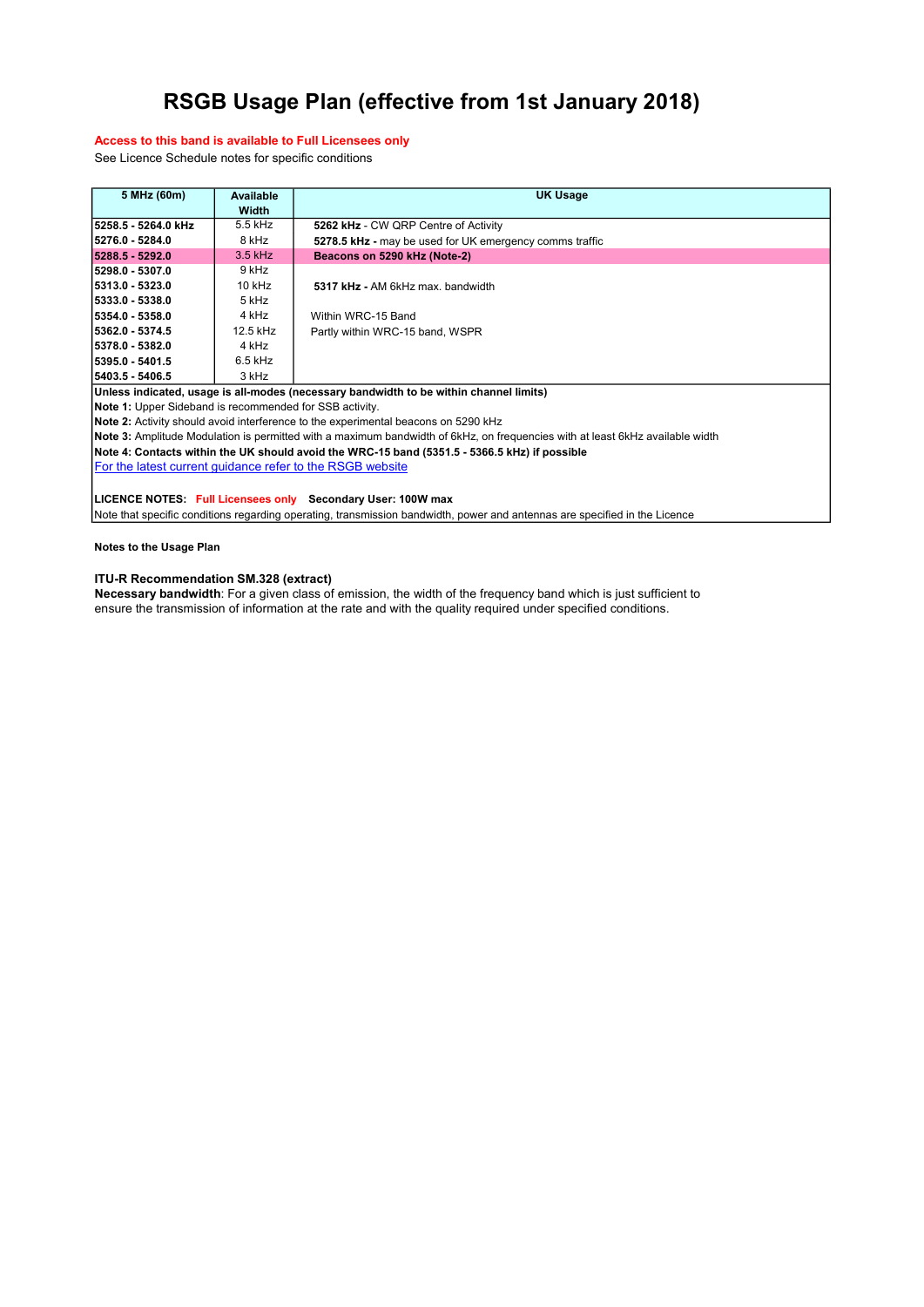The following band plan is largely based on that agreed at IARU Region 1 General Conferences with some local differences on on frequencies above 430 MHz.

| 7 MHz (40m)                                                                          | <b>Necessary</b>                                | <b>UK Usage</b>                                                                      |  |
|--------------------------------------------------------------------------------------|-------------------------------------------------|--------------------------------------------------------------------------------------|--|
|                                                                                      | <b>Bandwidth</b>                                |                                                                                      |  |
| 7,000-7,040 kHz                                                                      | 200 Hz                                          | Telegraphy. 7,030 kHz - QRP Centre of Activity                                       |  |
| 7,040-7,047                                                                          | 500 Hz                                          | Narrow band modes (Note 2)                                                           |  |
| 7,047-7,050                                                                          | 500 Hz                                          | Narrow band modes, automatically controlled data stations (unattended)               |  |
| $ 7,050-7,053 $                                                                      | 2.7 kHz                                         | <b>All modes,</b> automatically controlled data stations (unattended), (Note 1)      |  |
| 17,053-7,060                                                                         | 2.7 kHz                                         | All modes, digimodes                                                                 |  |
| 7,060-7,100                                                                          | $2.7$ kHz                                       | All modes, SSB Contest Preferred Segment                                             |  |
|                                                                                      |                                                 | digital voice 7.070kHz: SSB ORP Centre of Activity 7.090 kHz                         |  |
| 7,100-7,130                                                                          | 2.7 kHz                                         | <b>All modes, 7,110kHz - Region 1 Emergency Centre of Activiity.</b>                 |  |
| $ 7,130-7,200$                                                                       | 2.7 kHz                                         | <b>All modes, SSB Contest Preferred Segment; 7,165kHz - Image Centre of Activity</b> |  |
| $ 7,175-7,200$                                                                       | 2.7 kHz                                         | <b>All modes, priority for intercontinental operation</b>                            |  |
| <b>Note 1:</b> Lowest LSB carrier frequency (dial setting) should be 7,053 kHz.      |                                                 |                                                                                      |  |
| Note 2: PSK31 activity starts from 7,040kHz.                                         |                                                 |                                                                                      |  |
| Since 2009, the narrow band modes segment starts at 7,040kHz.                        |                                                 |                                                                                      |  |
| LICENCE NOTES: 7,000-7,100 kHz Amateur and Amateur Satellite Service - Primary User. |                                                 |                                                                                      |  |
|                                                                                      | 7,100-7,200 kHz Amateur Service - Primary User. |                                                                                      |  |

#### Notes to the Band Plan

### ITU-R Recommendation SM.328 (extract)

Necessary bandwidth: For a given class of emission, the width of the frequency band which is just sufficient to ensure the transmission of information at the rate and with the quality required under specified conditions.

The use of Amplitude Modulation (AM) is acceptable in the all modes segments but users are asked to consider adjacent channel activity when selecting operating frequencies.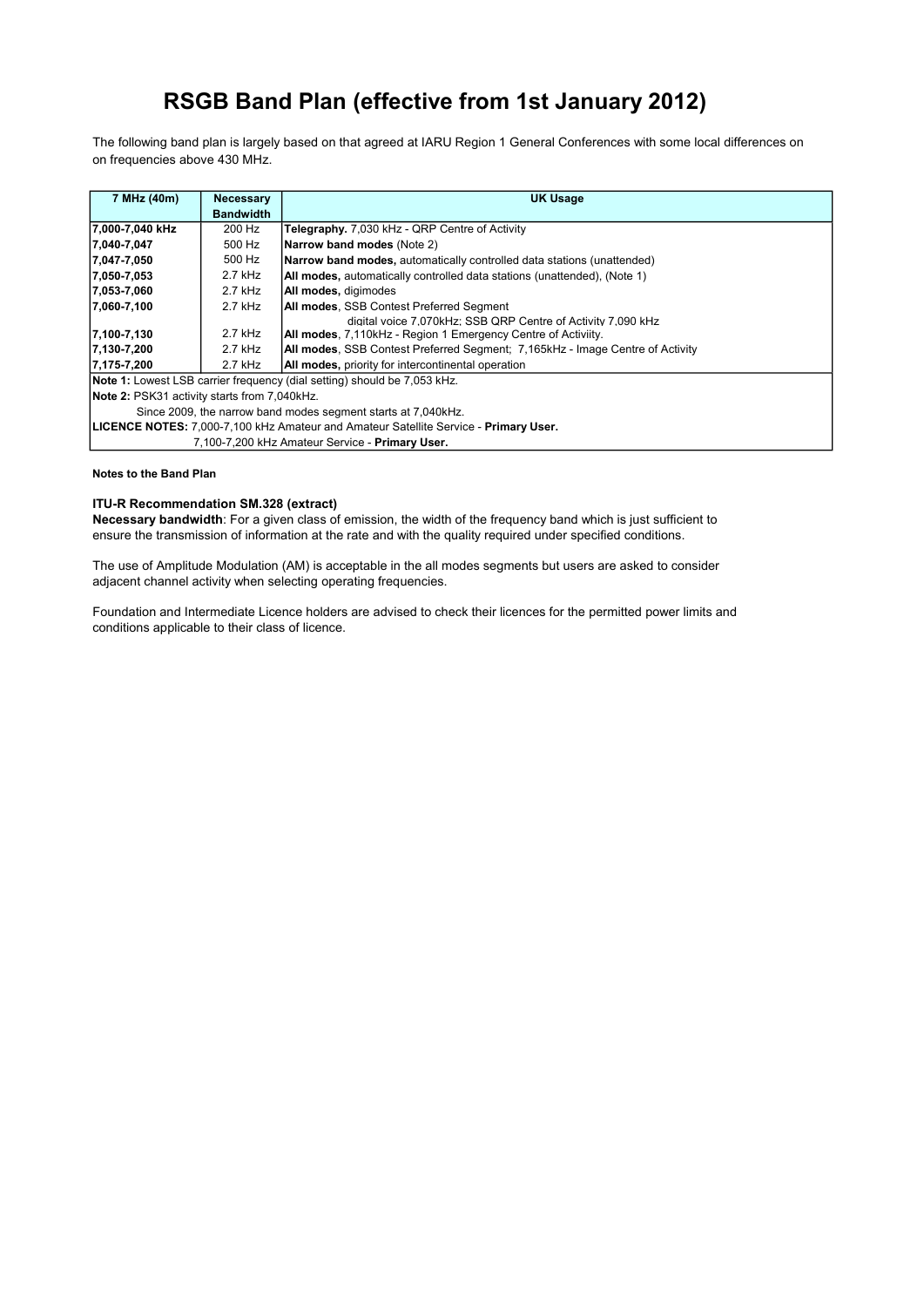The following band plan is largely based on that agreed at IARU Region 1 General Conferences with some local differences on on frequencies above 430 MHz.

| 10 MHz (30m)                                                                                                                    | <b>Neccesary</b><br><b>Bandwidth</b> | <b>UK Usage</b>                                                                             |  |
|---------------------------------------------------------------------------------------------------------------------------------|--------------------------------------|---------------------------------------------------------------------------------------------|--|
| 10,100-10,130 kHz                                                                                                               | 200 Hz                               | Telegraphy (CW)                                                                             |  |
|                                                                                                                                 |                                      | 10,116 kHz - QRP (low power) Centre of Activity                                             |  |
| 10,130-10,150                                                                                                                   | 500 Hz                               | Narrow band modes                                                                           |  |
|                                                                                                                                 |                                      | Automatically controlled data stations (unattended) should avoid the use of the 10 MHz band |  |
|                                                                                                                                 |                                      |                                                                                             |  |
| The 10 MHz band is allocated to the Amateur Service only on a Secondary basis. The IARU has agreed that only CW and other       |                                      |                                                                                             |  |
| Inarrow bandwidth modes are to be used on this band. Likewise the band is not to be used for contests and bulletins.            |                                      |                                                                                             |  |
| SSB may be used on the 10 MHz band during emergencies involving the immediate safety of life and property, and only by stations |                                      |                                                                                             |  |
| actually involved with the handling of emergency traffic. The band segment 10,120-10,140 kHz may only be used for SSB           |                                      |                                                                                             |  |
| transmissions in the area of Africa south of the equator during local daylight hours.                                           |                                      |                                                                                             |  |
| LICENCE NOTES: Amateur Service - Secondary User.                                                                                |                                      |                                                                                             |  |

#### Notes to the Band Plan

### ITU-R Recommendation SM.328 (extract)

Necessary bandwidth: For a given class of emission, the width of the frequency band which is just sufficient to ensure the transmission of information at the rate and with the quality required under specified conditions.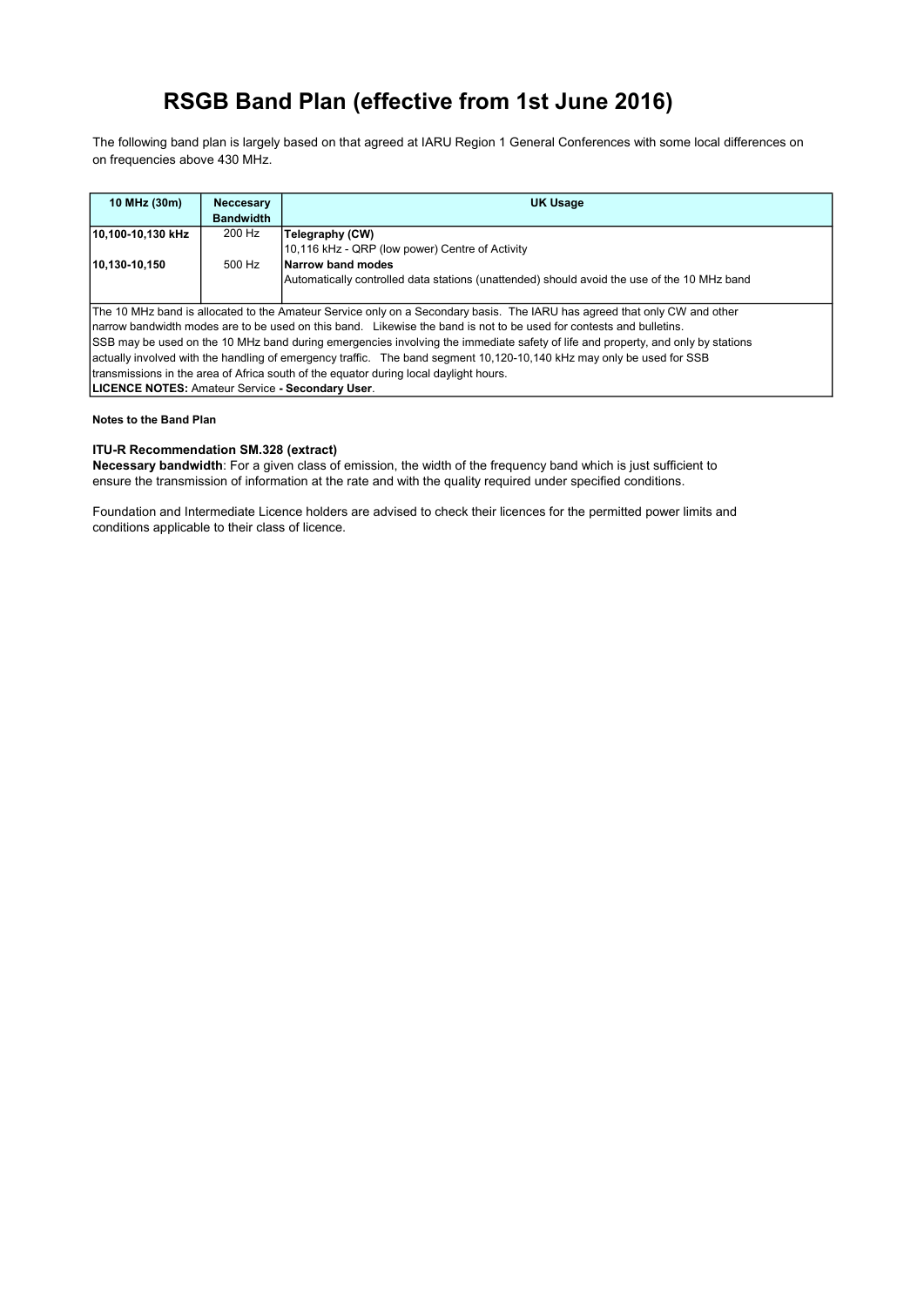The following band plan is largely based on that agreed at IARU Region 1 General Conferences with some local differences on on frequencies above 430 MHz.

| 14MHz (20m)                                           | Necessary                                                   | <b>UK Usage</b>                                                                |  |
|-------------------------------------------------------|-------------------------------------------------------------|--------------------------------------------------------------------------------|--|
|                                                       | <b>Bandwidth</b>                                            |                                                                                |  |
| 14,000-14,060 kHz                                     | 200 Hz                                                      | Telegraphy - contest preferred                                                 |  |
|                                                       |                                                             | 14,055 kHz QRS (slow telegraphy Centre of Activity                             |  |
| 14,060-14,070                                         | 200 Hz                                                      | Telegraphy                                                                     |  |
|                                                       |                                                             | 14,060 kHz QRP (low power) Centre of Activity                                  |  |
| 14,070-14,089                                         | 500 Hz                                                      | Narrow band modes                                                              |  |
| 14,089-14,099                                         | 500 Hz                                                      | <b>Narrow band modes - automatically controlled data stations (unattended)</b> |  |
| 14,099-14,101                                         |                                                             | <b>IBP</b> - reserved exclusively for beacons                                  |  |
| 14,101-14,112                                         | $2.7$ kHz                                                   | <b>All modes</b> - automatically controlled data stations (unattended)         |  |
| 14,112-14,125                                         | 2.7 kHz                                                     | All modes (excluding digimodes)                                                |  |
| 14,125-14,300                                         | 2.7 kHz                                                     | <b>All modes -</b> SSB contest preferred segment                               |  |
|                                                       |                                                             | 14,130kHz - digital voice centre of activity                                   |  |
|                                                       |                                                             | 14,195+- 5 kHz Priority for Dxpeditions                                        |  |
|                                                       |                                                             | 14,230 kHz - Image Centre of Activity.                                         |  |
|                                                       |                                                             | 14,285 kHz - QRP Centre of Activity                                            |  |
| 14.300-14.350                                         | 2.7 kHz                                                     | All modes                                                                      |  |
|                                                       |                                                             | 14,300 kHz Global Emergency Centre of Activity                                 |  |
|                                                       |                                                             |                                                                                |  |
| <b>LICENCE NOTES: Amateur Service - Primary User.</b> |                                                             |                                                                                |  |
|                                                       | 14,000-14,250 kHz Amateur Satellite Service - Primary User. |                                                                                |  |

Notes to the Band Plan

### ITU-R Recommendation SM.328 (extract)

Necessary bandwidth: For a given class of emission, the width of the frequency band which is just sufficient to ensure the transmission of information at the rate and with the quality required under specified conditions.

The use of Amplitude Modulation (AM) is acceptable in the all modes segments but users are asked to consider adjacent channel activity when selecting operating frequencies.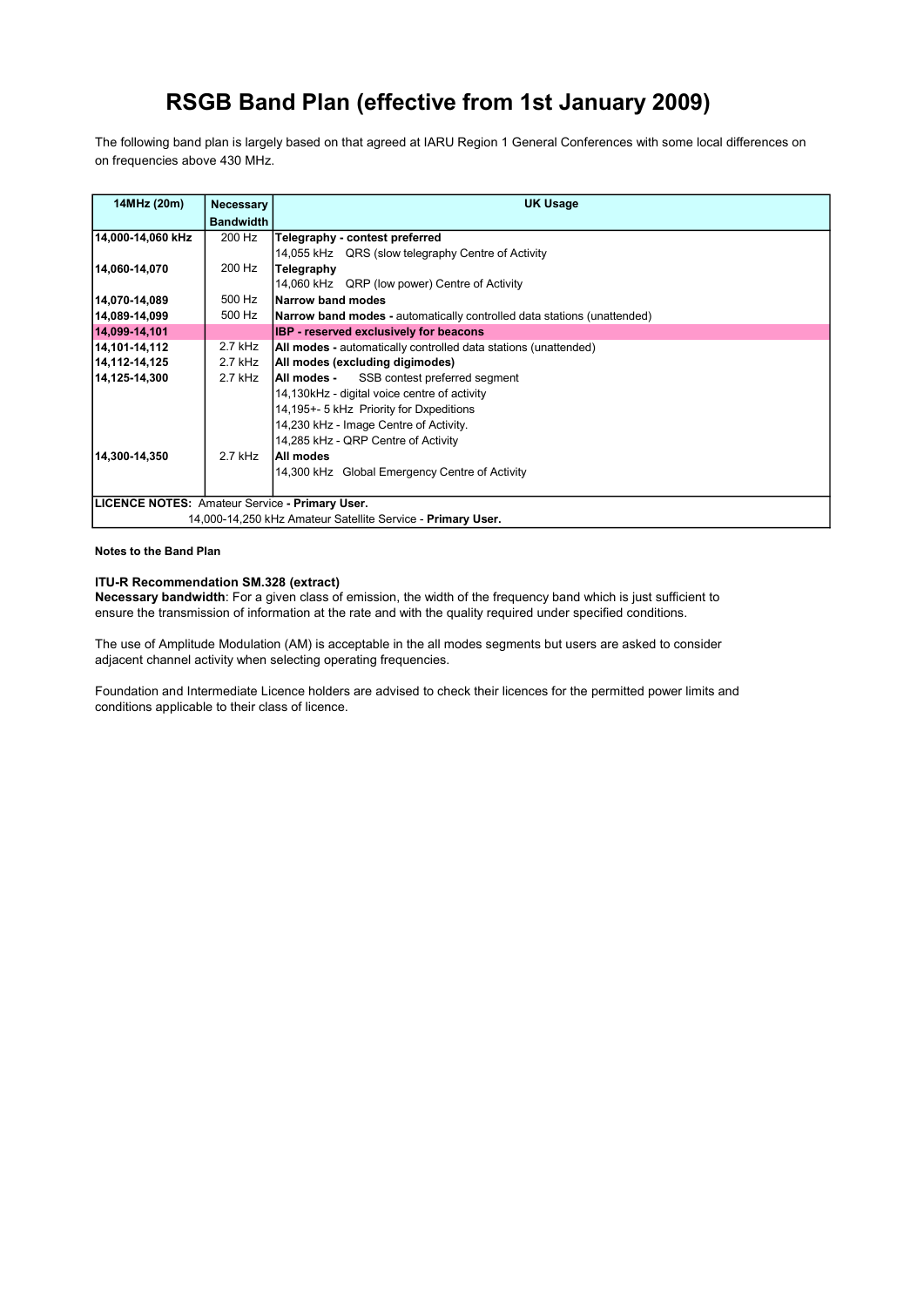The following band plan is largely based on that agreed at IARU Region 1 General Conferences with some local differences on on frequencies above 430 MHz.

| 18 MHz (17m)                                                                | <b>Necessary</b><br><b>Bandwidth</b> | <b>UK Usage</b>                                                         |
|-----------------------------------------------------------------------------|--------------------------------------|-------------------------------------------------------------------------|
|                                                                             |                                      |                                                                         |
| 18,068-18,095 kHz                                                           | 200 Hz                               | Telegraphy 18,086 kHz QRP (low power) Centre of Activity.               |
| 18,095-18,105                                                               | 500 Hz                               | Narrow band modes                                                       |
| 18,105-18,109                                                               | 500 Hz                               | Narrow band modes - automatically controlled data stations (unattended) |
| 18,109-18,111                                                               |                                      | <b>IBP</b> - reserved exclusively for beacons                           |
| 18,111-18,120                                                               | 2.7 kHz                              | All modes - automatically controlled data stations (unattended)         |
| 18.120-18.168                                                               | $2.7$ kHz                            | All modes, 18,130kHz SSB QRP centre of activity                         |
|                                                                             |                                      | 18,150kHz digital voice centre of activity                              |
|                                                                             |                                      | 18,160 kHz Global Emergency Centre of Activity                          |
| <b>LICENCE NOTES: Amateur and Amateur Satellite Service - Primary User.</b> |                                      |                                                                         |
| The band is not to be used for contests or bulletins.                       |                                      |                                                                         |

#### Notes to the Band Plan

### ITU-R Recommendation SM.328 (extract)

Necessary bandwidth: For a given class of emission, the width of the frequency band which is just sufficient to ensure the transmission of information at the rate and with the quality required under specified conditions.

The use of Amplitude Modulation (AM) is acceptable in the all modes segments but users are asked to consider adjacent channel activity when selecting operating frequencies.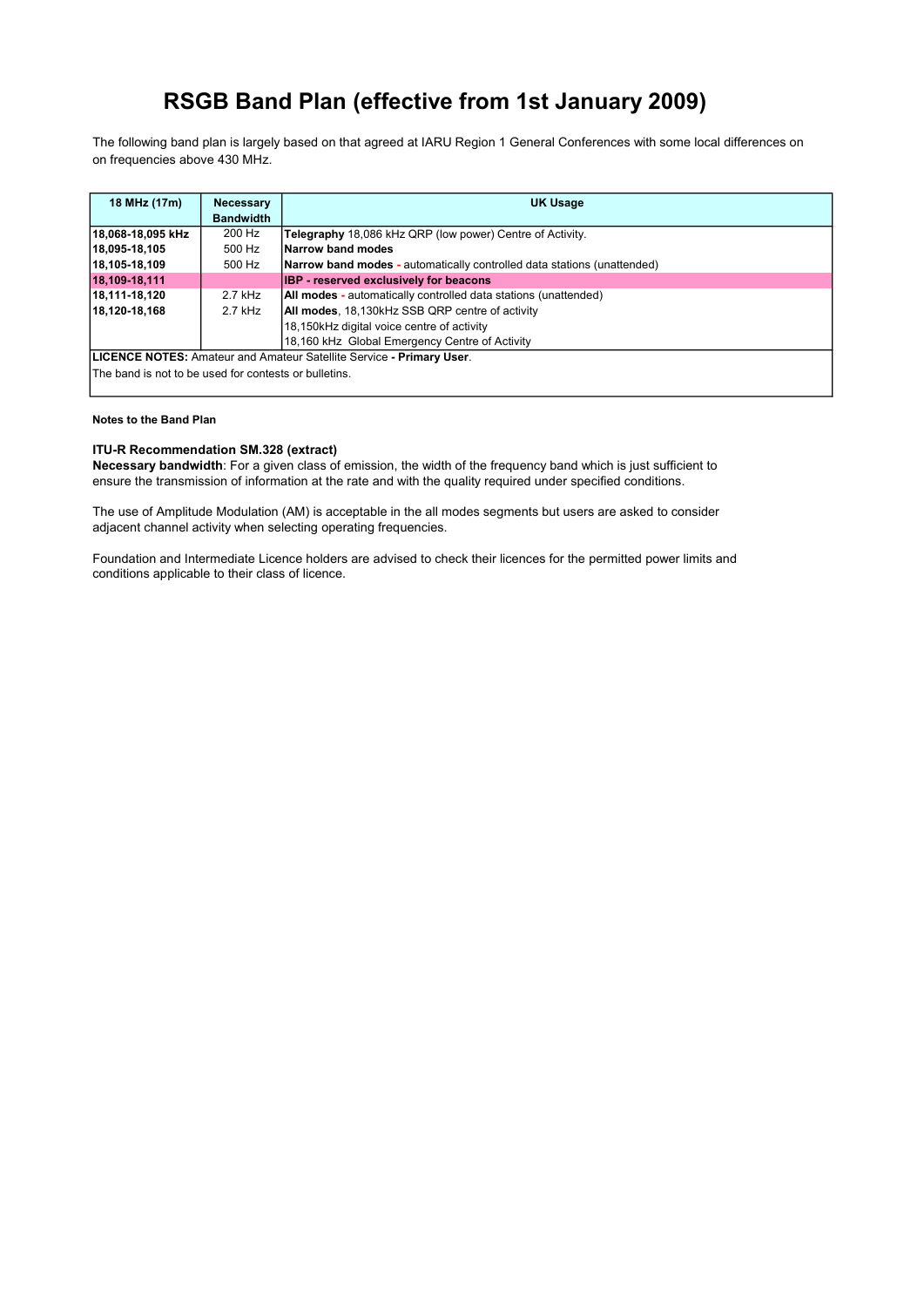The following band plan is largely based on that agreed at IARU Region 1 General Conferences with some local differences on on frequencies above 430 MHz.

| 21 MHz (15m)      | <b>Neccesary</b><br><b>Bandwidth</b> | <b>UK Usage</b>                                                                 |
|-------------------|--------------------------------------|---------------------------------------------------------------------------------|
| 21,000-21,070 kHz | 200 Hz                               | Telegraphy                                                                      |
|                   |                                      | 21,055 kHz QRS (slow telegraphy) Centre of Activity.                            |
|                   |                                      | 21,060 kHz QRP (low power) Centre of Activity                                   |
| 21,070-21,090     | 500 Hz                               | Narrow band modes                                                               |
| 21,090-21,110     | 500 Hz                               | <b>Narrow band modes -</b> automatically controlled data stations (unattended)  |
| 21,110-21,120     | 2.7 kHz                              | All modes (excluding SSB) - automatically controlled data stations (unattended) |
| 21,120-21,149     | 500 Hz                               | Narrow band modes                                                               |
| 21, 149-21, 151   |                                      | <b>IBP</b> - reserved exclusively for beacons                                   |
| 21,151-21,450     | $2.7$ kHz                            | All modes.                                                                      |
|                   |                                      | 21,180kHz - digital voice centre of activity                                    |
|                   |                                      | 21,285 kHz - QRP Centre of Activity.                                            |
|                   |                                      | 21,340 kHz - Image Centre of Activity.                                          |
|                   |                                      | 21,360 kHz - Global Emergency Centre of Activity                                |
|                   |                                      |                                                                                 |
|                   |                                      | Note 1: 21,125-21,245 is also designated for use by amateur satellites          |
|                   |                                      | LICENCE NOTES: Amateur and Amateur Satellite Service - Primary User.            |

#### Notes to the Band Plan

### ITU-R Recommendation SM.328 (extract)

Necessary bandwidth: For a given class of emission, the width of the frequency band which is just sufficient to ensure the transmission of information at the rate and with the quality required under specified conditions.

The use of Amplitude Modulation (AM) is acceptable in the all modes segments but users are asked to consider adjacent channel activity when selecting operating frequencies.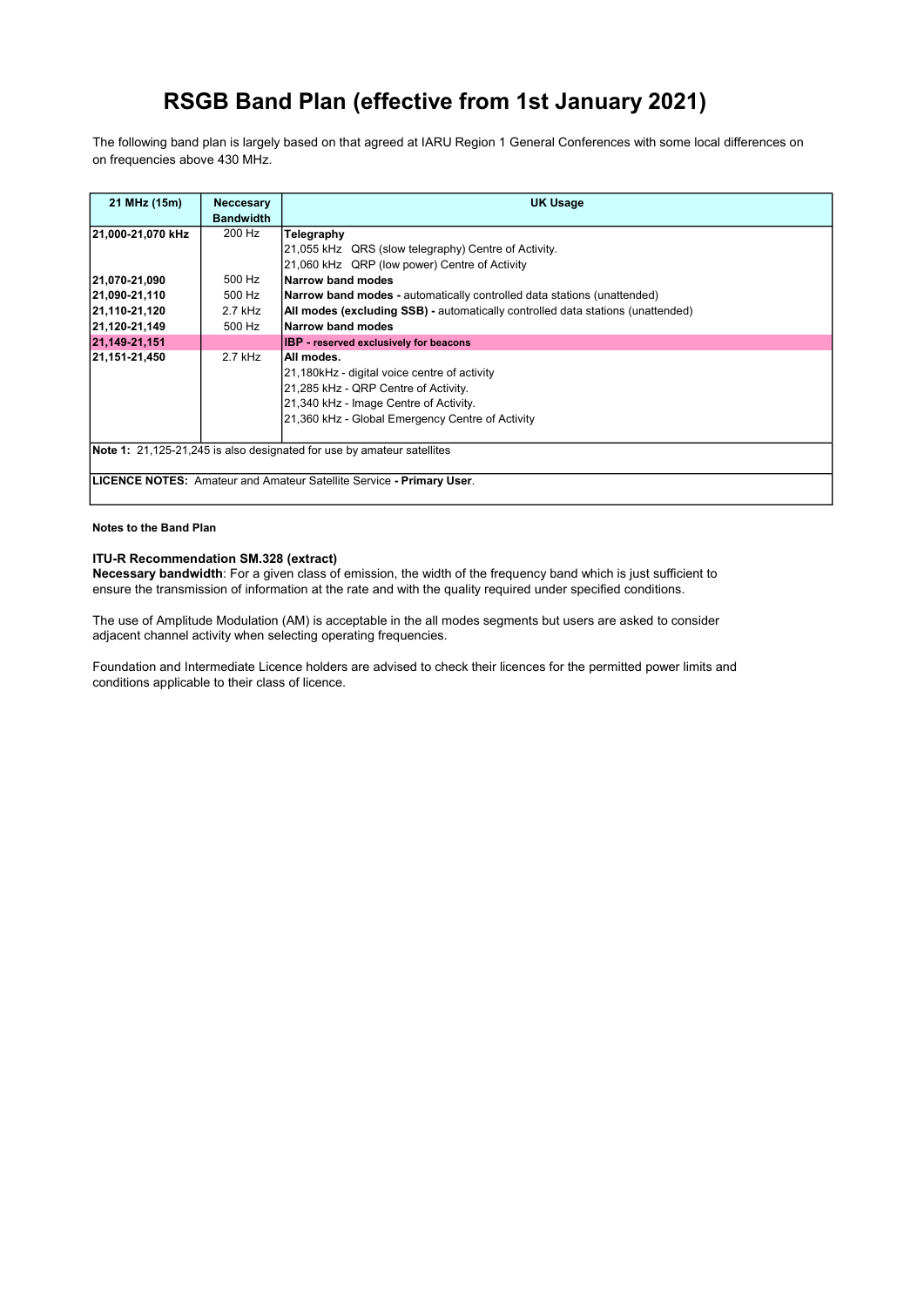The following band plan is largely based on that agreed at IARU Region 1 General Conferences with some local differences on on frequencies above 430 MHz.

| 24 MHz (12m)                                                         | <b>Necessary</b><br><b>Bandwidth</b> | <b>UK Usage</b>                                                         |
|----------------------------------------------------------------------|--------------------------------------|-------------------------------------------------------------------------|
| 24,890-24,915 kHz                                                    | 200 Hz                               | Telegraphy                                                              |
|                                                                      |                                      | 24,906 kHz QRP (low power) centre of activity                           |
| 24,915-24,925                                                        | 500 Hz                               | Narrow band modes                                                       |
| 24,925-24,929                                                        | 500 Hz                               | Narrow band modes - automatically controlled data stations (unattended) |
| 24.929-24.931                                                        |                                      | <b>IBP</b> - reserved exclusively for beacons                           |
| 24.931-24.940                                                        | 2700                                 | All modes - automatically controlled data stations (unattended)         |
| 24.940-24.990                                                        | 2700                                 | All modes, 24,950kHz SSB QRP Centre of Activity                         |
|                                                                      |                                      | 24,960kHz digital voice centre of activity                              |
| LICENCE NOTES: Amateur and Amateur Satellite Service - Primary User. |                                      |                                                                         |
| The band is not to be used for contests or bulletins.                |                                      |                                                                         |

#### Notes to the Band Plan

### ITU-R Recommendation SM.328 (extract)

Necessary bandwidth: For a given class of emission, the width of the frequency band which is just sufficient to ensure the transmission of information at the rate and with the quality required under specified conditions.

The use of Amplitude Modulation (AM) is acceptable in the all modes segments but users are asked to consider adjacent channel activity when selecting operating frequencies.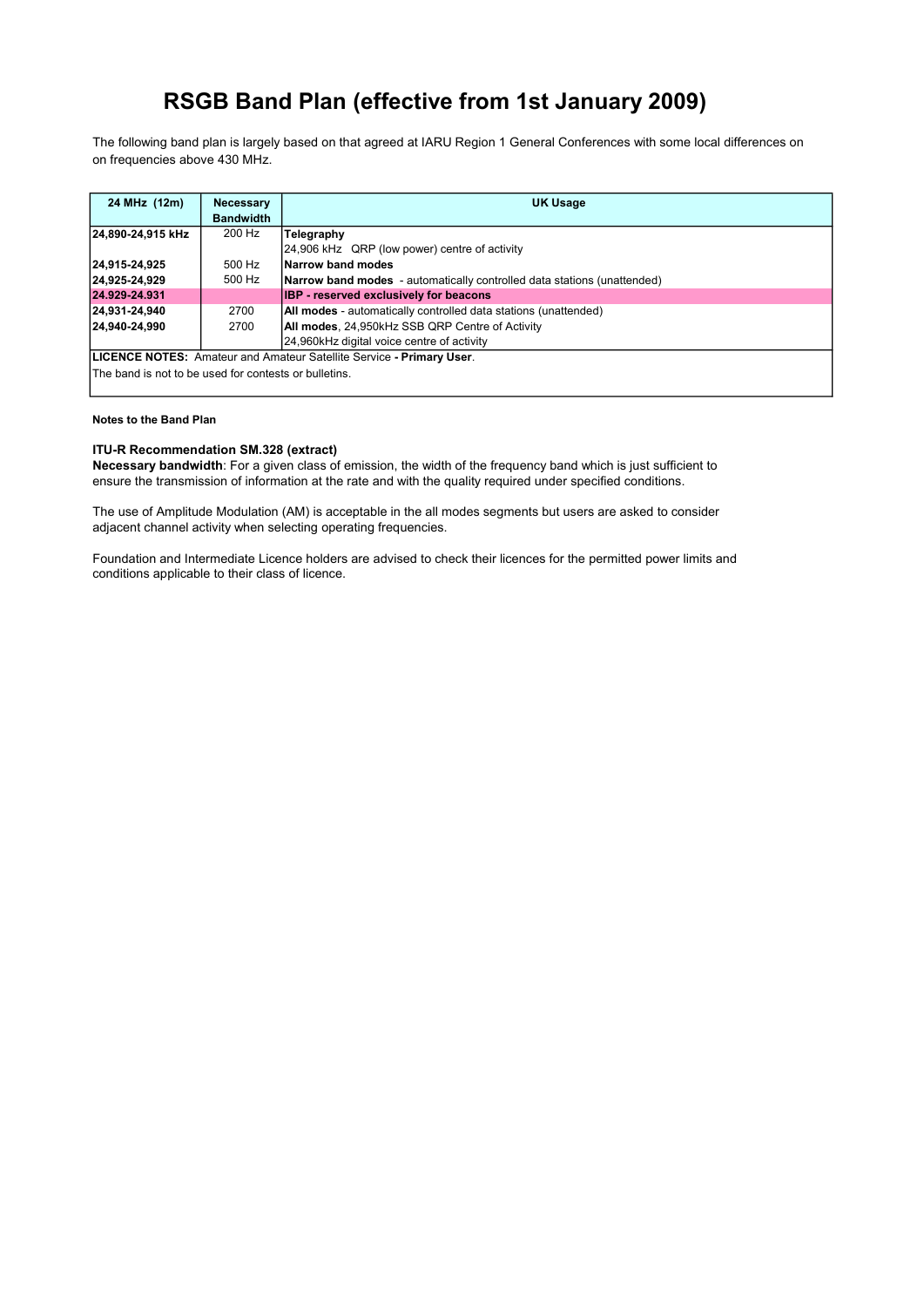The following band plan is largely based on that agreed at IARU Region 1 General Conferences with some local differences on on frequencies above 430 MHz.

| 28 MHz (10m)                                                          | <b>Necessary</b> | <b>UK Usage</b>                                                                                                            |
|-----------------------------------------------------------------------|------------------|----------------------------------------------------------------------------------------------------------------------------|
|                                                                       | <b>Bandwidth</b> |                                                                                                                            |
| 28,000-28,070 kHz                                                     | 200 Hz           | Telegraphy                                                                                                                 |
|                                                                       |                  | 28,055 kHz QRS (slow telegraphy) Centre of Activity.                                                                       |
|                                                                       |                  | 28,060 kHz QRP (low power) Centre of Activity.                                                                             |
| 28,070-28,120                                                         | 500 Hz           | Narrow band modes                                                                                                          |
| 28,120-28,150                                                         | 500 Hz           | Narrow band modes - automatically controlled data stations (unattended)                                                    |
| 28,150-28,190                                                         | 500 Hz           | Narrow band modes                                                                                                          |
| 28,190-28,199                                                         |                  | IBP - regional time shared beacons                                                                                         |
| 28,199-28,201                                                         |                  | <b>IBP</b> - world wide time shared beacons                                                                                |
| 28,201-28,225                                                         |                  | <b>IBP</b> - continuous-duty beacons                                                                                       |
| 28,225-28,300                                                         | $2.7$ kHz        | All modes - beacons                                                                                                        |
| 28,300-28,320                                                         | 2.7 kHz          | All modes - automatically controlled data stations (unattended)                                                            |
| 28,320-29,000                                                         | 2.7 kHz          | All modes                                                                                                                  |
|                                                                       |                  | 28,330 kHz - Digital Voice centre of activity                                                                              |
|                                                                       |                  | 28,360 kHz - QRP Centre of Activity.                                                                                       |
|                                                                       |                  | 28,680 kHz - Image Centre of Activity.                                                                                     |
| 29,000-29,100                                                         |                  | All modes - See Note-1 regarding 29,000-29,510 kHz                                                                         |
| 29,100-29,200                                                         |                  | All modes - FM simplex - 10 kHz channels                                                                                   |
| 29,200-29,300                                                         |                  | All modes - automatically controlled data stations (unattended)                                                            |
|                                                                       |                  | 29,270 kHz UK Internet voice gateway - unattended                                                                          |
|                                                                       |                  | 29,280 kHz UK Internet voice gateway - unattended                                                                          |
|                                                                       |                  | 29,290 kHz UK Internet voice gateway - unattended                                                                          |
| 29,300-29,510                                                         |                  | <b>Satellite links</b>                                                                                                     |
| 29,510-29,520                                                         |                  | <b>Guard channel</b>                                                                                                       |
| 29,520-29,590                                                         | 6 kHz            | All modes - FM repeater inputs (RH1-RH8)                                                                                   |
| 29,600                                                                | 6 kHz            | All modes - FM calling channel                                                                                             |
| 29,610                                                                | 6 kHz            | All modes - FM simplex repeater (parrot) - input and output                                                                |
| 29,620-29,700                                                         | 6 kHz            | All modes - FM repeater outputs (RH1-RH8)                                                                                  |
|                                                                       |                  | Note-1: Experimental wide bandwidth operation within 29,000 - 29510 must be on a non-interference basis to other stations, |
| including the amateur satellite service segment at 29300 - 29510 kHz. |                  |                                                                                                                            |
|                                                                       |                  |                                                                                                                            |

LICENCE NOTES: Amateur and Amateur Satellite Service - Primary User: 26dBW permitted Beacons may be established for D.F. competitions except within 50km of NGR SK985640 (Waddington)

### Notes to the Band Plan

### ITU-R Recommendation SM.328 (extract)

Necessary bandwidth: For a given class of emission, the width of the frequency band which is just sufficient to ensure the transmission of information at the rate and with the quality required under specified conditions.

The use of Amplitude Modulation (AM) is acceptable in the all modes segments but users are asked to consider adjacent channel activity when selecting operating frequencies.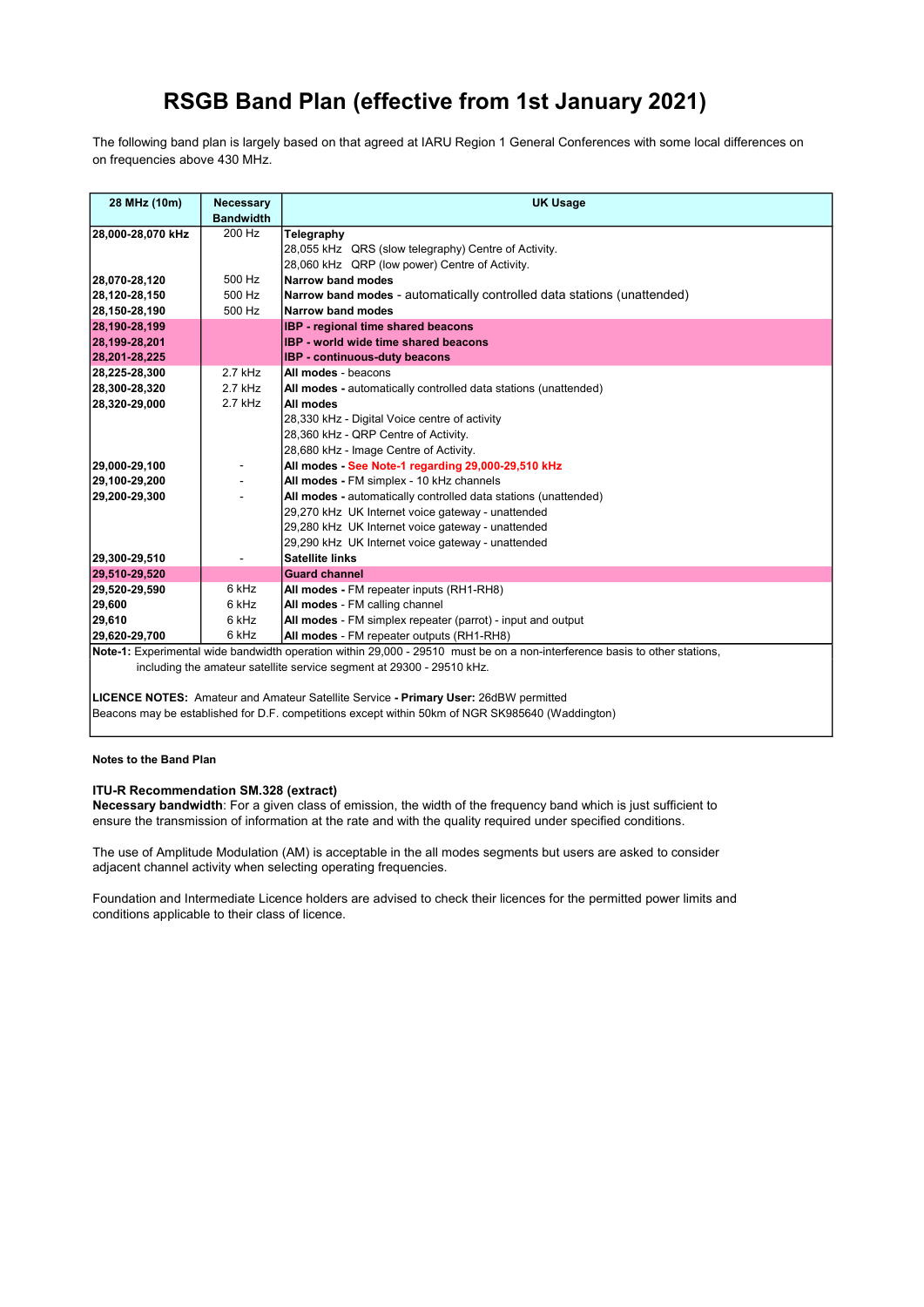The following band plan is largely based on that agreed at IARU Region 1 General Conferences with some local differences on on frequencies above 430 MHz.

| 50 MHz (6m)                                                                                                                                                  | Necessary<br><b>Bandwidth</b> | UK Usage                                                                                                                                                                       |
|--------------------------------------------------------------------------------------------------------------------------------------------------------------|-------------------------------|--------------------------------------------------------------------------------------------------------------------------------------------------------------------------------|
| 50.000-50.100 MHz                                                                                                                                            | 500 Hz                        | Telegraphy Only (except for Beacon Project) Note-2                                                                                                                             |
|                                                                                                                                                              |                               | 50.000-50.030 MHz reserved for Synchronised Beacon Project (Note 2)                                                                                                            |
|                                                                                                                                                              |                               | Region-1: 50.000-50.010; Region-2: 50.010-50.020; Region-3: 50.020-50.030                                                                                                      |
|                                                                                                                                                              |                               | 50.050 MHz Future International Centre of Activity                                                                                                                             |
|                                                                                                                                                              |                               | 50.090 MHz Intercontinental DX Centre of Activity (Note 1)                                                                                                                     |
| 50.100-50.200                                                                                                                                                | 2.7 kHz                       | SSB/Telegraphy - International Preferred                                                                                                                                       |
|                                                                                                                                                              |                               | 50.100-50.130 MHz Intercontinental DX Telegraphy & SSB (Note 1)                                                                                                                |
|                                                                                                                                                              |                               | 50.110 MHz Intercontinental DX Centre of Activity                                                                                                                              |
|                                                                                                                                                              |                               |                                                                                                                                                                                |
|                                                                                                                                                              |                               | 50.130-50.200 MHz General International Telegraphy & SSB                                                                                                                       |
|                                                                                                                                                              |                               | 50.150 MHz International Centre of Activity                                                                                                                                    |
|                                                                                                                                                              |                               |                                                                                                                                                                                |
| 50.200-50.300                                                                                                                                                | 2.7 kHz                       | <b>SSB/Telegraphy - General Usage</b><br>50.285 MHz Crossband Centre of Activity                                                                                               |
|                                                                                                                                                              |                               |                                                                                                                                                                                |
| 50.300-50.400                                                                                                                                                | 2.7 kHz                       | MGM/Narrowband/Telegraphy                                                                                                                                                      |
|                                                                                                                                                              |                               | 50.305 MHz PSK Centre of Activity                                                                                                                                              |
|                                                                                                                                                              |                               | 50.310-50.320 MHz EME                                                                                                                                                          |
|                                                                                                                                                              |                               | 50.320-50.380 MHz MS                                                                                                                                                           |
| 50.400-50.500                                                                                                                                                |                               | <b>Propagation Beacons Only</b>                                                                                                                                                |
|                                                                                                                                                              |                               |                                                                                                                                                                                |
| 50.500-50.700                                                                                                                                                |                               | All Modes.                                                                                                                                                                     |
|                                                                                                                                                              |                               | 50.520 MHz FM/DV Internet voice gateway                                                                                                                                        |
|                                                                                                                                                              |                               | 50.530 MHz FM/DV Internet voice gateway                                                                                                                                        |
|                                                                                                                                                              |                               | 50.540 MHz FM/DV Internet voice gateway                                                                                                                                        |
|                                                                                                                                                              |                               | 50.600-50.700 MHz Digital communications                                                                                                                                       |
|                                                                                                                                                              |                               | 50.630 MHz Digital Voice (DV) calling                                                                                                                                          |
|                                                                                                                                                              |                               |                                                                                                                                                                                |
| 50.700-50.900                                                                                                                                                | 12 kHz                        | 50.710-50.890 MHz FM/DV Repeater Outputs (10 kHz channel spacing)                                                                                                              |
| 50.900-51.200                                                                                                                                                | $\overline{\phantom{a}}$      | <b>All Modes</b>                                                                                                                                                               |
|                                                                                                                                                              |                               |                                                                                                                                                                                |
| 51.200-51.400                                                                                                                                                | 12 kHz                        | 51.210-51.390 MHz FM/DV Repeater Inputs (10 KHz channel spacing) (Note 4)                                                                                                      |
| 51.400-52.000                                                                                                                                                |                               | <b>All Modes</b>                                                                                                                                                               |
|                                                                                                                                                              |                               | 51.410-51.590 MHz FM/DV Simplex (Note 3) (Note 4)                                                                                                                              |
|                                                                                                                                                              |                               | 51.510 MHz FM calling frequency                                                                                                                                                |
|                                                                                                                                                              |                               | 51.530 MHz GB2RS news broadcast and slow morse                                                                                                                                 |
|                                                                                                                                                              |                               | 51.650 & 51.750 MHz See Note 5 (25kHz aligned)                                                                                                                                 |
|                                                                                                                                                              |                               | 51.970 & 51.990 MHz See Note 5                                                                                                                                                 |
|                                                                                                                                                              |                               |                                                                                                                                                                                |
|                                                                                                                                                              |                               | Note 1: Only to be used between stations in different continents (not for intra-European QSOs).                                                                                |
|                                                                                                                                                              |                               | Note 2: 50.0-50.1MHz is currently shared with Propagation Beacons. These are due to be migrated                                                                                |
|                                                                                                                                                              |                               | to 50.4-50.5 MHz, to create more space for Telegraphy and a new Synchronised Beacon Project<br>Note 3: 20 kHz channel spacing. Channel centre frequencies start at 51.430 MHz. |
|                                                                                                                                                              |                               | Note 4: Embedded data traffic is allowed with digital voice (DV)                                                                                                               |
|                                                                                                                                                              |                               | Note 5: May be used for Emergency Communications and Community Events                                                                                                          |
|                                                                                                                                                              |                               | Note-6: Digital Experiments to support innovation may occur around 50.6, 51.0 or 51.7 MHz                                                                                      |
|                                                                                                                                                              |                               | with maximum bandwidths of 50, 200 and 500 kHz respectively on a shared non-interference basis                                                                                 |
|                                                                                                                                                              |                               |                                                                                                                                                                                |
| LICENCE NOTES: Amateur Service 50.0-51.0 MHz - Primary User.                                                                                                 |                               |                                                                                                                                                                                |
| Amateur Service 51.0-52.0 MHz - Secondary User: 100W (20dBW) max<br>Available on the basis on non-interference to other services (inside or outside the UK). |                               |                                                                                                                                                                                |
|                                                                                                                                                              |                               |                                                                                                                                                                                |

#### Notes to the Band Plan

#### ITU-R Recommendation SM.328 (extract)

Necessary bandwidth: For a given class of emission, the width of the frequency band which is just sufficient to ensure the transmission of information at the rate and with the quality required under specified conditions.

The use of Amplitude Modulation (AM) is acceptable in the all modes segments but users are asked to consider adjacent channel activity when selecting operating frequencies.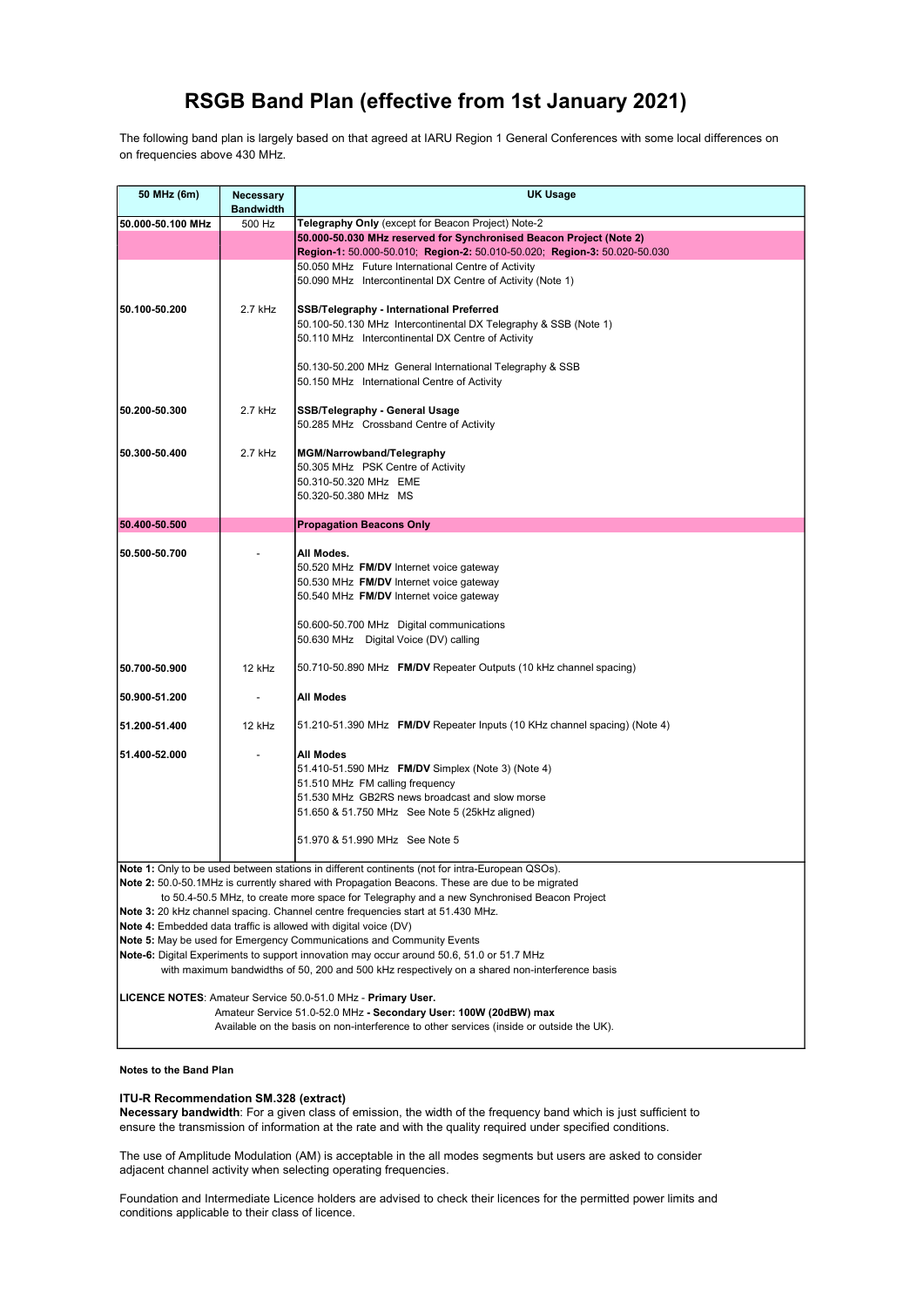The following band plan is largely based on that agreed at IARU Region 1 General Conferences with some local differences on on frequencies above 430 MHz.

| 70 MHz (4m)       | <b>Necessary</b><br><b>Bandwidth</b> | UK Usage (Note 1)                                                                                             |
|-------------------|--------------------------------------|---------------------------------------------------------------------------------------------------------------|
| 70.000-70.090 MHz | 1 kHz                                | <b>Propagation Beacons only</b>                                                                               |
|                   |                                      |                                                                                                               |
| 70.090-70.100     | 1 kHz                                | <b>Personal Beacons</b>                                                                                       |
| 70.100-70.250     | 2.7 kHz                              | <b>Narrow Band modes</b>                                                                                      |
|                   |                                      | 70.185 MHz Cross-band activity centre                                                                         |
|                   |                                      | 70.200 MHz CW/SSB centre                                                                                      |
|                   |                                      | 70.250 MHz MS centre                                                                                          |
| 70.250-70.294     | 12 kHz                               | <b>All Modes</b>                                                                                              |
|                   |                                      | 70.260 MHz AM/FM calling                                                                                      |
|                   |                                      | 70.270 MHz MGM centre of activity                                                                             |
| 70.294-70.500     | 12 kHz                               | All modes channelised operations using 12.5 kHz spacing.                                                      |
|                   |                                      | 70.3000 MHz                                                                                                   |
|                   |                                      | 70.3125 MHz Digital modes                                                                                     |
|                   |                                      | 70.3250 MHz DX Cluster                                                                                        |
|                   |                                      | 70.3375 MHz Digital modes                                                                                     |
|                   |                                      | 70.3500 MHz Internet voice gateway (Note 2)                                                                   |
|                   |                                      | 70.3625 MHz Internet voice gateway                                                                            |
|                   |                                      | 70.3750 MHz See Note 2                                                                                        |
|                   |                                      | 70.3875 MHz Internet voice gateway                                                                            |
|                   |                                      | 70.4000 MHz See Note 2                                                                                        |
|                   |                                      | 70.4125 MHz Internet voice gateway                                                                            |
|                   |                                      | 70.4250 MHz FM simplex - used by GB2RS news broadcast                                                         |
|                   |                                      | 70.4375 MHz Digital modes (special projects)                                                                  |
|                   |                                      | 70.4500 MHz FM calling                                                                                        |
|                   |                                      | 70.4625 MHz Digital modes                                                                                     |
|                   |                                      | 70.4750 MHz                                                                                                   |
|                   |                                      | 70.4875 MHz Digital modes                                                                                     |
|                   |                                      | Note 1: Usage by operators in other countries may be influenced by restrictions in their national allocations |
|                   |                                      | Note 2: May be used for Emergency Communications and Community Events                                         |
|                   |                                      |                                                                                                               |

LICENCE NOTES: Amateur Service 70.0-70.5 MHz Secondary User: 160W (22dBW) Maximum Available on the basis of non-interference to other services (inside or outside the UK).

Notes to the Band Plan

#### ITU-R Recommendation SM.328 (extract)

Necessary bandwidth: For a given class of emission, the width of the frequency band which is just sufficient to ensure the transmission of information at the rate and with the quality required under specified conditions.

The use of Amplitude Modulation (AM) is acceptable in the all modes segments but users are asked to consider adjacent channel activity when selecting operating frequencies.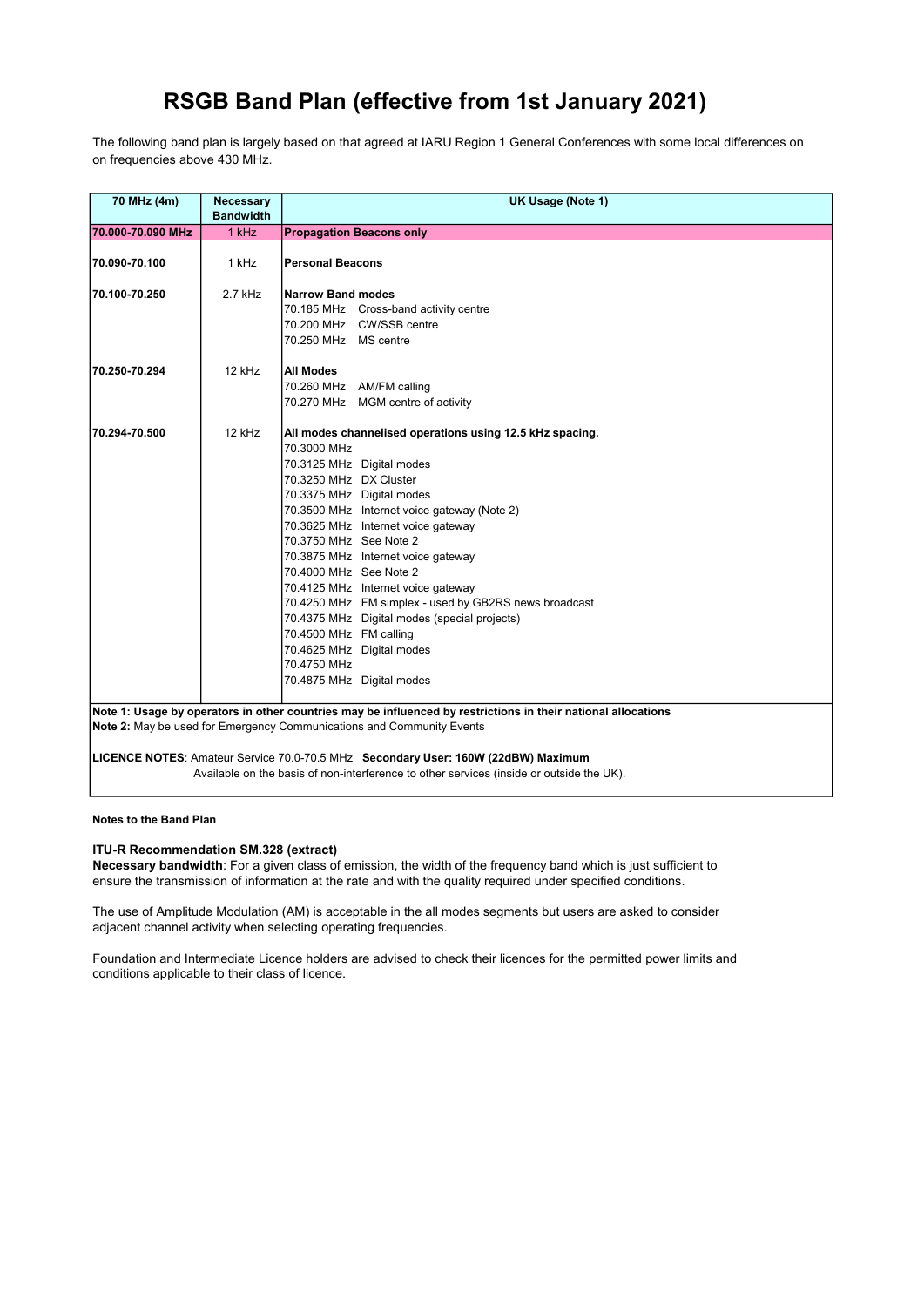The following band plan is largely based on that agreed at IARU Region 1 General Conferences with some local differences on on frequencies above 430 MHz.

| 144 MHz (2m)                                                        | Necessary                                                                                                                                                                                                        | <b>UK Usage</b>                                                                                                            |  |
|---------------------------------------------------------------------|------------------------------------------------------------------------------------------------------------------------------------------------------------------------------------------------------------------|----------------------------------------------------------------------------------------------------------------------------|--|
|                                                                     | <b>Bandwidth</b>                                                                                                                                                                                                 |                                                                                                                            |  |
| 144.000-144.025 MHz                                                 | 2700Hz                                                                                                                                                                                                           | All modes - including Satellite downlinks                                                                                  |  |
| 144.025-144.100 MHz                                                 | 500Hz                                                                                                                                                                                                            | Telegraphy (including EME CW)                                                                                              |  |
|                                                                     |                                                                                                                                                                                                                  | 144.050 MHz Telegraphy Centre of Activity                                                                                  |  |
|                                                                     |                                                                                                                                                                                                                  | 144.100 MHz Random MS telegraphy calling (Note 1)                                                                          |  |
| 144.100-144.150                                                     | 500Hz                                                                                                                                                                                                            | <b>Telegraphy and MGM</b>                                                                                                  |  |
|                                                                     |                                                                                                                                                                                                                  | <b>EME MGM activity</b>                                                                                                    |  |
|                                                                     |                                                                                                                                                                                                                  |                                                                                                                            |  |
| 144.150-144.400                                                     | 2700Hz                                                                                                                                                                                                           | Telegraphy, MGM and SSB                                                                                                    |  |
|                                                                     |                                                                                                                                                                                                                  | 144.250 MHz GB2RS news broadcast and slow Morse                                                                            |  |
|                                                                     |                                                                                                                                                                                                                  | 144.260 MHz See Note 10                                                                                                    |  |
|                                                                     |                                                                                                                                                                                                                  | 144.300 MHz SSB Centre of Activity                                                                                         |  |
|                                                                     |                                                                                                                                                                                                                  | 144.370 MHz MGM MS calling                                                                                                 |  |
|                                                                     |                                                                                                                                                                                                                  |                                                                                                                            |  |
| 144.400-144.490<br>144.490-144.500                                  |                                                                                                                                                                                                                  | <b>Propagation Beacons only</b><br>Beacon guard band                                                                       |  |
|                                                                     |                                                                                                                                                                                                                  | 144.491-144.493 MHz Personal Weak Signal MGM Beacons (BW: 500 Hz max)                                                      |  |
|                                                                     |                                                                                                                                                                                                                  |                                                                                                                            |  |
| 144.500-144.794                                                     | 20 kHz                                                                                                                                                                                                           | All Modes (Note-8)                                                                                                         |  |
|                                                                     |                                                                                                                                                                                                                  | 144.500 MHz Image Modes (SSTV, Fax etc)                                                                                    |  |
|                                                                     |                                                                                                                                                                                                                  | 144.600 MHz Data Centre of Activity (MGM, RTTY etc)                                                                        |  |
|                                                                     |                                                                                                                                                                                                                  | 144.6125 MHz UK Digital Voice (DV) calling (Note 9)                                                                        |  |
|                                                                     |                                                                                                                                                                                                                  | 144.625-144.675 MHz See Note 10                                                                                            |  |
|                                                                     |                                                                                                                                                                                                                  | 144.750 MHz ATV Talk-back                                                                                                  |  |
| 144.794-144.990                                                     | 12 kHz                                                                                                                                                                                                           | 144.775-144.794 MHz See Note 10<br><b>MGM / Digital Communications</b>                                                     |  |
|                                                                     |                                                                                                                                                                                                                  | 144.800-144.9875 MHz Digital modes (including unattended)                                                                  |  |
|                                                                     |                                                                                                                                                                                                                  | 144.8000 MHz Unconnected nets - APRS, UiView etc (Note 14)                                                                 |  |
|                                                                     |                                                                                                                                                                                                                  | 144.8125 MHz DV Internet voice gateway (IARU common channel)                                                               |  |
|                                                                     |                                                                                                                                                                                                                  | 144.8250 MHz DV Internet voice gateway (IARU common channel)                                                               |  |
|                                                                     |                                                                                                                                                                                                                  | 144.8375 MHz DV Internet voice gateway (IARU common channel)                                                               |  |
|                                                                     |                                                                                                                                                                                                                  | 144.8500 MHz DV Internet voice gateway (IARU common channel)                                                               |  |
|                                                                     |                                                                                                                                                                                                                  | 144.8625 MHz DV Internet voice gateway (IARU common channel)                                                               |  |
|                                                                     |                                                                                                                                                                                                                  | 144.8750 - 144.9125 MHz - Internet Gateways                                                                                |  |
|                                                                     |                                                                                                                                                                                                                  | 144.9250 MHz Digital usage<br>144.9375 MHz Digital usage                                                                   |  |
|                                                                     |                                                                                                                                                                                                                  | 144.9500 MHz Digital usage                                                                                                 |  |
|                                                                     |                                                                                                                                                                                                                  | 144.9625 MHz FM Internet voice gateway                                                                                     |  |
|                                                                     |                                                                                                                                                                                                                  | 144.9750, 144.9875 MHz tbd (Note 11)                                                                                       |  |
| 144.990-145.1935                                                    | 12 kHz                                                                                                                                                                                                           | <b>FM/DV</b> RV48 - RV63 Repeater input exclusive (Note 2) (Note 5)                                                        |  |
| 145.200                                                             | 12 kHz                                                                                                                                                                                                           | <b>FM/DV</b> Space communications (e.g. I.S.S.) - Earth-to-Space                                                           |  |
|                                                                     |                                                                                                                                                                                                                  | 145.2000 MHz (Note 4) & (Note 10)                                                                                          |  |
| 145.200-145.5935                                                    | 12 kHz                                                                                                                                                                                                           | FM/DV V16-V47 FM/DV simplex (Note 3) (Note 5) (Note-6)                                                                     |  |
|                                                                     |                                                                                                                                                                                                                  | 145.2250 MHz See Note 10                                                                                                   |  |
|                                                                     |                                                                                                                                                                                                                  | 145.2375 MHz FM Internet voice gateway (IARU common channel)<br>145.2500 MHz Used for slow Morse transmissions             |  |
|                                                                     |                                                                                                                                                                                                                  | 145.2875 MHz FM Internet voice gateway (IARU common channel)                                                               |  |
|                                                                     |                                                                                                                                                                                                                  | 145.3375 MHz FM Internet voice gateway (IARU common channel)                                                               |  |
|                                                                     |                                                                                                                                                                                                                  | 145.5000 MHz FM calling (Note 12)                                                                                          |  |
|                                                                     |                                                                                                                                                                                                                  | 145.5250 MHz Used for GB2RS news broadcast.                                                                                |  |
|                                                                     |                                                                                                                                                                                                                  | 145.5500 MHz Used for rally/exhibition talk-in                                                                             |  |
|                                                                     |                                                                                                                                                                                                                  | 145.5750, 145.5875 MHz (Note 11)                                                                                           |  |
| 145.5935-145.7935                                                   | 12 kHz<br>12 kHz                                                                                                                                                                                                 | FM/DV RV48 - RV63 Repeater output (Note 2)                                                                                 |  |
| 145.800<br>145.806-146.000                                          | 12 kHz                                                                                                                                                                                                           | <b>FM/DV</b> Space communications (e.g. I.S.S.) - Space-Earth<br>All Modes - Satellite exclusive                           |  |
|                                                                     |                                                                                                                                                                                                                  |                                                                                                                            |  |
|                                                                     |                                                                                                                                                                                                                  | Note 1: Meteor scatter operation can take place up to 26kHz higher than the reference frequency.                           |  |
|                                                                     |                                                                                                                                                                                                                  | Note 2: 12.5kHz channels numbered RV48-RV63. RV48 input = 145.000 MHz, output=145.600 MHz.                                 |  |
|                                                                     |                                                                                                                                                                                                                  | Note 3: 12.5kHz simplex channels numbered V16-V47. V16=145.200 MHz.                                                        |  |
|                                                                     |                                                                                                                                                                                                                  | Note 4: Emergency Communications Groups utilising this frequency should take steps to avoid interference to ISS operations |  |
| in non-emergency situations.                                        |                                                                                                                                                                                                                  |                                                                                                                            |  |
|                                                                     | Note 5: Embedded data traffic is allowed with digital voice (DV)                                                                                                                                                 |                                                                                                                            |  |
| Note 6: Simplex use only - no DV gateways<br>Note 7: not used       |                                                                                                                                                                                                                  |                                                                                                                            |  |
|                                                                     |                                                                                                                                                                                                                  |                                                                                                                            |  |
|                                                                     | Note 8: Amplitude Modulation (AM) is acceptable within the All Modes segment. AM usage is typically found on 144.550MHz.<br>Users should consider adjacent channel activity when selecting operating frequencies |                                                                                                                            |  |
|                                                                     | Note 9: In other countries IARU Region-1 recommend 145.375 MHz                                                                                                                                                   |                                                                                                                            |  |
|                                                                     |                                                                                                                                                                                                                  | Note 10: May be used for Emergency Communications and Community Events                                                     |  |
| Note 11: May be used for repeaters in other IARU Region-1 countries |                                                                                                                                                                                                                  |                                                                                                                            |  |

Note 12: DV users are asked not to use this channel, and use 144.6125 MHz for calling.

Note 13: not used

Note 14: 144.800 use should be NBFM to avoid interference to 144.8125 DV Gateways

LICENCE NOTES: Amateur Service and Amateur Satellite Service - Primary User.

Beacons may be established for DF competitions except within 50 km of TA 012869 (Scarborough)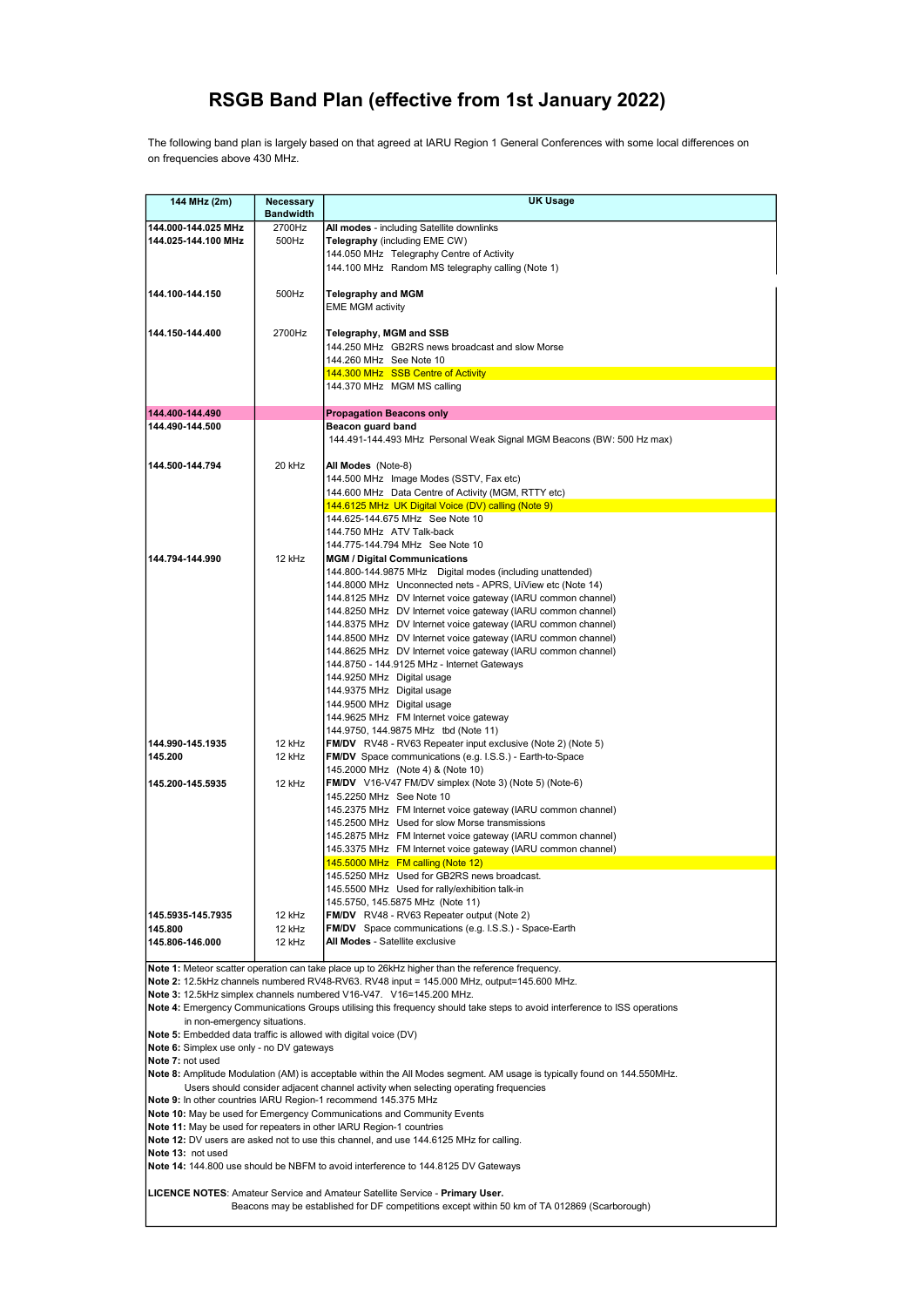### Access to this band requires an appropriate NoV, which is available to Full Licensees only

Note that the current NoVs last for up to one year prior to expiry on 31st October For further information see the 146-147 MHz FAQ or contact vhf.manager@rgsb.org.uk

| 146-147 MHz<br>(2m extension) | <b>Necessary</b><br><b>Bandwidth</b> | <b>UK Usage</b>                                                                                               |
|-------------------------------|--------------------------------------|---------------------------------------------------------------------------------------------------------------|
| 146.000-146.900 MHz           | 500kHz                               | <b>Wideband Digital Modes</b> (High speed data, DATV etc)                                                     |
|                               |                                      | 146.500 MHz Centre frequency for wideband modes (Note 1)                                                      |
| 146.900-147.000               | 12kHz                                | Narrowband Digital Modes including Digital Voice<br>146.9000<br>146.9125<br>146.9250                          |
|                               |                                      | <b>Not available in/near Scotland (see Licence Notes &amp; NoV terms)</b><br>146.9375<br>146.9500<br>146.9625 |
|                               |                                      | 146.9750<br>146.9875                                                                                          |

Note-1: Users of wideband modes must ensure their spectral emissions are contained with the band limits

LICENCE NOTES: Full Licensees only, with NoV, 50W erp max - not available in the Isle of Man or Channel Isles

Note that additional restrictions on geographic location, antenna height and upper frequency limit are specified by the NoV terms

It should be emphasised that this band is UK-specific and is available on a non-interference basis to existing services. Upper Band limit 147.000 MHz (or 146.93750 where applicable) are absolute limits and not centre frequencies The absolute band frequency limit in or within 40km of Scotland is 146.93750 MHz - see NoV schedule

#### Notes to the Band Plan

#### ITU-R Recommendation SM.328 (extract)

Necessary bandwidth: For a given class of emission, the width of the frequency band which is just sufficient to ensure the transmission of information at the rate and with the quality required under specified conditions.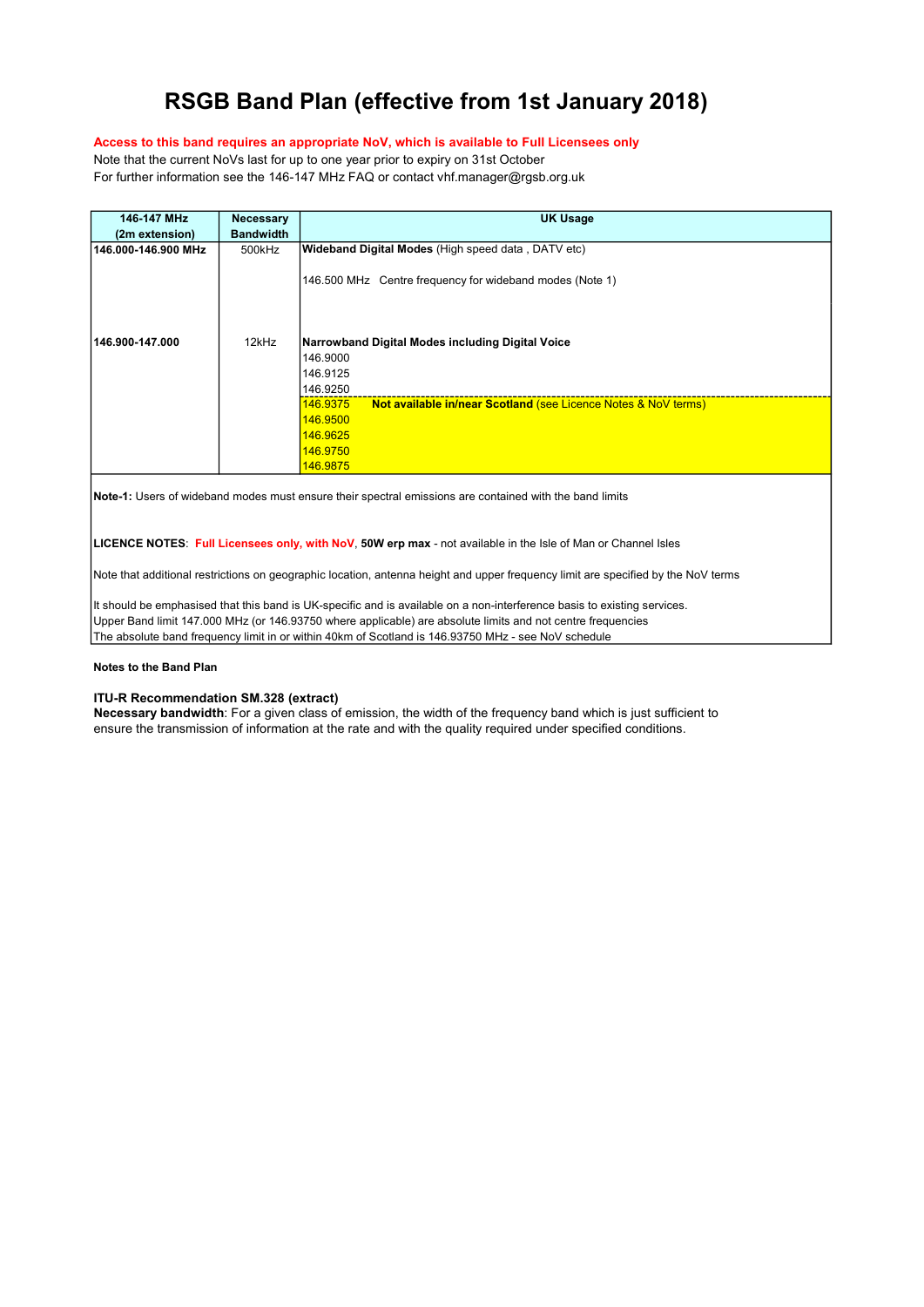The following band plan is largely based on that agreed at IARU Region 1 General Conferences with some local differences on on frequencies above 430 MHz.

| 430 MHz (70cm)                                                                                                  | Necessary                                                                                                                                                                                                                     | <b>UK Usage</b>                                                                                                                                                                                                                                    |  |
|-----------------------------------------------------------------------------------------------------------------|-------------------------------------------------------------------------------------------------------------------------------------------------------------------------------------------------------------------------------|----------------------------------------------------------------------------------------------------------------------------------------------------------------------------------------------------------------------------------------------------|--|
| <b>IARU Recommendation</b><br>430.0000-431.9810 MHz                                                             | <b>Bandwidth</b>                                                                                                                                                                                                              | 430.0125-430.0750 MHz FM Internet voice gateways (Notes 7, 8)                                                                                                                                                                                      |  |
| All modes                                                                                                       |                                                                                                                                                                                                                               | 430.250-430.300 MHz UK DV 9 MHz reverse-split repeaters - Outputs                                                                                                                                                                                  |  |
| 430.4000-430.5750<br>digital links                                                                              |                                                                                                                                                                                                                               | 430.400-430.775 MHz UK DV 9 MHz split repeaters - Inputs                                                                                                                                                                                           |  |
| 430.6000-430.9250                                                                                               |                                                                                                                                                                                                                               | 430.8000 MHz 7.6 MHz Talkthrough (Note 10)                                                                                                                                                                                                         |  |
| digital repeaters                                                                                               |                                                                                                                                                                                                                               | 430.8250-430.9750 MHz RU66-RU78 7.6 MHz split repeaters - outputs<br>See licence exclusion note; 431-432 MHz                                                                                                                                       |  |
|                                                                                                                 |                                                                                                                                                                                                                               | 430.9900-431.9000 MHz Digital Communications                                                                                                                                                                                                       |  |
|                                                                                                                 |                                                                                                                                                                                                                               | 431.0750-431.1750 MHz DV Internet voice gateways (Note 8)                                                                                                                                                                                          |  |
| 432.0000-432.1000                                                                                               | 500 Hz                                                                                                                                                                                                                        | 432.0500 MHz Telegraphy centre of activity                                                                                                                                                                                                         |  |
| Telegraphy, MGM                                                                                                 |                                                                                                                                                                                                                               |                                                                                                                                                                                                                                                    |  |
| 432.1000-432.4000                                                                                               | 2700 Hz                                                                                                                                                                                                                       | 432.2000 MHz SSB centre of activity                                                                                                                                                                                                                |  |
| SSB, Telegraphy, MGM                                                                                            |                                                                                                                                                                                                                               | 432.3500 MHz Microwave talkback (Europe)<br>432.3700 MHz Meteor Scatter centre                                                                                                                                                                     |  |
|                                                                                                                 | 500 Hz                                                                                                                                                                                                                        |                                                                                                                                                                                                                                                    |  |
| 432.4000-432.4900                                                                                               |                                                                                                                                                                                                                               | <b>Propagation Beacons only</b><br>432.491-432.493 MHz Personal Weak Signal MGM Beacons (BW: 500 Hz max)                                                                                                                                           |  |
| 432.5000-432.9940                                                                                               | 25 kHz                                                                                                                                                                                                                        | 432.5000 MHz Narrow band SSTV activity centre                                                                                                                                                                                                      |  |
| All modes                                                                                                       | (Note 11)                                                                                                                                                                                                                     | 432.6250-432.6750 MHz Digital communications (25 kHz channels)                                                                                                                                                                                     |  |
| Non-channelised                                                                                                 |                                                                                                                                                                                                                               | 432.7750 MHz 1.6 MHz Talkthrough - Base TX (Note 10)                                                                                                                                                                                               |  |
| 432.9940-433.3810                                                                                               | 25 kHz                                                                                                                                                                                                                        | 433.0000-433.3750 MHz (RB0-RB15) RU240-RU270                                                                                                                                                                                                       |  |
| FM repeater outputs<br>in UK only (Note 1)                                                                      | (Note 11)                                                                                                                                                                                                                     | FM/DV repeater outputs (25 kHz channels) in UK only                                                                                                                                                                                                |  |
| 433.3940-433.5810                                                                                               | 25 kHz                                                                                                                                                                                                                        | 433.4000 MHz U272; IARU Region 1 SSTV (FM/AFSK)                                                                                                                                                                                                    |  |
|                                                                                                                 | (Note 11)                                                                                                                                                                                                                     | 433.4250 MHz U274                                                                                                                                                                                                                                  |  |
| FM/DV (Notes 12, 13)<br>Simplex                                                                                 |                                                                                                                                                                                                                               | 433.4500 MHz U276 (Note 5)<br>433.4750 MHz U278                                                                                                                                                                                                    |  |
| Channels                                                                                                        |                                                                                                                                                                                                                               | 433.5000 MHz U280 FM Calling channel                                                                                                                                                                                                               |  |
|                                                                                                                 |                                                                                                                                                                                                                               | 433.5250 MHz U282<br>433.5500 MHz U284 Used for Rally/Exhibition talk-in                                                                                                                                                                           |  |
|                                                                                                                 |                                                                                                                                                                                                                               | 433.5750 MHz U286                                                                                                                                                                                                                                  |  |
| 433.6000-434.0000                                                                                               |                                                                                                                                                                                                                               | 433.6250-6750 MHz Digital communications (25 kHz channels)                                                                                                                                                                                         |  |
| All modes                                                                                                       |                                                                                                                                                                                                                               | 433.7000-433.7750 MHz (Note 10)                                                                                                                                                                                                                    |  |
| 433.800 MHz for<br>APRS where 144.800                                                                           |                                                                                                                                                                                                                               | 433.8000-434.2500 MHz Digital communications & Experiments                                                                                                                                                                                         |  |
| MHz cannot be used.                                                                                             |                                                                                                                                                                                                                               |                                                                                                                                                                                                                                                    |  |
| 434.000-434.5940                                                                                                | 25 kHz                                                                                                                                                                                                                        | 434.0000 Low Power Non-NoV Personal Hot-Spot usage                                                                                                                                                                                                 |  |
|                                                                                                                 | (Note 11)                                                                                                                                                                                                                     | 433.9500-434.0500 MHz Internet voice gateways (Note 8)                                                                                                                                                                                             |  |
|                                                                                                                 |                                                                                                                                                                                                                               | 434.3750 MHz 1.6 MHz Talkthrough - Mobile TX (Note 10)                                                                                                                                                                                             |  |
|                                                                                                                 |                                                                                                                                                                                                                               | 434.4750-434.5250 MHz DV Internet voice gateways (Note 8)                                                                                                                                                                                          |  |
| 434.5940-434.9810                                                                                               | 25 kHz                                                                                                                                                                                                                        | 434.6000-434.9750 MHz (RB0-RB15) RU240-RU270                                                                                                                                                                                                       |  |
| FM repeater inputs in UK                                                                                        | (Note 11)                                                                                                                                                                                                                     | FM/DV repeater inputs (25 kHz channels) in UK only (Note 12).                                                                                                                                                                                      |  |
| 435.0000-436.0000                                                                                               |                                                                                                                                                                                                                               | Satellites only                                                                                                                                                                                                                                    |  |
| 436.0000-438.0000                                                                                               |                                                                                                                                                                                                                               | Satellites and Experimental DATV/Data                                                                                                                                                                                                              |  |
|                                                                                                                 |                                                                                                                                                                                                                               | 437.0000 Experimental DATV/Data Centre of Activity (Note 14)                                                                                                                                                                                       |  |
| 438.0000-440.0000                                                                                               |                                                                                                                                                                                                                               | 438.0250-438.1750 MHz IARU Region 1 Digital communications                                                                                                                                                                                         |  |
| All modes                                                                                                       |                                                                                                                                                                                                                               | 438.2000-439.4250 MHz (Note 1)<br>438.4000 MHz 7.6 MHz Talkthrough (Note 10)                                                                                                                                                                       |  |
|                                                                                                                 |                                                                                                                                                                                                                               | 438.4250-438.5750 MHz RU66-RU78 7.6MHz split repeaters - inputs                                                                                                                                                                                    |  |
|                                                                                                                 |                                                                                                                                                                                                                               | 438.6125 MHz UK DV calling (Note 12) (Note 13)<br>438.8000 Low Power Non-NoV Personal Hot-Spot usage                                                                                                                                               |  |
|                                                                                                                 |                                                                                                                                                                                                                               | 439.6000-440.0000 MHz Digital communications                                                                                                                                                                                                       |  |
|                                                                                                                 |                                                                                                                                                                                                                               | 439.250-439.300 MHz UK DV 9 MHz reverse-split repeaters - Inputs<br>439.400-439.775 MHz UK DV 9 MHz split repeaters - Outputs                                                                                                                      |  |
|                                                                                                                 |                                                                                                                                                                                                                               |                                                                                                                                                                                                                                                    |  |
|                                                                                                                 |                                                                                                                                                                                                                               | Note 1: In Switzerland, Germany and Austria, repeater inputs are 431.050-431.825 MHz with 25 kHz spacing and outputs<br>438.650-439.425 MHz. In Belgium, France and the Netherlands repeater outputs are 430.025-430.375 MHz with 12.5 kHz spacing |  |
|                                                                                                                 |                                                                                                                                                                                                                               | and inputs at 431.625-431.975 MHz. In other European countries repeater inputs are 433.000-433.375 MHz with 25 kHz spacing                                                                                                                         |  |
|                                                                                                                 |                                                                                                                                                                                                                               | and outputs at 434.600-434.975 MHz, i.e. the reverse of the UK allocation.<br>Note 2: 430-440 MHz FM/DV maximum bandwidths are 12.5 or 25 kHz as appropriate                                                                                       |  |
| Note 4: not used                                                                                                |                                                                                                                                                                                                                               |                                                                                                                                                                                                                                                    |  |
|                                                                                                                 |                                                                                                                                                                                                                               | Note 5: In other countries IARU Region-1 recommend 433.450 MHz for DV calling                                                                                                                                                                      |  |
|                                                                                                                 |                                                                                                                                                                                                                               | Note 7: Users must accept interference from repeater output channels in France and the Netherlands at 430.025-430.575 MHz.                                                                                                                         |  |
|                                                                                                                 | Users with sites that allow propagation to other countries (notably France and the Netherlands) must survey the proposed<br>frequency before use to ensure that they will not cause interference to users in those countries. |                                                                                                                                                                                                                                                    |  |
| Note 8: All Internet voice gateways: 12.5kHz channels, maximum deviation +-2.4kHz, maximum erp 5W (7 dBW),      |                                                                                                                                                                                                                               |                                                                                                                                                                                                                                                    |  |
|                                                                                                                 | attended-only operation in the presence of the NoV holder.<br>Note 10: May be used for Emergency Communications and Community Events                                                                                          |                                                                                                                                                                                                                                                    |  |
| Note 11: IARU Region 1 recommended maximum bandwidths are 12.5 or 20 kHz                                        |                                                                                                                                                                                                                               |                                                                                                                                                                                                                                                    |  |
| Note 12: Embedded data traffic is allowed with digital voice (DV)<br>Note 13: Simplex use only - no DV gateways |                                                                                                                                                                                                                               |                                                                                                                                                                                                                                                    |  |
|                                                                                                                 |                                                                                                                                                                                                                               |                                                                                                                                                                                                                                                    |  |
| Note 14: QPSK 2 Mega-symbols/second maximum recommended                                                         |                                                                                                                                                                                                                               |                                                                                                                                                                                                                                                    |  |
|                                                                                                                 |                                                                                                                                                                                                                               | LICENCE NOTES: Amateur Service: Secondary User. Amateur Satellite Service: 435-438MHz: Secondary User                                                                                                                                              |  |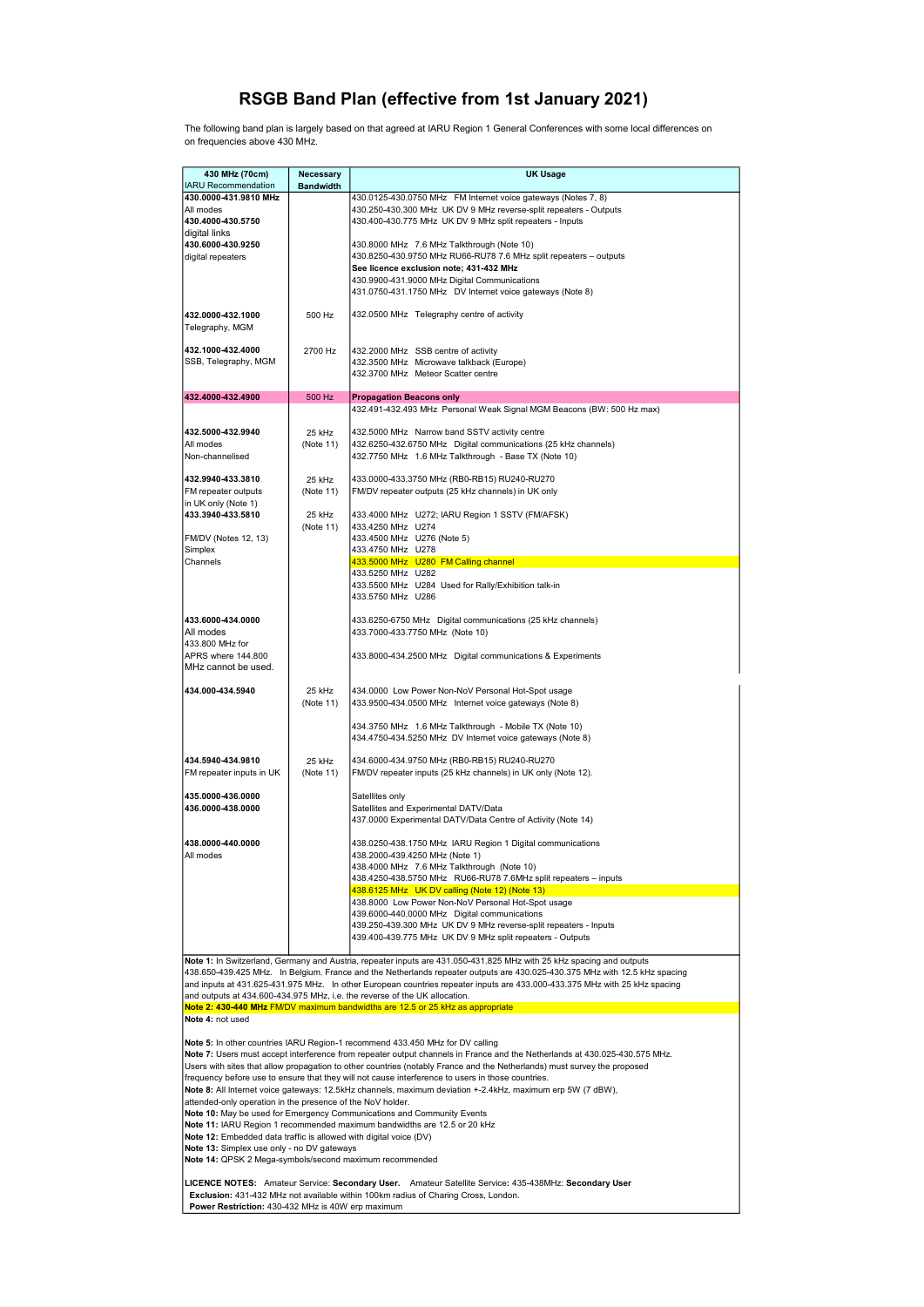The following band plan is largely based on that agreed at IARU Region 1 General Conferences with some local differences on on frequencies above 430 MHz.

| 1.3 GHz (23cm)                                                                                                                                                                                                                                                                                                                                                                                                                                                                                                                                                                                                                                                                                                                                                                                                                                                                                                                                                                                                                                                                                                                                                                                                                                       | Necessary<br><b>Bandwidth</b> | <b>UK Usage</b>                                                                                                                                                                                                                                                                   |
|------------------------------------------------------------------------------------------------------------------------------------------------------------------------------------------------------------------------------------------------------------------------------------------------------------------------------------------------------------------------------------------------------------------------------------------------------------------------------------------------------------------------------------------------------------------------------------------------------------------------------------------------------------------------------------------------------------------------------------------------------------------------------------------------------------------------------------------------------------------------------------------------------------------------------------------------------------------------------------------------------------------------------------------------------------------------------------------------------------------------------------------------------------------------------------------------------------------------------------------------------|-------------------------------|-----------------------------------------------------------------------------------------------------------------------------------------------------------------------------------------------------------------------------------------------------------------------------------|
| 1240.000-1240.500                                                                                                                                                                                                                                                                                                                                                                                                                                                                                                                                                                                                                                                                                                                                                                                                                                                                                                                                                                                                                                                                                                                                                                                                                                    | 2700Hz                        | Alternative narrowband segment - see Note 7 1240.00-1240.750 MHz                                                                                                                                                                                                                  |
| 1240.500-1240.750                                                                                                                                                                                                                                                                                                                                                                                                                                                                                                                                                                                                                                                                                                                                                                                                                                                                                                                                                                                                                                                                                                                                                                                                                                    |                               | <b>Alternative Propagation Beacon Segment</b>                                                                                                                                                                                                                                     |
| 1240.750-1241.000                                                                                                                                                                                                                                                                                                                                                                                                                                                                                                                                                                                                                                                                                                                                                                                                                                                                                                                                                                                                                                                                                                                                                                                                                                    | 20kHz                         | <b>FM/DV</b> Repeater Inputs                                                                                                                                                                                                                                                      |
| 1241.000-1241.750<br>All modes                                                                                                                                                                                                                                                                                                                                                                                                                                                                                                                                                                                                                                                                                                                                                                                                                                                                                                                                                                                                                                                                                                                                                                                                                       | 150 kHz                       | DD High Speed Digital Data - 5 x 150kHz channels<br>1241.075, 1241.225, 1241.375, 1241.525, 1241.675 MHz (+/- 75 kHz)                                                                                                                                                             |
| 1241.750-1242.000<br>All modes                                                                                                                                                                                                                                                                                                                                                                                                                                                                                                                                                                                                                                                                                                                                                                                                                                                                                                                                                                                                                                                                                                                                                                                                                       | 20kHz                         | 25 kHz Channels available for FM/DV use<br>1241.775-1241.975 MHz                                                                                                                                                                                                                  |
| 1242.000-1249.000<br>ATV                                                                                                                                                                                                                                                                                                                                                                                                                                                                                                                                                                                                                                                                                                                                                                                                                                                                                                                                                                                                                                                                                                                                                                                                                             |                               | TV Repeaters (Note 9)<br>New DATV repeater inputs (Note-10)<br>Original ATV repeater inputs: 1248, 1249                                                                                                                                                                           |
| 1249.000-1249.250                                                                                                                                                                                                                                                                                                                                                                                                                                                                                                                                                                                                                                                                                                                                                                                                                                                                                                                                                                                                                                                                                                                                                                                                                                    | 20kHz                         | FM/DV Repeater Outputs, 25kHz channels (Note 9)<br>1249.025-1249.225 MHz                                                                                                                                                                                                          |
| 1250.00                                                                                                                                                                                                                                                                                                                                                                                                                                                                                                                                                                                                                                                                                                                                                                                                                                                                                                                                                                                                                                                                                                                                                                                                                                              |                               | In order to prevent interference to Primary Users, caution<br>must be exercised prior to using 1250-1290MHz in the UK                                                                                                                                                             |
| 1,260.000-1,270.000<br><b>Satellites</b>                                                                                                                                                                                                                                                                                                                                                                                                                                                                                                                                                                                                                                                                                                                                                                                                                                                                                                                                                                                                                                                                                                                                                                                                             |                               | <b>Amateur Satellite Service - Earth to Space uplinks only</b>                                                                                                                                                                                                                    |
| 1290.00                                                                                                                                                                                                                                                                                                                                                                                                                                                                                                                                                                                                                                                                                                                                                                                                                                                                                                                                                                                                                                                                                                                                                                                                                                              |                               |                                                                                                                                                                                                                                                                                   |
| 1290.994-1291.481                                                                                                                                                                                                                                                                                                                                                                                                                                                                                                                                                                                                                                                                                                                                                                                                                                                                                                                                                                                                                                                                                                                                                                                                                                    | 20 kHz                        | FM/DV Repeater Inputs (Note-5)<br>1291.000-1291.375 MHz (RM0-RM15) 25 kHz spacing                                                                                                                                                                                                 |
| 1291.494-1296.000<br>All modes                                                                                                                                                                                                                                                                                                                                                                                                                                                                                                                                                                                                                                                                                                                                                                                                                                                                                                                                                                                                                                                                                                                                                                                                                       |                               | <b>All Modes</b>                                                                                                                                                                                                                                                                  |
| 1296.000-1296.150<br>Telegraphy, MGM                                                                                                                                                                                                                                                                                                                                                                                                                                                                                                                                                                                                                                                                                                                                                                                                                                                                                                                                                                                                                                                                                                                                                                                                                 | 500 Hz                        | Preferred narrowband segment<br>1296.000-1296.025 MHz Moonbounce                                                                                                                                                                                                                  |
| 1296.150-1296.800<br>Telegraphy, SSB<br>and MGM<br>(Note 1)                                                                                                                                                                                                                                                                                                                                                                                                                                                                                                                                                                                                                                                                                                                                                                                                                                                                                                                                                                                                                                                                                                                                                                                          | 2700 Hz                       | 1296.200 MHz Narrow band centre of activity<br>1296.400-1296.600 MHz Linear transponder input<br>1296.500 MHz Image Mode Centre of Activity (SSTV, Fax etc)<br>1296.600 MHz Narrowband Data Centre of Activity (MGM, RTTY etc)<br>1296.600-1296.700 MHz Linear transponder output |
|                                                                                                                                                                                                                                                                                                                                                                                                                                                                                                                                                                                                                                                                                                                                                                                                                                                                                                                                                                                                                                                                                                                                                                                                                                                      |                               | 1296.741-1296.743 MHz Personal Weak Signal MGM Beacons<br>1296.750-1296.800 MHz Local Beacons, 10W erp max                                                                                                                                                                        |
| 1296.800-1296.994<br>Beacons exclusive                                                                                                                                                                                                                                                                                                                                                                                                                                                                                                                                                                                                                                                                                                                                                                                                                                                                                                                                                                                                                                                                                                                                                                                                               |                               | 1296.800-1296.990 MHz Propagation Beacons only                                                                                                                                                                                                                                    |
| 1296.994-1297.481                                                                                                                                                                                                                                                                                                                                                                                                                                                                                                                                                                                                                                                                                                                                                                                                                                                                                                                                                                                                                                                                                                                                                                                                                                    | 20 kHz                        | <b>FM/DV</b> Repeater Outputs (Note-5)<br>1297.000-1297.375 MHz (RM0-RM15)                                                                                                                                                                                                        |
| 1297.494-1297.981<br>FM/DV simplex                                                                                                                                                                                                                                                                                                                                                                                                                                                                                                                                                                                                                                                                                                                                                                                                                                                                                                                                                                                                                                                                                                                                                                                                                   | 20 kHz                        | FM/DV Simplex (Note-5)(Note-6) 25 kHz spacing<br>1297.500-1297.750 MHz (SM20-SM30)<br>1297.725 MHz Digital Voice (DV) Calling (IARU recommended)                                                                                                                                  |
| (Notes 2, 5, 6)                                                                                                                                                                                                                                                                                                                                                                                                                                                                                                                                                                                                                                                                                                                                                                                                                                                                                                                                                                                                                                                                                                                                                                                                                                      |                               | 1297.900-1297.975 MHz FM Internet voice gateways (IARU common channels, 25kHz)                                                                                                                                                                                                    |
| 1298.000-1299.000<br>All modes                                                                                                                                                                                                                                                                                                                                                                                                                                                                                                                                                                                                                                                                                                                                                                                                                                                                                                                                                                                                                                                                                                                                                                                                                       | 20 kHz                        | All Modes<br>General mixed analogue or digital use in channels<br>1298.025-1298.975 MHz (RS1-RS39)                                                                                                                                                                                |
| 1299.000-1299.750<br>All modes                                                                                                                                                                                                                                                                                                                                                                                                                                                                                                                                                                                                                                                                                                                                                                                                                                                                                                                                                                                                                                                                                                                                                                                                                       | 150 kHz                       | DD High Speed Digital Data - 5 x 150kHz channels<br>1299.075, 1299.225, 1299.375, 1299.525, 1299.675 MHz (+/- 75 kHz)                                                                                                                                                             |
| 1299.750-1300.000<br>All modes                                                                                                                                                                                                                                                                                                                                                                                                                                                                                                                                                                                                                                                                                                                                                                                                                                                                                                                                                                                                                                                                                                                                                                                                                       | 20 kHz                        | 25 kHz Channels available for FM/DV use<br>1299.775-1299.975 MHz                                                                                                                                                                                                                  |
| 1300.000-1325.000<br>ATV                                                                                                                                                                                                                                                                                                                                                                                                                                                                                                                                                                                                                                                                                                                                                                                                                                                                                                                                                                                                                                                                                                                                                                                                                             |                               | TV repeaters (UK only) (Note 9)<br><b>New DATV repeater outputs (Note-10)</b><br>Original ATV repeater outputs: 1308.0, 1310.0, 1311.5, 1312.0, 1316.0, 1318.5 MHz                                                                                                                |
| Note 1: Local traffic using narrow band modes should operate between 1296.500-1296.800 MHz during contests and band openings.<br>Note 2: Stations in countries that do not have access to 1298-1300 MHz may also use the FM simplex segment<br>for digital communications.<br>Note 5: Embedded data traffic is allowed with digital voice (DV)<br>Note 6: Simplex use only - no DV gateways<br>Note 7: 1240.000-1240.750 has been designated by IARU as an alternative centre for narrowband activity and beacons<br>Operations in this range should be on a flexible basis to enable coordinated activation of this alternate usage<br>Note 8: The band 1240-1300MHz is subject to major replanning. Contact the Microwave Manager for further information<br>Note 9: Repeaters and Migration to DATV, inc option for new DATV simplex are subject to further development and coordination<br>Note-10: QPSK 4 Mega-symbols/second maximum recommended<br>LICENCE NOTES: Amateur Service: Secondary User:<br>Amateur Satellite Service: 1,260-1,270 MHz: Secondary User Earth to Space only:<br>In the sub-band 1,298-1,300 MHz unattended operation is not allowed within 50km of SS206127 (Bude),<br>SE202577 (Harrogate), or in Northern Ireland. |                               |                                                                                                                                                                                                                                                                                   |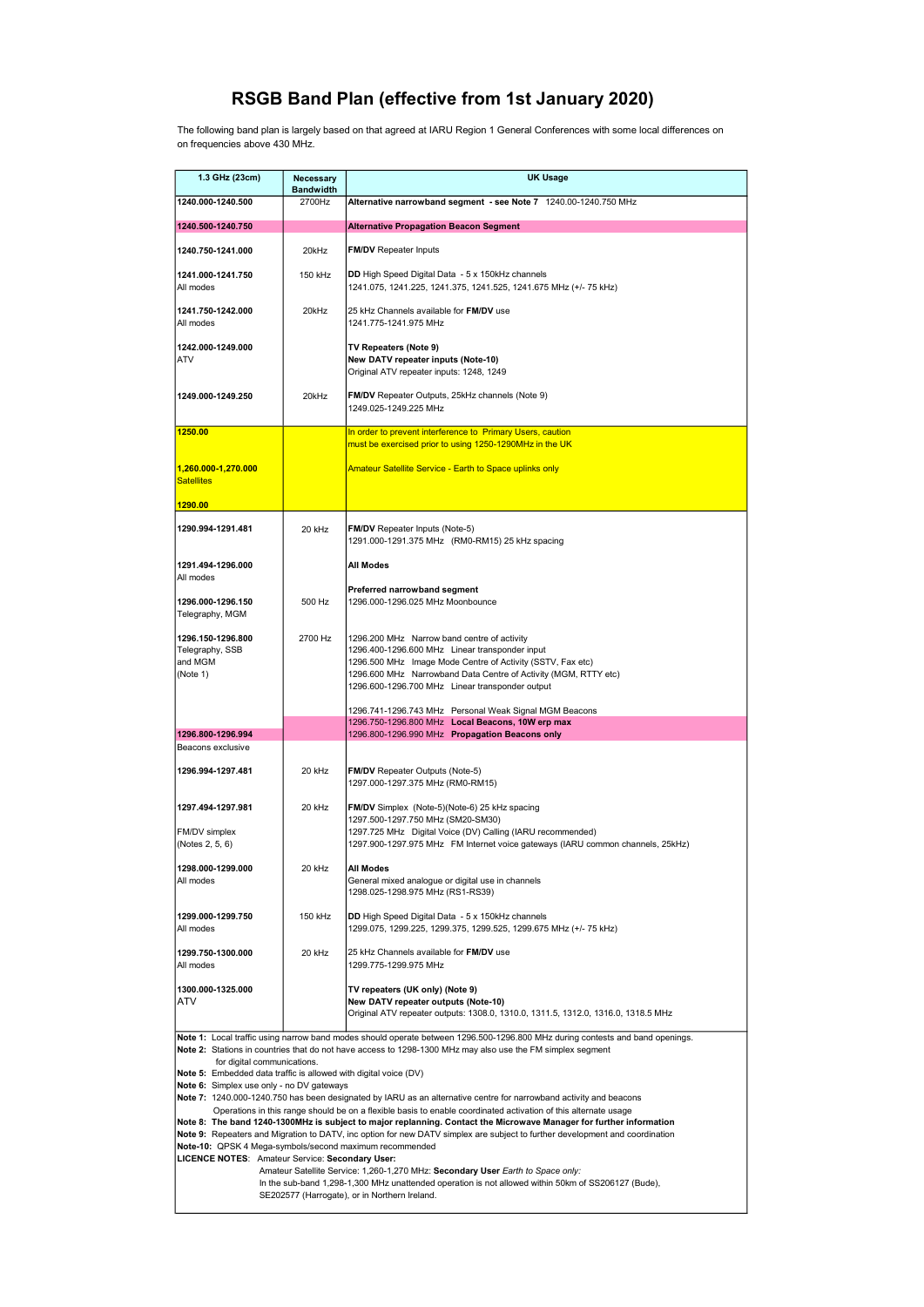### Access to this band requires an appropriate NoV, which is available to Full Licensees only

Please note that the current NoVs last for up to three years prior to expiry For further information see the RSGB Website

| 2300-2302 MHz      | <b>Necessary</b> | <b>UK Usage</b>                                                                                                                                                                                                      |
|--------------------|------------------|----------------------------------------------------------------------------------------------------------------------------------------------------------------------------------------------------------------------|
|                    | <b>Bandwidth</b> |                                                                                                                                                                                                                      |
| 2300.000-2300.400  | $2.7$ kHz        | Narrowband Modes (including CW SSB, MGM)                                                                                                                                                                             |
|                    |                  | 2300.350-2300.400 Attended Beacons                                                                                                                                                                                   |
| 12300.400-2301.800 | 500 kHz          | Wideband Modes (NBFM, DV, Data, DATV etc) - Note-1                                                                                                                                                                   |
|                    |                  | Note-2 for centre frequency recommendations                                                                                                                                                                          |
| 12301.800-2302.000 | 2.7kHz           | Narrowband Modes (including CW SSB, MGM)<br><b>EME Usage</b>                                                                                                                                                         |
|                    |                  | Note-1: Users of wideband modes must ensure their spectral emissions are contained with the band limits<br>Note-2: Recommended centre frequencies: DV/NBFM Voice etc 2300.500 MHz, Wideband Data/DATV - 2301.100 MHz |
|                    |                  | LICENCE NOTES: Full Licensees only, with NoV, 400W max - not available in the Isle of Man<br>Note that additional restrictions on usage are specified by the NoV terms                                               |
|                    |                  | It should be emphasised that this is UK-specific and is available on a non-interference basis to existing services.                                                                                                  |

Notes to the Band Plan

### ITU-R Recommendation SM.328 (extract)

Necessary bandwidth: For a given class of emission, the width of the frequency band which is just sufficient to ensure the transmission of information at the rate and with the quality required under specified conditions.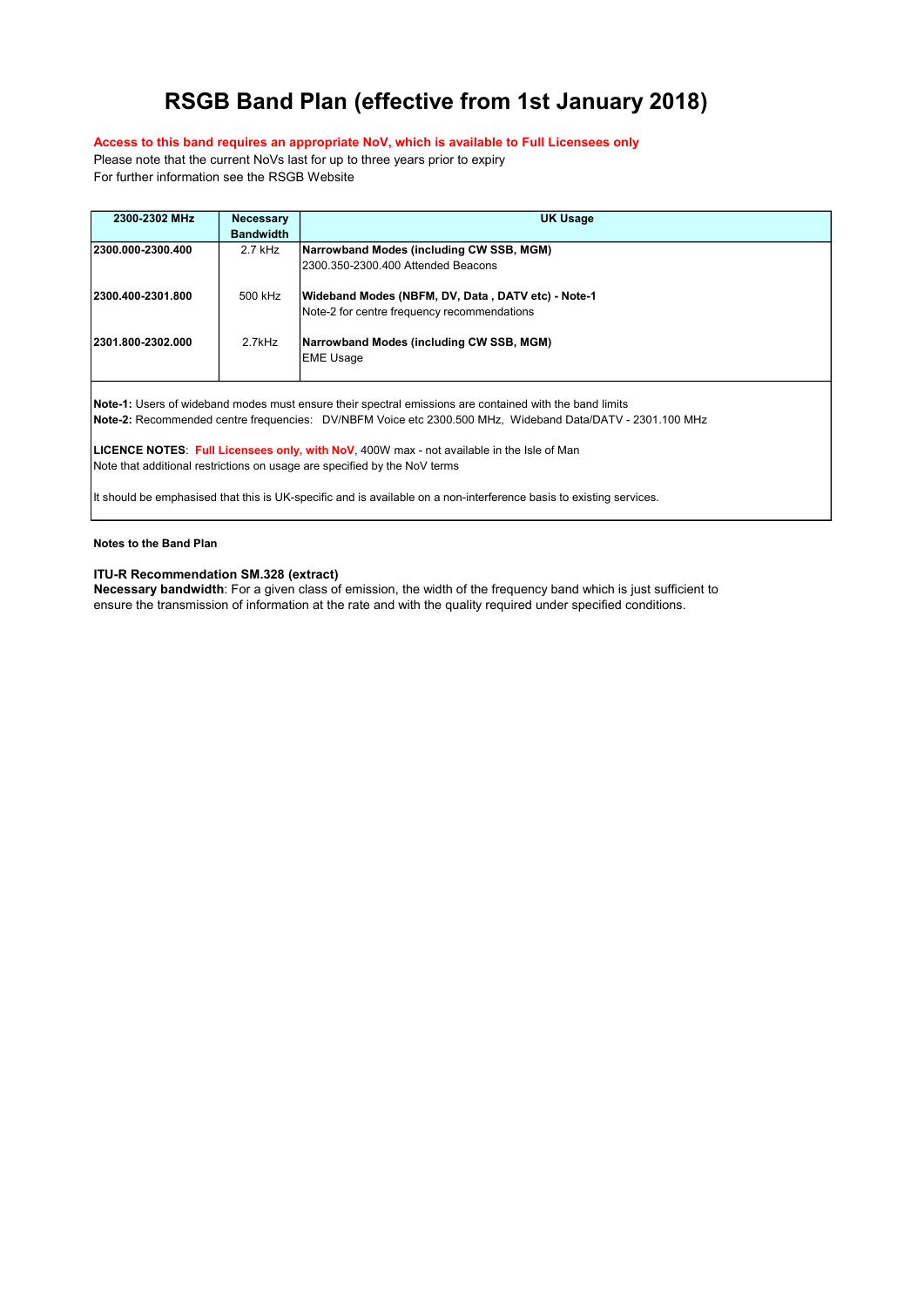The following band plan is largely based on that agreed at IARU Region 1 General Conferences with some local differences on on frequencies above 430 MHz.

| 2.3 GHz (13cm)                                 | <b>Necessary</b> | <b>UK Usage</b>                                                                                                                                                                                         |
|------------------------------------------------|------------------|---------------------------------------------------------------------------------------------------------------------------------------------------------------------------------------------------------|
| <b>IARU</b> Recommendation                     | <b>Bandwidth</b> |                                                                                                                                                                                                         |
| 2,310.000-2,320.000 MHz                        |                  |                                                                                                                                                                                                         |
| Sub-regional                                   | 200 kHz          | 2,310.000-2,310.500 MHz Repeater links                                                                                                                                                                  |
| (National band plans)                          |                  |                                                                                                                                                                                                         |
|                                                |                  | 2,311.000-2,315.000 MHz High speed data                                                                                                                                                                 |
|                                                |                  |                                                                                                                                                                                                         |
| 2,320.000-2,320.800                            | 2.7 kHz          | <b>Preferred Narrowband Segment</b>                                                                                                                                                                     |
|                                                |                  | 2,320.000-2,320.025 MHz Moonbounce                                                                                                                                                                      |
|                                                |                  | 2.320.200 MHz<br>SSB centre of activity                                                                                                                                                                 |
|                                                |                  | 2,320.750-2,320.800 MHz Local Beacons, 10W erp max                                                                                                                                                      |
| 2,320.800-2,321.000                            |                  | 2,320.800-2,320.990 MHz Propagation Beacons only                                                                                                                                                        |
| Beacons exclusive                              |                  |                                                                                                                                                                                                         |
|                                                |                  |                                                                                                                                                                                                         |
| 2,321.000-2,322.000                            | 20 kHz           | FM/DV - see also Note 1                                                                                                                                                                                 |
|                                                |                  |                                                                                                                                                                                                         |
| 2,322.000-2,350.000                            |                  | Wideband Modes, including data, ATV                                                                                                                                                                     |
|                                                |                  |                                                                                                                                                                                                         |
| 2,390.000-2,400.000                            |                  | All modes                                                                                                                                                                                               |
|                                                |                  |                                                                                                                                                                                                         |
| 2,400.000-2,450.000                            |                  | 2,435.000 MHz<br>ATV repeater outputs                                                                                                                                                                   |
| Satellites                                     |                  | 2,440.000 MHz<br>ATV repeater outputs                                                                                                                                                                   |
|                                                |                  |                                                                                                                                                                                                         |
|                                                |                  | Note 1: Stations in countries which do not have access to the all modes section 2,322-2,400 MHz, may use the                                                                                            |
| segment 2,321-2,322 MHz for data transmission. |                  |                                                                                                                                                                                                         |
|                                                |                  | Note 2: Stations in countries that do not have access to the narrow band segment 2,320-2,322 MHz, use the alternative narrow                                                                            |
|                                                |                  | band segments 2,304-2,306 MHz, 2,308-2,310 MHz and 2400-2402 MHz                                                                                                                                        |
|                                                |                  | Note 3: The segment 2,433-2,443 MHz may be used for ATV if no satellite is using the segment.                                                                                                           |
|                                                |                  |                                                                                                                                                                                                         |
|                                                |                  | LICENCE NOTES: Amateur Service - Secondary User: Users must accept interference from ISM users.                                                                                                         |
|                                                |                  | Amateur Satellite Service: 2,400-2,450 MHz - Secondary User: Users must accept inte rference from ISM users<br>Operation in 2310-2350 and 2390-2400 MHz are subject to specific conditions and quidance |
|                                                |                  | In the sub-bands 2,310.000-2,310.4125 and 2,392-2,450 MHz                                                                                                                                               |
|                                                |                  | unattended operation is not allowed within 50km of SS206127 (Bude) or SE202577 (Harrogate).                                                                                                             |
|                                                |                  | ISM = Industrial, scientific and medical.                                                                                                                                                               |
|                                                |                  |                                                                                                                                                                                                         |

Notes to the Band Plan

### ITU-R Recommendation SM.328 (extract)

Necessary bandwidth: For a given class of emission, the width of the frequency band which is just sufficient to ensure the transmission of information at the rate and with the quality required under specified conditions.

The use of Amplitude Modulation (AM) is acceptable in the all modes segments but users are asked to consider adjacent channel activity when selecting operating frequencies.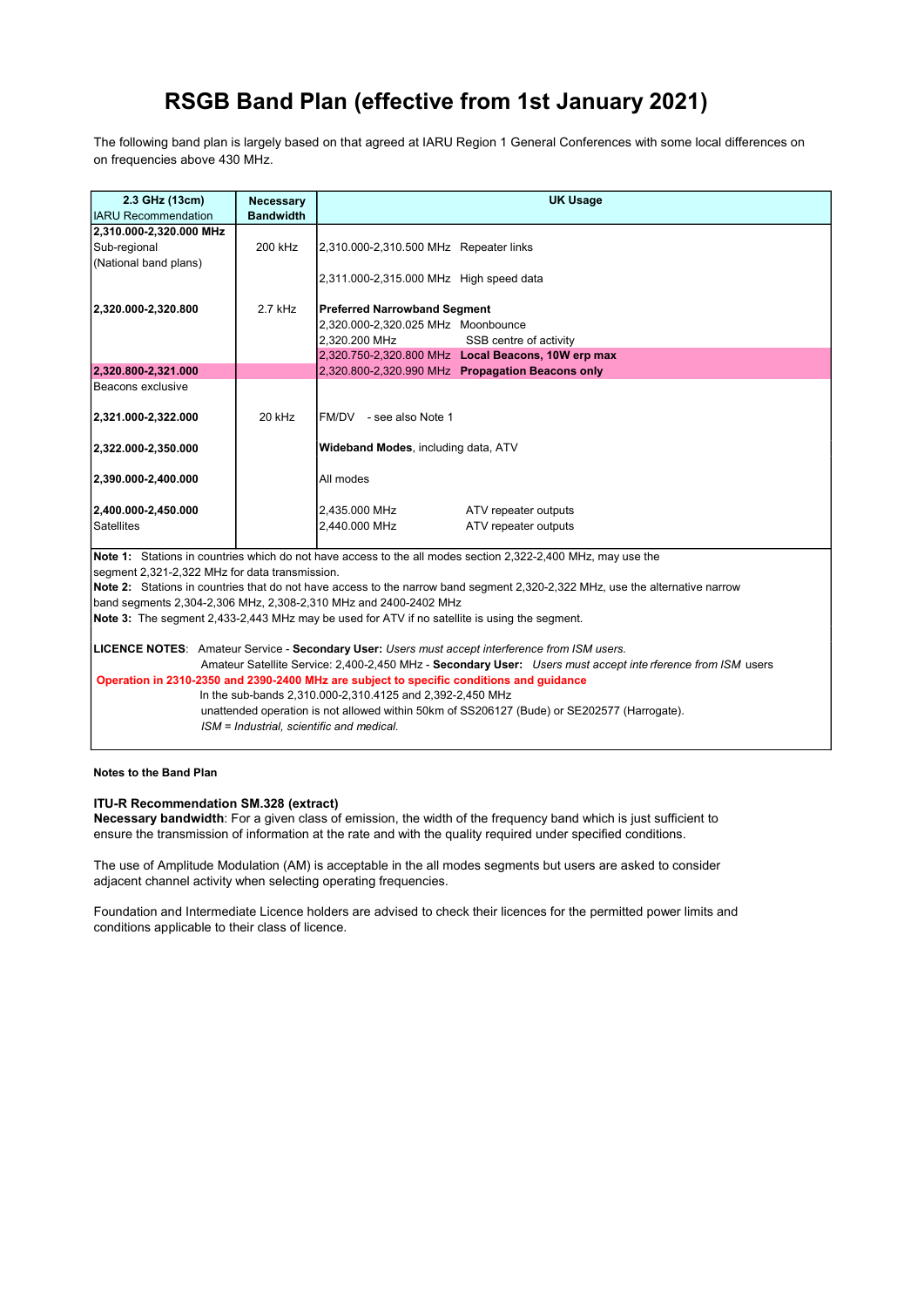The following band plan is largely based on that agreed at IARU Region 1 General Conferences with some local differences on on frequencies above 430 MHz.

| 3.4 GHz (9cm)                               | <b>Necessary</b> | UK Usage                                                                                                    |
|---------------------------------------------|------------------|-------------------------------------------------------------------------------------------------------------|
| IIARU Recommendation                        | <b>Bandwidth</b> |                                                                                                             |
| 3,400.000-3,400.800 MHz                     | $2.7$ kHz        | Narrowband Modes (including CW SSB, MGM, EME)                                                               |
|                                             |                  | 3,400.100 MHz Centre of activity (Note 1)                                                                   |
|                                             |                  | 3,400.750-3,400.800 MHz Local Beacons, 10W erp max                                                          |
| 3,400.800-3,400.995                         |                  | 3,400.800-3,400.995 MHz Propagation Beacons only                                                            |
| <b>Propagation Beacons</b>                  |                  |                                                                                                             |
| 3,400.000-3,401.000                         | 200 kHz          | 3,401.000-3,402.000 MHz Data, Remote control                                                                |
| 3,402.000-3,410.000                         |                  | <b>Wideband Modes, including DATV Repeater Outputs</b>                                                      |
| All modes (Notes 2, 3)                      |                  |                                                                                                             |
|                                             |                  | Note 1: EME has migrated from 3456 MHz to 3400 MHz to promote harmonised usage and activity                 |
|                                             |                  | Note 2: Stations in many European countries have access to 3400-3410 MHz as permitted by the CEPT ECA Table |
| Note 3: Amateur Satellite downlinks planned |                  |                                                                                                             |
|                                             |                  | LICENCE NOTES: Amateur Service - Secondary User - Subject to specific conditions and guidance               |

#### Notes to the Band Plan

### ITU-R Recommendation SM.328 (extract)

Necessary bandwidth: For a given class of emission, the width of the frequency band which is just sufficient to ensure the transmission of information at the rate and with the quality required under specified conditions.

The use of Amplitude Modulation (AM) is acceptable in the all modes segments but users are asked to consider adjacent channel activity when selecting operating frequencies.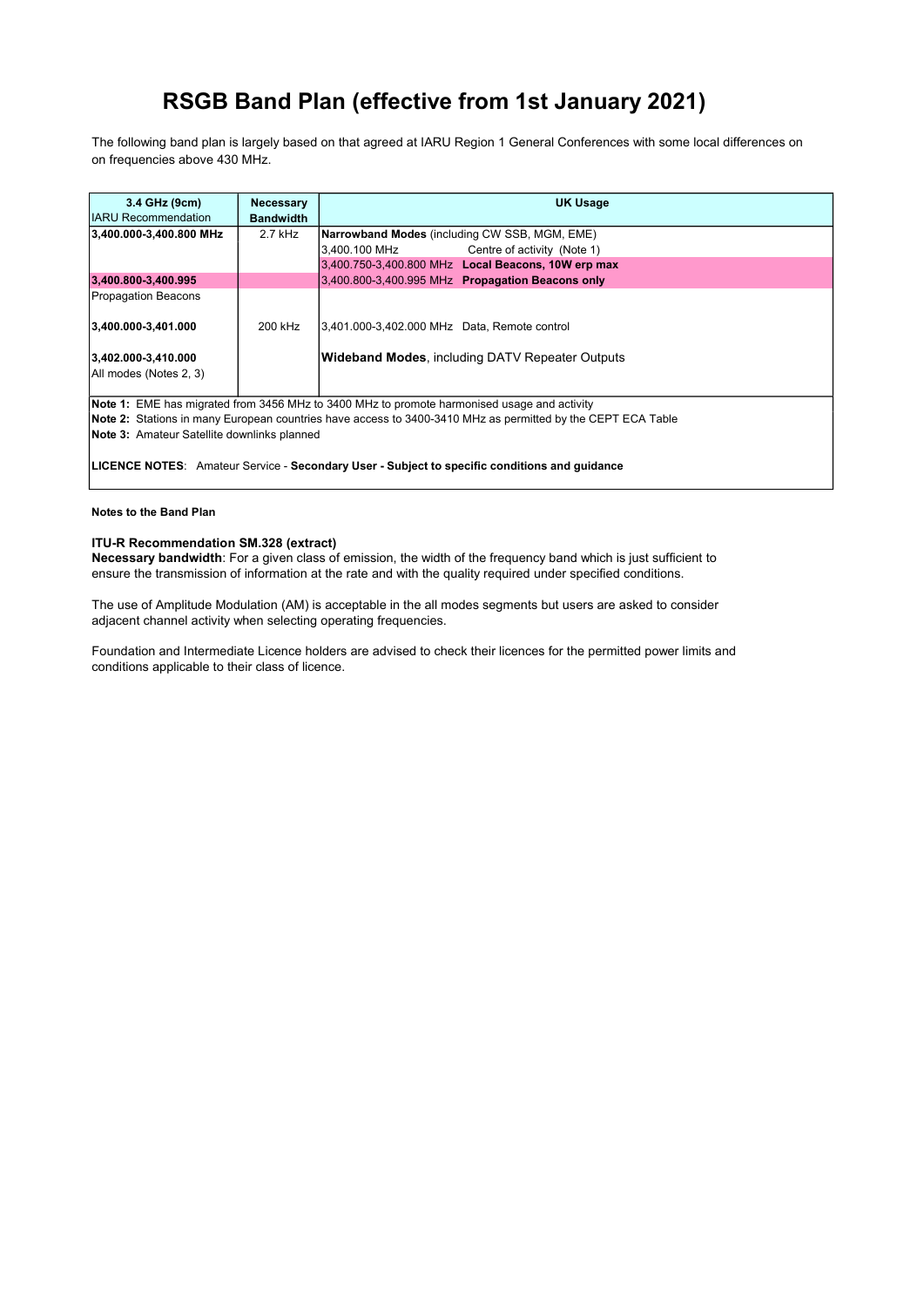The following band plan is largely based on that agreed at IARU Region 1 General Conferences with some local differences on on frequencies above 430 MHz.

| 5.7 GHz (6cm)              | Necessary                                | <b>UK Usage</b>                                                                                          |
|----------------------------|------------------------------------------|----------------------------------------------------------------------------------------------------------|
| IIARU Recommendation       | <b>Bandwidth</b>                         |                                                                                                          |
| 5,650.000-5,668.000 MHz    |                                          | All Modes                                                                                                |
| Satellite uplinks          |                                          | Amateur Satellite Service - Earth to Space only                                                          |
| 5,668.000-5,670.000        | 2.7kHz                                   | 5.668.200 MHz Alternative narrowband centre                                                              |
| 5,670.000-5,680.000        |                                          | All Modes                                                                                                |
| 5.755.000-5,760.000        |                                          | All Modes                                                                                                |
| 5,760.000-5,762.000        | 2.7kHz                                   | Narrowband Modes (including CW, SSB, MGM, EME)                                                           |
|                            |                                          | 5.760.100 MHz<br>Preferred centre of activity                                                            |
|                            |                                          | 5,760.750-5,760.800 MHz Local Beacons, 10W erp max                                                       |
| 5760.800-5760.995          |                                          | 5,760.800-5,760.995 MHz Propagation Beacons only                                                         |
| <b>Propagation Beacons</b> |                                          |                                                                                                          |
| 5,762.000-5,765.000        |                                          | All Modes                                                                                                |
| 5,820.000-5,830.000        |                                          | All Modes                                                                                                |
|                            |                                          |                                                                                                          |
| 5,830.000-5,850.000        |                                          | All Modes                                                                                                |
| Satellite downlinks        |                                          | Amateur Satellite Service - Space to Earth only                                                          |
|                            |                                          | LICENCE NOTES: Amateur Service: 5,650-5,680 MHz - Secondary User.                                        |
|                            |                                          | 5,755-5,765 and 5,820-5,850 MHz - Secondary User: Users must accept interference from ISM users.         |
|                            |                                          | Amateur Satellite Service: 5,650-5,670 MHz and 5,830-5,850 MHz - Secondary User: Users must accept       |
|                            | interference from ISM users.             |                                                                                                          |
|                            |                                          | Unattended operation is permitted for remote control, digital modes and beacons, except in the sub-bands |
|                            |                                          | 5,670-5,680 MHz within 50 km of SS206127 (Bude) and SE202577 (Harrogate).                                |
|                            | ISM = Industrial, scientific and medical |                                                                                                          |
|                            |                                          |                                                                                                          |

#### Notes to the Band Plan

#### ITU-R Recommendation SM.328 (extract)

Necessary bandwidth: For a given class of emission, the width of the frequency band which is just sufficient to ensure the transmission of information at the rate and with the quality required under specified conditions.

The use of Amplitude Modulation (AM) is acceptable in the all modes segments but users are asked to consider adjacent channel activity when selecting operating frequencies.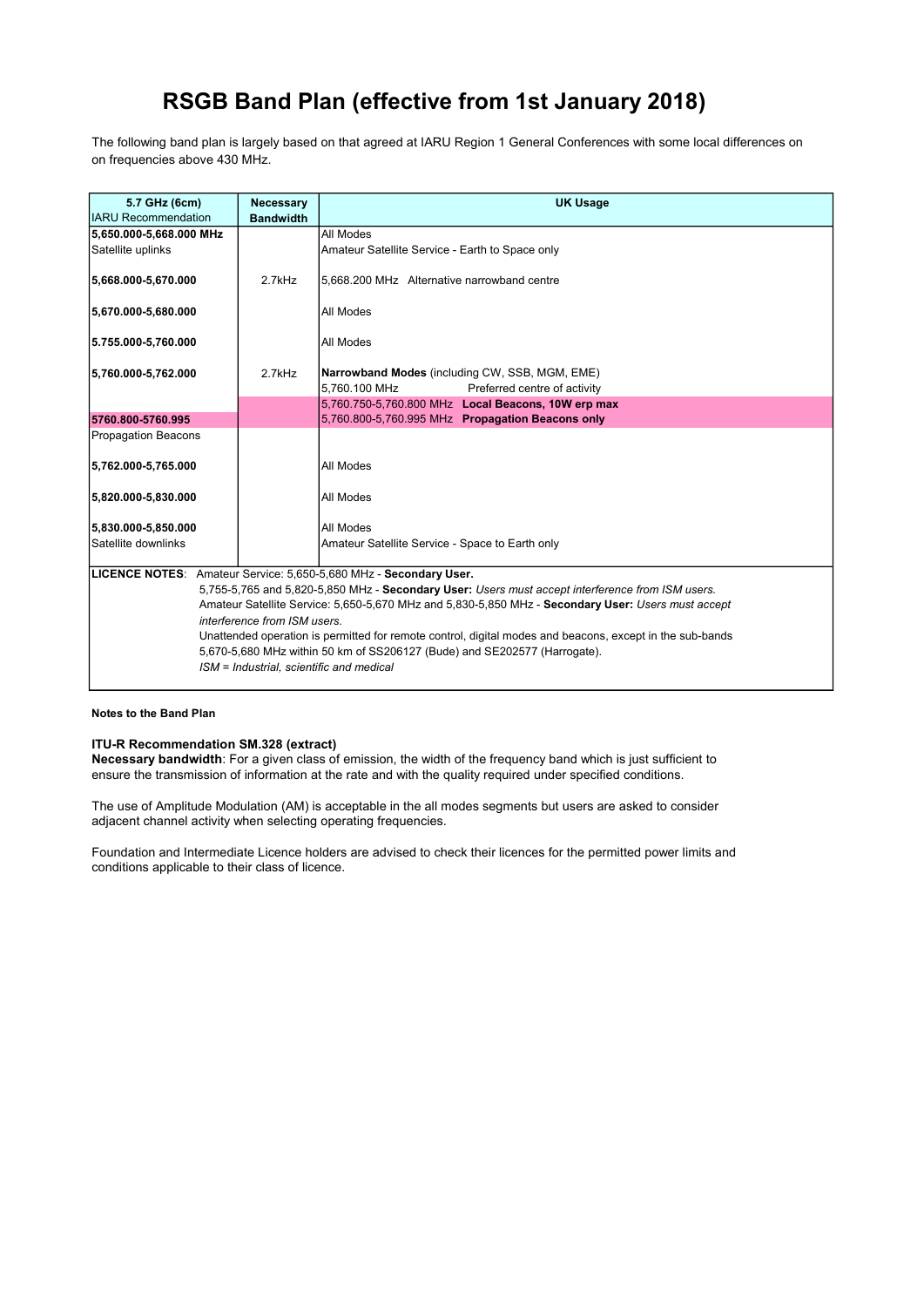The following band plan is largely based on that agreed at IARU Region 1 General Conferences with some local differences on on frequencies above 430 MHz.

| <b>Necessary</b> | <b>UK Usage</b>                                                                                                                                                                                                                                                                                                                                                                                                                                   |
|------------------|---------------------------------------------------------------------------------------------------------------------------------------------------------------------------------------------------------------------------------------------------------------------------------------------------------------------------------------------------------------------------------------------------------------------------------------------------|
|                  | Note-4                                                                                                                                                                                                                                                                                                                                                                                                                                            |
|                  | 10,065 MHz ATV Repeater Outputs                                                                                                                                                                                                                                                                                                                                                                                                                   |
|                  |                                                                                                                                                                                                                                                                                                                                                                                                                                                   |
|                  | 10,240 MHz ATV Repeaters                                                                                                                                                                                                                                                                                                                                                                                                                          |
|                  | 10,352.5-10,368 MHz<br>Wideband modes (Note-2)                                                                                                                                                                                                                                                                                                                                                                                                    |
| 2.7 kHz          | 10,368-10,370 MHz<br>Narrowband modes (Note-3)<br>10,368.1 MHz<br>Centre of activity                                                                                                                                                                                                                                                                                                                                                              |
|                  | 10,368.750-10,368.800 MHz Local Beacons, 10W erp max                                                                                                                                                                                                                                                                                                                                                                                              |
|                  | 10,368.800-10,368.995 MHz Propagation Beacons only                                                                                                                                                                                                                                                                                                                                                                                                |
|                  |                                                                                                                                                                                                                                                                                                                                                                                                                                                   |
|                  | Voice repeaters RX<br>10,371 MHz<br>10,425 MHz<br><b>ATV Repeaters</b>                                                                                                                                                                                                                                                                                                                                                                            |
|                  | 10,400-10,475 MHz<br>Unattended operation<br>10,450-10,452 MHz<br>Alternative narrowband segment (Note-3)<br>10,471 MHz<br>Voice repeaters TX                                                                                                                                                                                                                                                                                                     |
|                  |                                                                                                                                                                                                                                                                                                                                                                                                                                                   |
|                  | Amateur Satellite Service ONLY (Note-5)                                                                                                                                                                                                                                                                                                                                                                                                           |
|                  | Note 2: Wideband FM is preferred between 10,350-10,400 MHz to encourage compatibility with narrowband systems<br>Note 3: 10450 MHz is used as an alternative narrowband segment in countries where 10,368 MHz is not available<br>Note 4: 10,000-10,125 MHz is subject to increased Primary User utilisation and NoV restrictions<br>Note 5: 10.475-10.500 MHz is allocated ONLY to the Amateur Satellite Service and NOT to the Amateur Service. |
|                  | <b>Foundation Licensees 1W max</b><br>Amateur Satellite Service: 10,450-10,500 MHz - Secondary User.                                                                                                                                                                                                                                                                                                                                              |
|                  | Unattended operation is permitted for remote control, digital modes and beacons<br>except in the sub-bands 10,000-10,125 MHz within 50 km of SO916223 (Cheltenham),                                                                                                                                                                                                                                                                               |
|                  | SS206127 (Bude), SK985640 (Waddington) and SE202577 (Harrogate).                                                                                                                                                                                                                                                                                                                                                                                  |
|                  | <b>Bandwidth</b><br>LICENCE NOTES: Amateur Service - Secondary User.                                                                                                                                                                                                                                                                                                                                                                              |

Notes to the Band Plan

### ITU-R Recommendation SM.328 (extract)

Necessary bandwidth: For a given class of emission, the width of the frequency band which is just sufficient to ensure the transmission of information at the rate and with the quality required under specified conditions.

The use of Amplitude Modulation (AM) is acceptable in the all modes segments but users are asked to consider adjacent channel activity when selecting operating frequencies.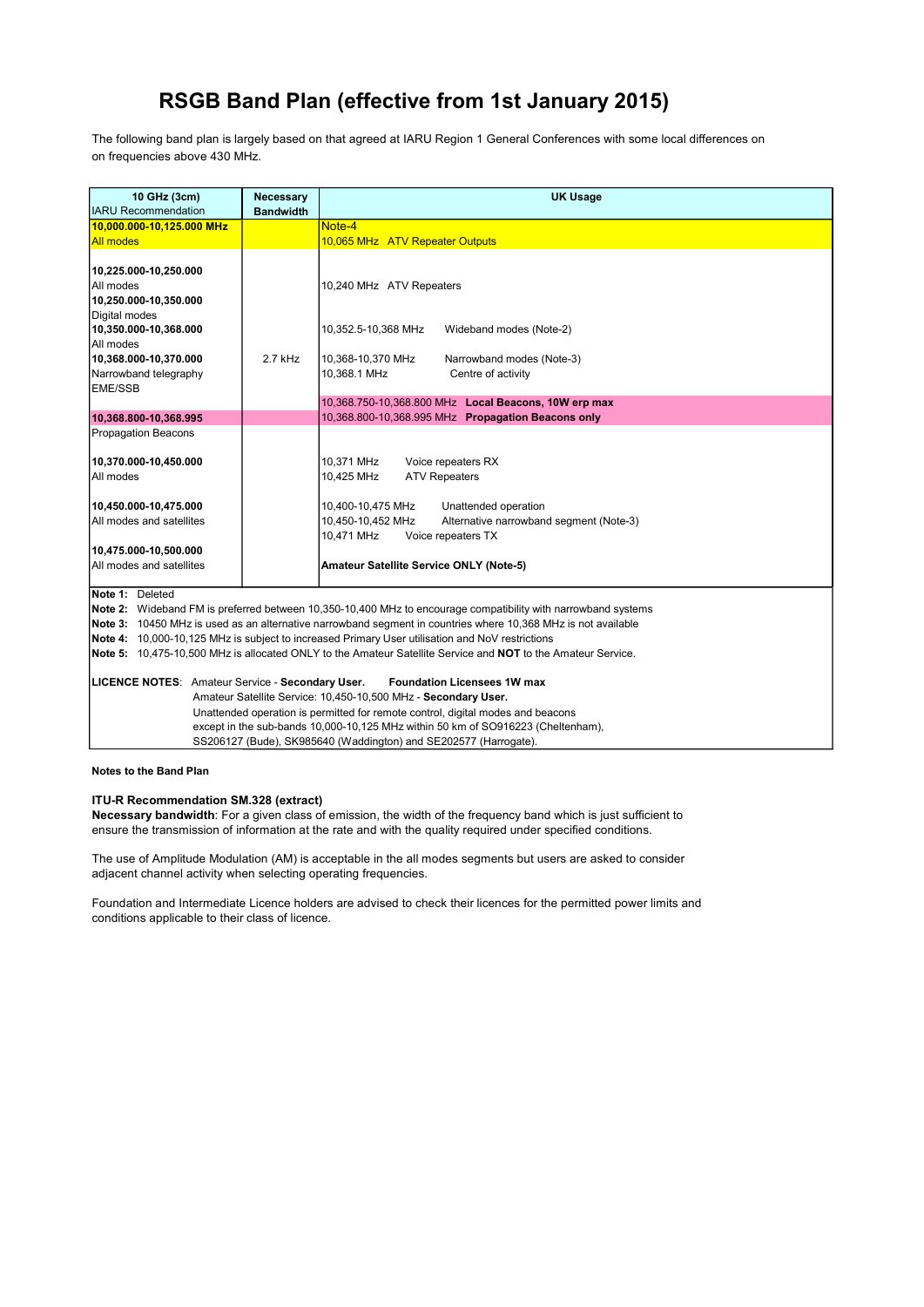The following band plan is largely based on that agreed at IARU Region 1 General Conferences with some local differences on on frequencies above 430 MHz.

| 24 GHz (12mm)             | <b>UK Usage</b>                                                                                                  |
|---------------------------|------------------------------------------------------------------------------------------------------------------|
| IIARU Recommendation      |                                                                                                                  |
| 24,000.000-24,050.000 MHz |                                                                                                                  |
|                           |                                                                                                                  |
| <b>Satellites</b>         | 24,025 MHz Preferred operating frequency wideband equipment                                                      |
|                           | Narrow band center of activity<br>24,048.2 MHz                                                                   |
|                           | 24,048.750-24,048.800 MHz Local Beacons, 10W erp max                                                             |
|                           |                                                                                                                  |
| 24,048.800-24,048.995     | 24,048.800-24,048.995 MHz Propagation Beacons Only                                                               |
| Propagation Beacons       |                                                                                                                  |
| 24,050.000-24,250.000     |                                                                                                                  |
| All modes                 |                                                                                                                  |
|                           |                                                                                                                  |
|                           | LICENCE NOTES: Amateur Service: 24,000-24,050 MHz - Primary User: Users must accept interference from ISM users. |
|                           | 24,050-24,150 MHz - Secondary User: May only be used with the written permission of Ofcom.                       |
|                           | Users must accept interference from ISM users.                                                                   |
|                           | 24,150-24,250 MHz - Secondary User: Users must accept interference from ISM users.                               |
|                           |                                                                                                                  |
|                           | Amateur Satellite Service: 24,000-24,050 MHz - Primary User: Users must accept intereference from ISM users.     |
|                           | Unattended operation is permitted for remote control, digital modes and beacons, except                          |
|                           | in the sub-bands 24,000-24,050 MHz within 50 km of SK985640 (Waddington) and SE202577 (Harrogate).               |
|                           | ISM = Industrial, scientific and medical                                                                         |
|                           |                                                                                                                  |

Notes to the Band Plan

### ITU-R Recommendation SM.328 (extract)

Necessary bandwidth: For a given class of emission, the width of the frequency band which is just sufficient to ensure the transmission of information at the rate and with the quality required under specified conditions.

The use of Amplitude Modulation (AM) is acceptable in the all modes segments but users are asked to consider adjacent channel activity when selecting operating frequencies.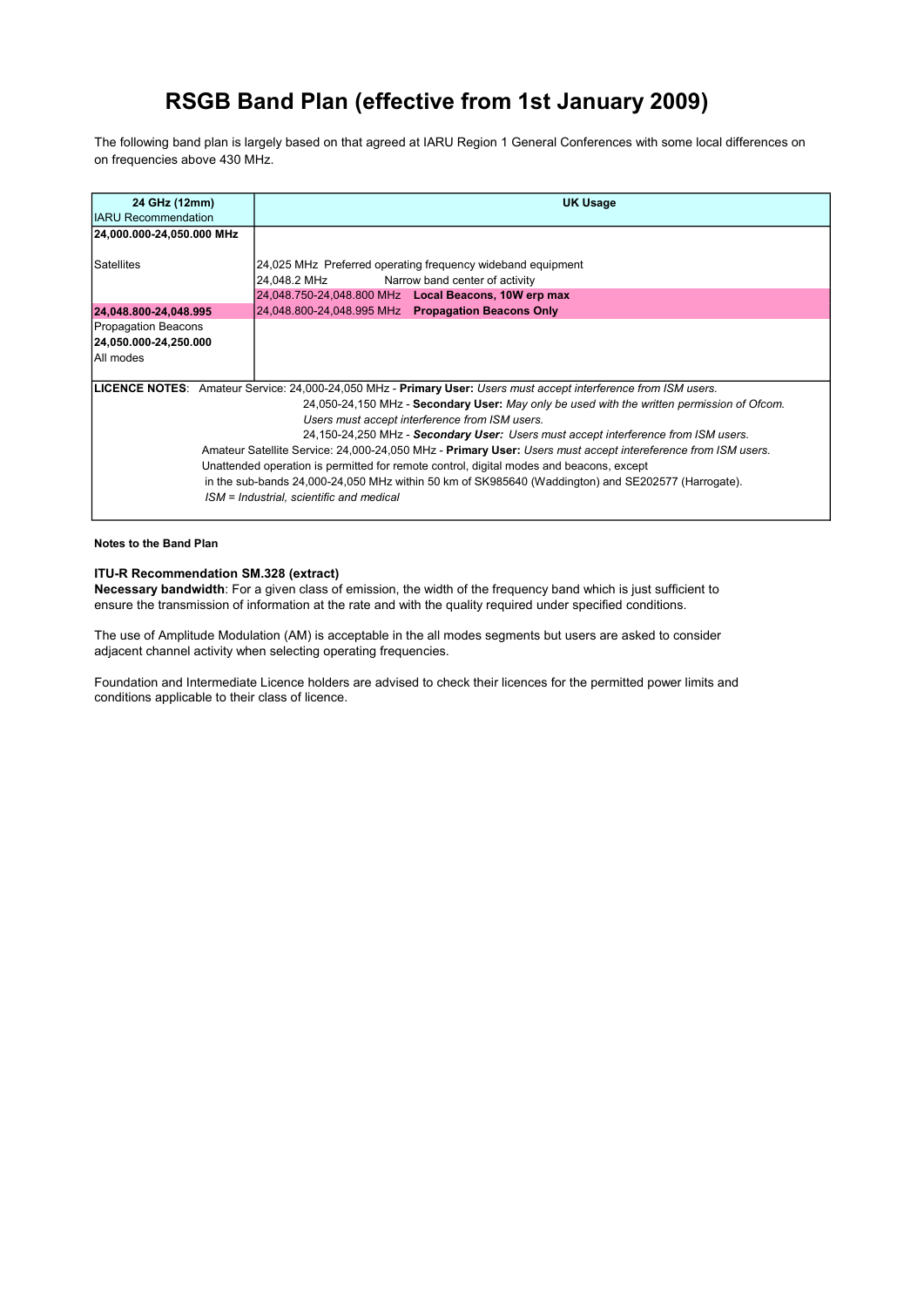The following band plan is largely based on that agreed at IARU Region 1 General Conferences with some local differences on on frequencies above 430 MHz.

| 47 GHz (6mm)                | UK Usage                                                                                                                                                                                |
|-----------------------------|-----------------------------------------------------------------------------------------------------------------------------------------------------------------------------------------|
| <b>IIARU Recommendation</b> |                                                                                                                                                                                         |
| 47,000.000-47,200.000 MHz   | 47,088.2 MHz Centre of narrowband activity                                                                                                                                              |
| 47,088.000-47,090.000       | <b>Propagation Beacons only</b><br>47,088.8-47,089.0 MHz                                                                                                                                |
| narrow band segment         |                                                                                                                                                                                         |
|                             | LICENCE NOTES: Amateur Service and Amateur Satellite Service - Primary User.<br>Unattended operation is permitted for remote control, digital modes and beacons, except within 50 km of |
|                             | SK985640 (Waddington) and SE202577 (Harrogate).                                                                                                                                         |

#### Notes to the Band Plan

#### ITU-R Recommendation SM.328 (extract)

Necessary bandwidth: For a given class of emission, the width of the frequency band which is just sufficient to ensure the transmission of information at the rate and with the quality required under specified conditions.

The use of Amplitude Modulation (AM) is acceptable in the all modes segments but users are asked to consider adjacent channel activity when selecting operating frequencies.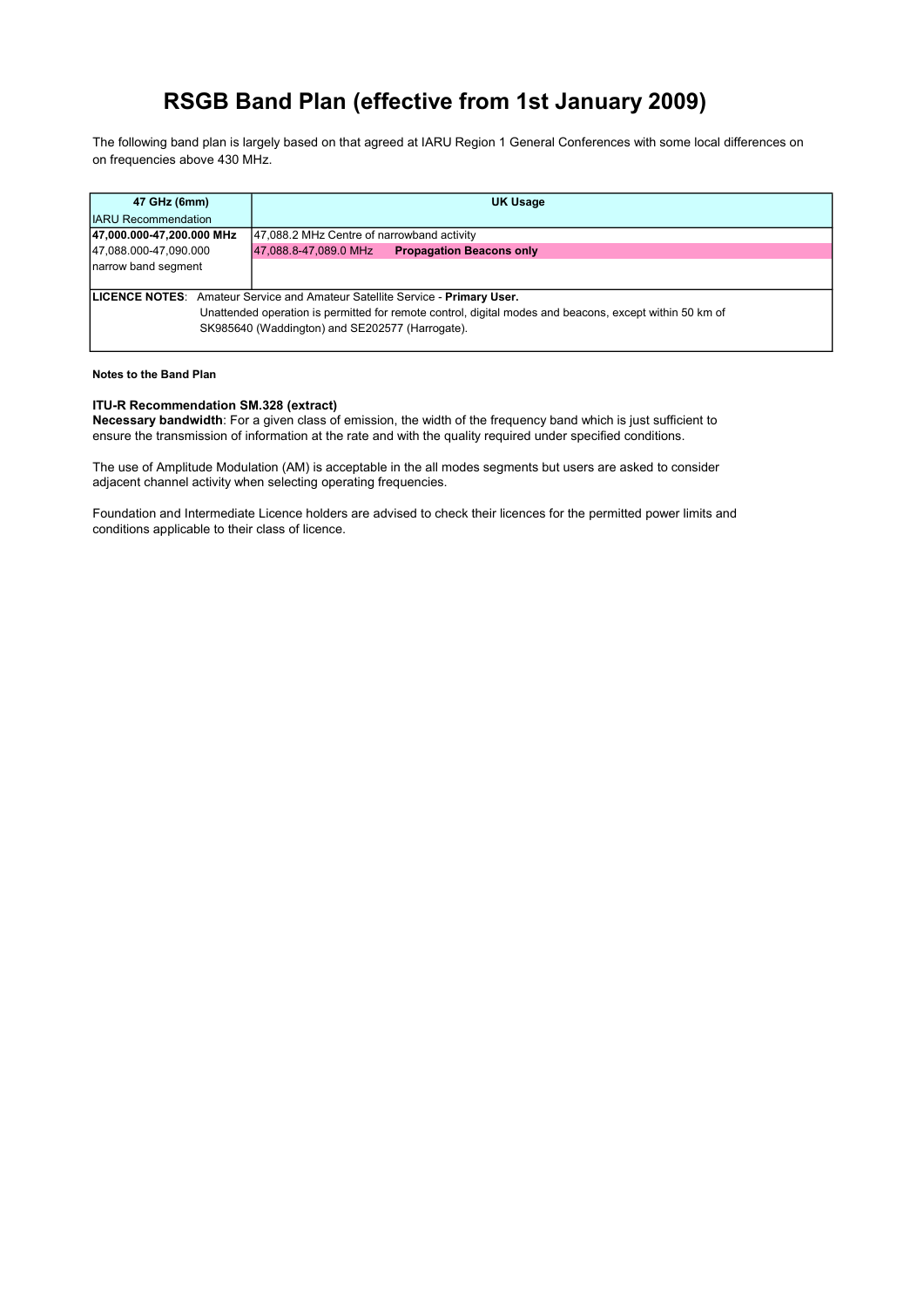The following band plan is largely based on that agreed at IARU Region 1 General Conferences with some local differences on on frequencies above 430 MHz.

| 76 GHz (4mm)                | UK Usage                                                                                                |
|-----------------------------|---------------------------------------------------------------------------------------------------------|
| <b>IIARU Recommendation</b> |                                                                                                         |
| 75,500-76,000 MHz           |                                                                                                         |
| All modes (preferred)       | 75,976.200 MHz IARU Region 1 preferred centre of activity                                               |
| 76,000.000-77,500.000       |                                                                                                         |
| IAII modes                  |                                                                                                         |
| 77,500-78,000               | 77,500.200 MHz Alternative IARU recommended Narrowband segment                                          |
| All modes (preferred)       |                                                                                                         |
| 78,000-81,000               |                                                                                                         |
| IAII modes                  |                                                                                                         |
|                             |                                                                                                         |
| <b>ILICENCE NOTES:</b>      |                                                                                                         |
|                             | 75,500-75,875 MHz Amateur Service and Amateur Satellite Service - Secondary User.                       |
|                             | 75,875-76,000 MHz Amateur Service and Amateur Satellite Service - Primary User.                         |
|                             | 76,000-77,500 MHz Amateur Service and Amateur Satellite Service - Secondary User.                       |
|                             | 177,500-78,000 MHz Amateur Service and Amateur Satellite Service - Primary User.                        |
|                             | 78,000-81,000 MHz Amateur service and Amateur Satellite Service - Secondary User.                       |
|                             | Unattended operation is permitted for remote control, digital modes and beacons, except within 50 km of |
|                             | SK985640 (Waddington) and SE202577 (Harrogate).                                                         |
|                             |                                                                                                         |

#### Notes to the Band Plan

### ITU-R Recommendation SM.328 (extract)

Necessary bandwidth: For a given class of emission, the width of the frequency band which is just sufficient to ensure the transmission of information at the rate and with the quality required under specified conditions.

The use of Amplitude Modulation (AM) is acceptable in the all modes segments but users are asked to consider adjacent channel activity when selecting operating frequencies.